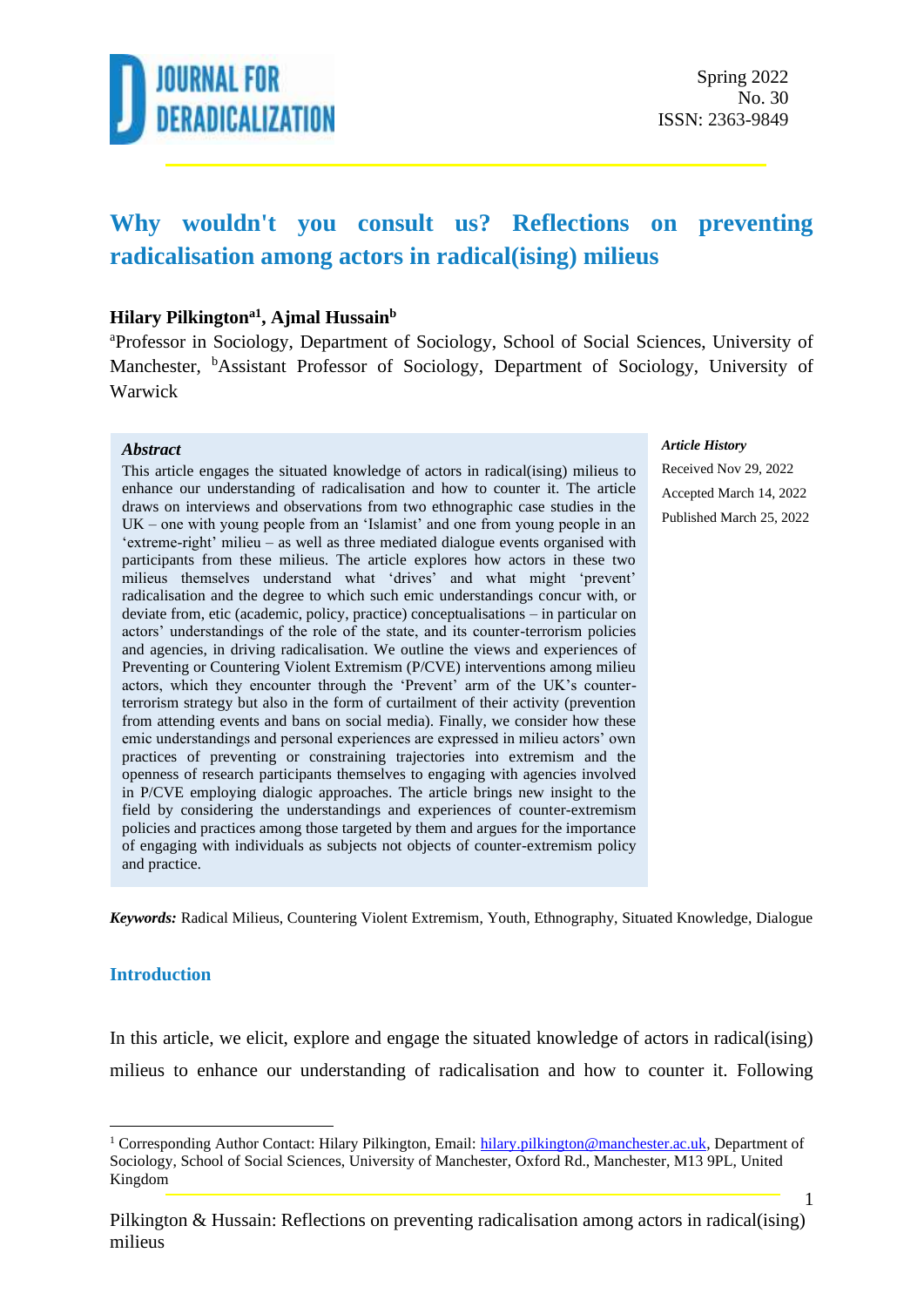Spring 2022 No. 30 ISSN: 2363-9849

Malthaner and Waldmann (2014: 983), we understand a radical milieu – religious, ethnic or political – as an evolving relational and emotional field of activity through which collective identities are constructed. They provide the supportive social environments from within which those engaged in violent activity can gain affirmation and in which grievance narratives and 'stigmatised' knowledge circulate (Malthaner, 2017a: 389). Situated knowledge refers to the recognition that knowledge is shaped by the context in which it is produced and the social locations and identities of those who produce it. With some notable exceptions (discussed below), what we 'know' about radicalisation primarily reflects the post 9-11 ('war on terror') context, in which the concept became widely used, and the interests of the institutions (state and non-state) that have a stake in addressing it through preventative and counter extremism (P/CVE<sup>2</sup> ) policy and practice. The views and experiences of radicalisation and deradicalisation processes among milieu actors – 'extremists' – are largely absent; they are positioned as 'targets' of, not stakeholders in, counter extremism interventions. This article argues that eliciting the situated knowledge of radical milieu actors makes visible important disjunctures between emic and etic<sup>3</sup> understandings of radicalisation that may reduce the validity of the concept and thus the capacity of policies and interventions to speak effectively to those they address.

There is a growing body of literature critiquing etic conceptualisations of 'radicalisation' (Kundnani, 2012; Sedgwick, 2010; Lindekilde, 2012; Silva, 2018). However, this criticism, at least in the Anglophone literature, relates mostly to its (dominant) application to 'Islamist'<sup>4</sup> extremism while studies of emic interpretations of radicalisation, more generally, remain rare (exceptions include: Kühle and Lindekilde, 2012; Sieckelinck et al., 2019; Pilkington, 2021).<sup>5</sup> Moreover, although, as the 'targets' of  $P/CVE$  policies and

<sup>&</sup>lt;sup>2</sup> We use P/CVE as a short hand to refer to Preventing Violent Extremism (PVE) initiatives aimed at reducing the conduciveness of environments to radicalisation and Countering Violent Extremism (CVE) interventions designed to divert individuals from radicalisation to violence or promote behavioural disengagement or cognitive deradicalisation (see also: Scrivens et al., 2019: 1).

<sup>&</sup>lt;sup>3</sup> The terms 'emic' and 'etic', emanating from linguistic anthropology, are used here in line with their adoption in the social sciences to distinguish between concepts and categories rooted in actors' self-understanding and 'insider accounts' ('emic') and those devised and deployed by external, scientific or policy/practice communities ('etic') (Whitaker, 2017; Sieckelinck et al., 2019: 677).

<sup>&</sup>lt;sup>4</sup> We use the term 'Islamist', to indicate a range of ideological positions rooted in the interaction between Islam and politics and distinguish this from 'Islamic', understood as relating to Islam as a body of religious thought. <sup>5</sup> There is of course a growing literature in a number of national contexts that draws on qualitative research with those still active in extremist milieus and thus captures 'insider' accounts of beliefs and activism; here our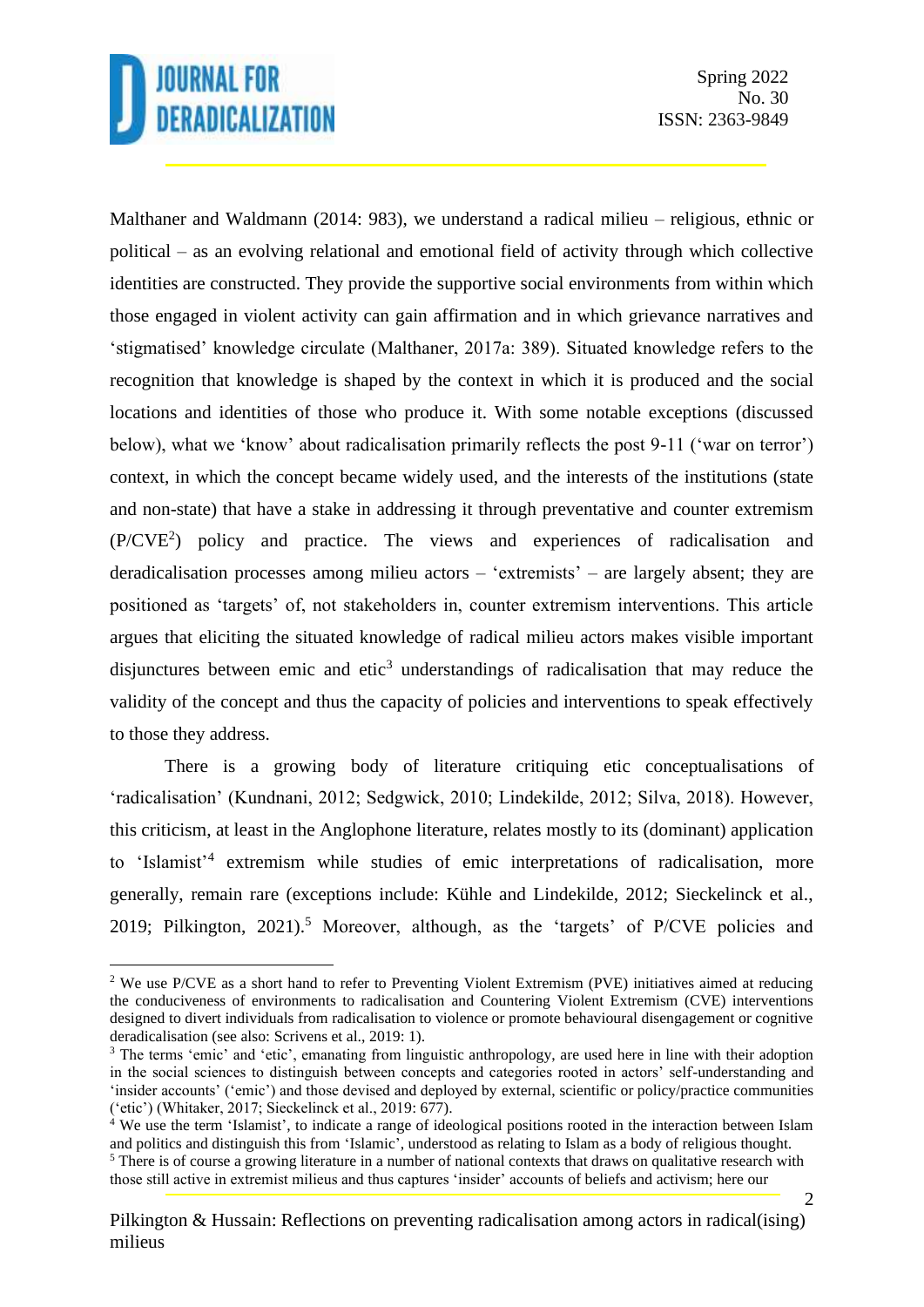interventions, radical milieu actors have valuable knowledge, based on first-hand experiences of counter-terrorism policing and P/CVE programmes and interventions, there is little consideration of how extremists themselves think violent extremism can be prevented and countered (Scrivens et al., 2019: 2). This article treads new ground in eliciting views of those still active in such milieus and considering experiences of actors in both 'extreme-right'<sup>6</sup> and 'Islamist' milieus.

### **Critical perspectives on radicalisation and countering radicalisation: setting the theoretical context**

Contemporary use of the concept 'radicalisation' is intrinsically associated with a specific – 'Islamist' – terrorism and situated in attempts to understand, and counter, an apparent new security threat in the wake of the 9/11 attacks (2001), the emergence of 'home-grown' terrorism in Western Europe (2004-05) and the departure (and now return) of 'foreign fighters' to support ISIS/IS. As a result, della Porta (2018: 462) states, 'radicalization has become a master signifier for the "war on terror"'. Muslim communities have been the primary target of counter-terrorism legislation initiated and implemented in the wake of the 'war on terror' (Choudhury and Fenwick, 2011; Kapoor, 2018; Kundnani, 2014; McGhee, 2008), underpinned, Kundnani (2012: 19) argues, by elements of radicalisation scholarship, which, once taken up by law enforcement agencies, 'becomes a prospectus for mass surveillance of Muslim populations'. In this way, 'the sprawling official "counter-terrorism" apparatus' makes the state central 'to the production of contemporary Islamophobia' (Massoumi et al., 2017: 8). Processes of 'suspectification' (Hickman et al., 2012) and surveillance (Hussain, 2014), through which counter-terrorism practices police the everyday lives of communities rendered 'suspect', are not only externally imposed but draw on the proactive involvement of Muslims in their own policing (Ragazzi, 2016: 729). Abbas (2019: 261) demonstrates how the co-option of Muslim community members to counter extremism

concern is more directly with where emic and etic conceptualisations concur or diverge and the implications of this for countering extremism.

<sup>6</sup> The term 'extreme-right' refers to political ideologies characterised by authoritarianism, opposition to democracy and exclusionary nationalism (including biological and cultural racism) and is routinely applied to the movements in which respondents in this study were active.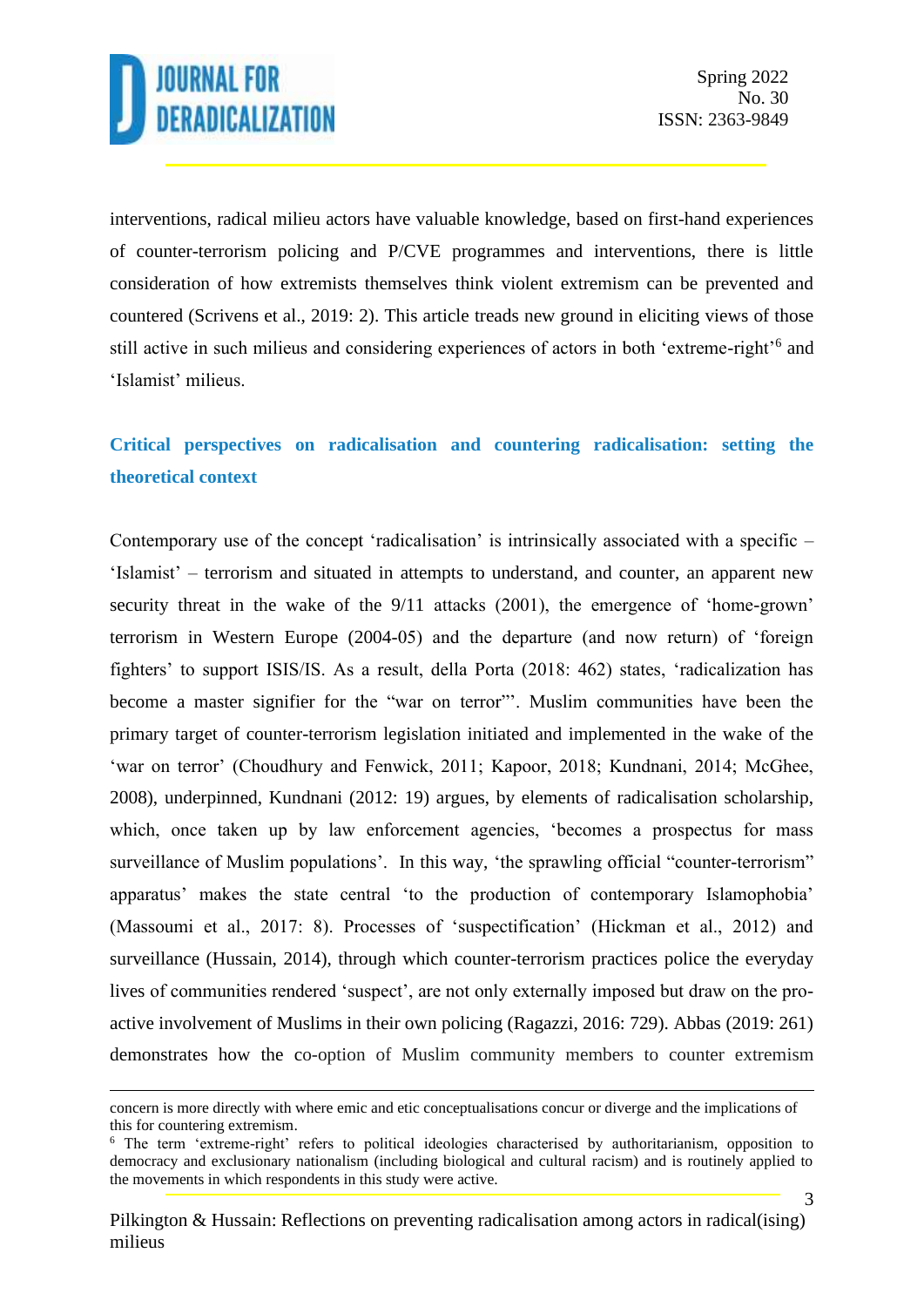4

fractures relations within Muslim communities as individuals internalise fears of state targeting, which precipitates internal disciplinary measures.

'Preventative' counter-terrorism has a particularly long reach into young people's lives in the UK (Brown and Saeed, 2015; Thomas, 2016; Busher et al., 2017; Younis and Jadhav, 2020) due to the statutory status, since 2015, of the Prevent duty.<sup>7</sup> Prevent has become routinised in key institutions of young people's socialisation; educational institutions account for around one third of referrals to Prevent (Home Office, 2019, 2020). This statutory duty means, in theory, that Prevent is equally intrusive to all sections of the community; in 2019, for the first time, the proportion (24%) of referrals for right-wing extremist radicalisation and those for Islamist radicalisation was equal (Home Office, 2019) and in 2020, the proportion of cases taken further (through referral for possible Channel intervention) was weighted towards right-wing extremism (43% of such cases were for right-wing extremism and 30% for Islamist extremism) (Home Office, 2020: 12). That right-wing extremism is rising up policy agendas is also evident in the proscribing (in 2016) of extreme right organisation National Action and the proposal from the Commission for Countering Extremism (CCE, 2019: 6) to re-orient counter extremism strategy towards what it terms 'hateful extremism'; a proposal reflecting concern with identifying the harms to social cohesion of attitudes and behaviours (associated primarily with the extreme right) that fall short of violence but cause fear and spread hate.

While a key criticism of the UK government definition of extremism is that it fails to draw on the views and experiences of non-state actors, the CCE's own extensive public consultation (ibid.: 2019: 5) fell short of eliciting and engaging with emic perspectives. Even in academic literature such an approach is rare. An exception is Kühle and Lindekilde's (2012) study of a friendship-based Muslim milieu in Aarhus widely perceived as the city's 'radical' Muslim milieu. By 'listening and respecting how the actual target groups reflect on the phenomenon' (ibid: 1608), the authors demonstrate that the etic concept of radicalisation fails to reflect the complex opinions, e.g. on terrorism, of actors in this milieu. This means, they argue, that the discourse of radicalisation, envisaging 'a slippery slope from individual violent sympathies to membership of groups and engagement in collective violence' potentially hinders rather than facilitates the identification and prevention of radicalisation

<sup>&</sup>lt;sup>7</sup> Section 26 of the UK Counter-Terrorism and Security Act 2015 requires that social institutions give 'due regard to the need to prevent people from being drawn into terrorism' (HM Government, 2015: 2).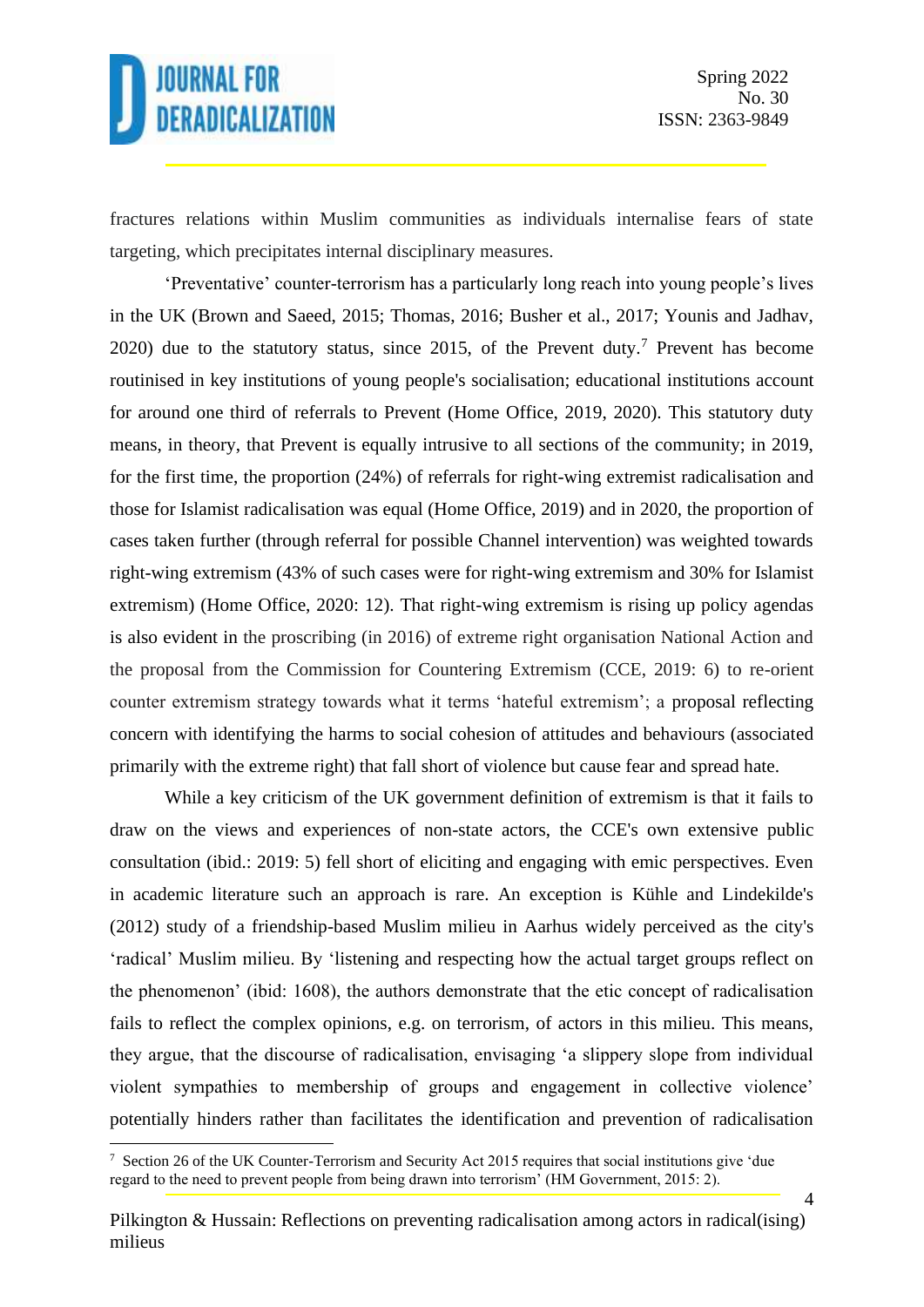5

(ibid.: 1621). Pilkington (2021) finds a similar disjuncture between etic and emic understandings of what and who is 'extremist' among actors in an 'extreme right' milieu in the UK and argues that assumptions in etic discourse about the 'closedmindedness' of rightwing extremist milieu actors potentially closes off opportunities for engaging them in dialogue.

Why, we might legitimately ask, should we care what 'extremists' think? What can, or should, their views contribute to countering radicalisation? Our argument for this starts from an understanding of radicalisation**<sup>8</sup>** as a societal process that is, arguably, an organic response to social and cultural intolerance, discrimination and withdrawal of the state from its welfare function alongside the extension of its coercive or surveillance function at home and its military adventurism abroad. Moreover, it is not an exceptional phenomenon – similar processes of movement towards acceptance/perpetration of violence (including self-harm) may be found among members of criminal gangs, religious or ideological cults, drug and alcohol users and even those with eating disorders. The very fact that radicalisation is a nonpathological and non-exceptional social and psychological process (Pisoiu and Ahmed, 2016: 4; Gøtzsche-Astrup, 2018: 95) means that it is open to critical reflection, shift and intervention. Society does not consist of the radicalised and non-radicalised; individuals may move towards and away from a range of cognitive and behavioural radicalisms over time, as their views and behaviours are mediated and moderated by individual characteristics, external influences and everyday contexts (Pilkington, 2016: 90; Lindekilde et al., 2019). The problem, for researchers, policymakers and practitioners is that the process of radicalisation is indisputably visible largely when it has reached its endpoint and results in acts of violent extremism or demonstrative support for them (e.g. travel to IS territory, the joining of prohibited groups). This is apparent in the aftermath of events where attention becomes focused on the 'signs' that were missed and the channels and agents of radicalisation at play in particular cases. However, in practice, the process of radicalisation is begun and, in most cases, stalled or ended in relatively banal contexts. It is here, still far from the apex of either the 'opinion' or the 'action' pyramids of political radicalisation (McCauley and Moskalenko,

<sup>8</sup> We view radicalisation as a relational process that is neither connected to a particular ideological, political or religious content (Knott and Lee, 2020) nor linear or unidirectional in nature (Moskalenko and McCauley, 2009).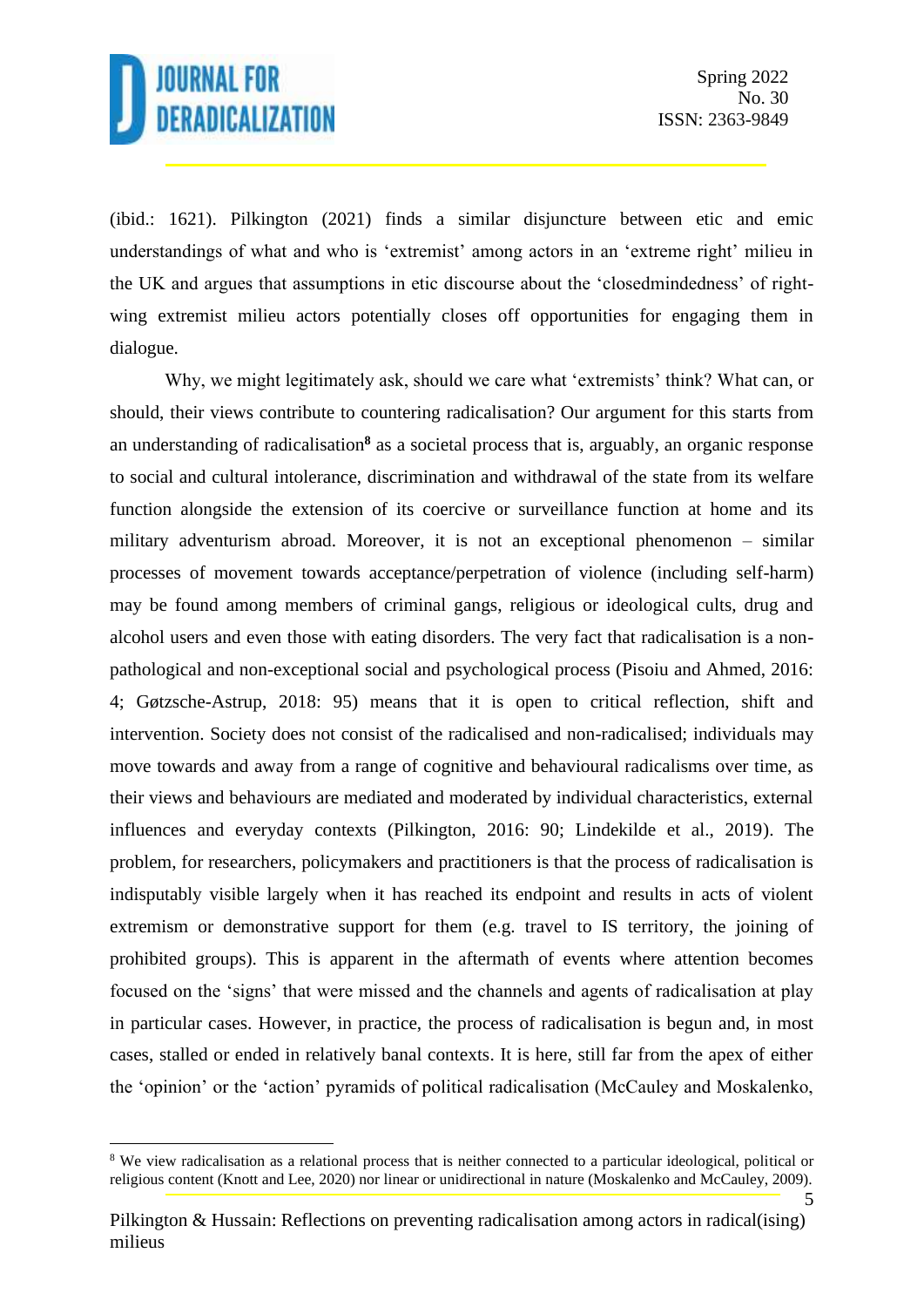6

2017), that routine engagement, especially among young people, with radicalisation messages is less visible and community-led counter-radicalisation is crucial.

The limited effectiveness of profiling in predicting who will take a pathway to violent extremism is well established (Horgan, 2008; Dalgaard-Nielsen, 2010: 810; Borum, 2011: 14; Bianchi, 2018) and makes working at the base of the radicalisation pyramid essential. However, identifying broad social groups who might be 'at risk' is also problematic. Recent systematic reviews of the scientific literature have found that there is limited empirical support for the association with terrorism of some widely cited 'risk' factors (Desmarais et al., 2017). Socio-demographic characteristics, for example, have much smaller effects on radical attitudes, intention and behaviours than social integration and bonding factors as well as a range of psychological traits and criminological factors such as low self-control, attitudes to the law and institutions and moral neutralisations (Wolfowicz et al., 2017). Moreover, identifying particular neighbourhoods, population segments, ethnic or religious groups or communities as 'vulnerable' to radicalisation carries real dangers of compounding existing stigmatisation and discrimination (Rosand, 2018: 74) thereby reinforcing the very grievance that drives radicalisation and deterring communities from engaging in P/CVE initiatives, especially where they emphasise security rather than safeguarding elements (Thomas et al., 2017: 83).

Engaging with understandings and experiences of radicalisation and counter radicalisation policies and practices among communities and groups who are positioned as the 'targets' of such policy and practice can furnish us with important situated knowledge. Attempts to do this to date have focused primarily on available life-history information on offenders or interviews with 'former'<sup>9</sup> extremists to understand: radicalisation and deradicalisation journeys (Sieckelinck et al., 2019; Horgan et al., 2017); processes of disengagement (Bubolz and Simi, 2015, Barrelle, 2015), barriers to exit (Jensen et al., 2020; Bjørgo, 2009); and the residual identities that complicate disengagement (Simi et al., 2017). While there is a growing evidence base drawing on interviews with active violent extremists (Post et al., 2003; Horgan, 2012; Dawson 2019; Khalil, 2019), it remains the case that what is

<sup>9</sup> Sieckelinck et al. (2019: 63) define 'former (extremist)' as 'a person who has left a political or religious group with a violent agenda *or* someone who has sworn off ideological violence that one once used or condoned'.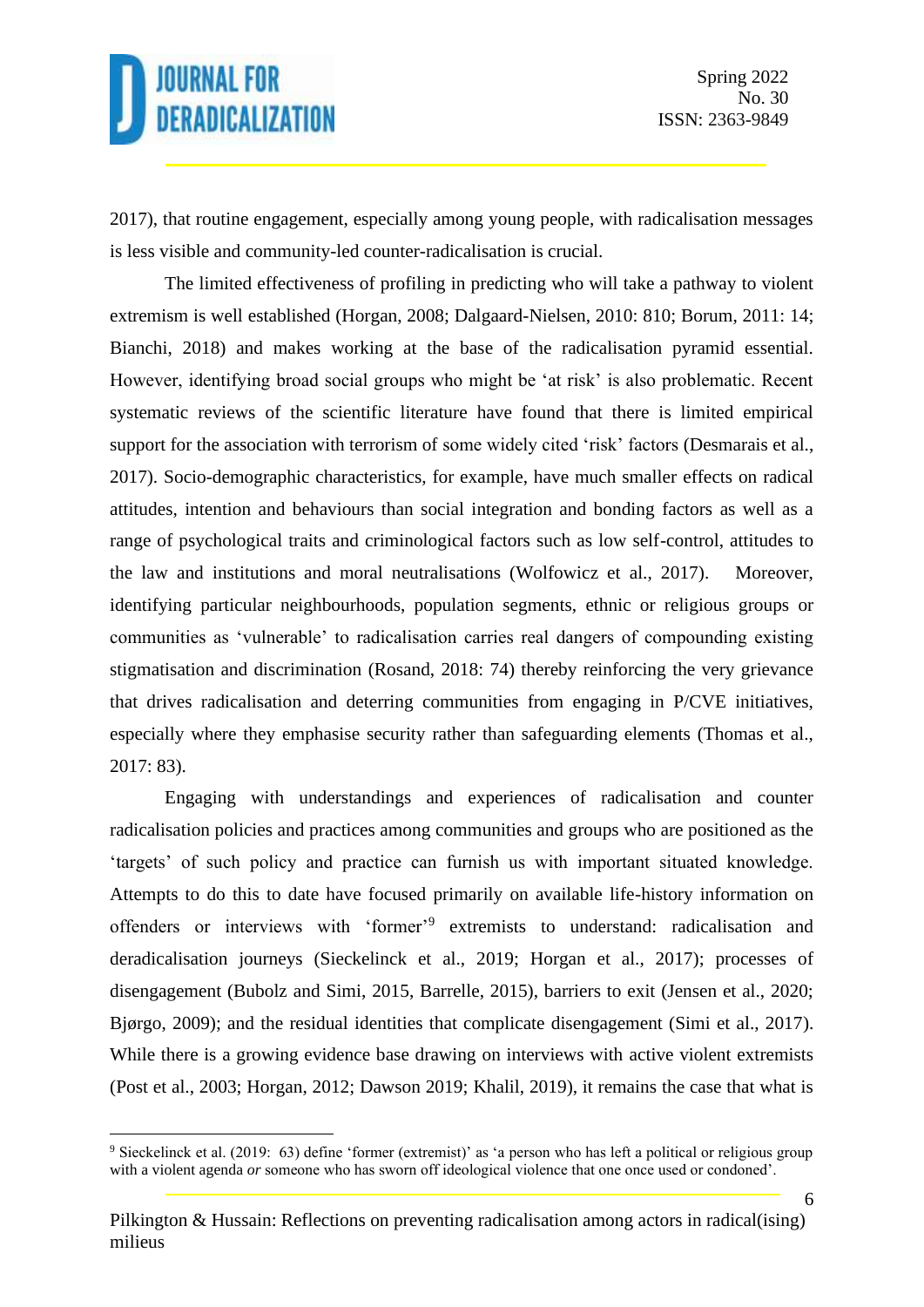written about violent extremist offenders that seeks directly to inform P/CVE interventions is 'rarely complemented by insights from the offenders themselves' (Horgan et al., 2017: 75). An exception is Scrivens et al.'s (2019) exploration of how former right-wing extremists in Canada think that violent extremism can be prevented and countered. The study – including ten individuals identifying as 'former extremist' – found that most felt that they should be included among key stakeholders within a multi-sectoral response rooted in a social/community approach to countering extremism (ibid.: 2, 16-17). The study found that such formers concur with etic understandings that disenfranchised youth are the most vulnerable to recruitment into violent extremism and that 'preventative measures should target this population' (ibid.: 2). They point to the importance of inclusivity and non-judgmental attitudes when engaging with such young people and cite social and family support as well as respect and an openness to critical discussion about polarising issues as essential (ibid.: 16- 17).

The appropriate role of 'former' extremists in  $P/CVE$  – indeed the very relationship between disengagement and deradicalisation and at what point the status of 'former' extremist is reached (Bjørgo and Horgan, 2009: 3; Jensen et al., 2020: 3; Bubolz and Simi, 2015: 1593) – remains a significant issue of contention (see: Koehler, 2017: 220-222; Schewe and Koehler, 2021). How then might the experiences and views of actors *still in radical(ising) milieus* inform P/CVE? Based on the cases discussed below, we suggest that individuals who occupy such an 'in-between' space – being (with two exceptions) still active members of radical(ising) milieus but not having crossed the threshold to violent extremism – may offer particular insight into how the retention of connections with wider society may constrain radicalisation and/or facilitate deradicalisation. As Barrelle (2015: 140) argues, 'sustained disengagement is actually about the proactive, holistic and harmonious engagement the person has with wider society afterwards'. Barrelle's findings might be used – in our case on the outward rather than return journey – to point towards the importance for research participants of the retention of societal connections (however strained) and the potential to build on pro-social community orientations to strengthen social ties as well as positively contribute to P/CVE practice.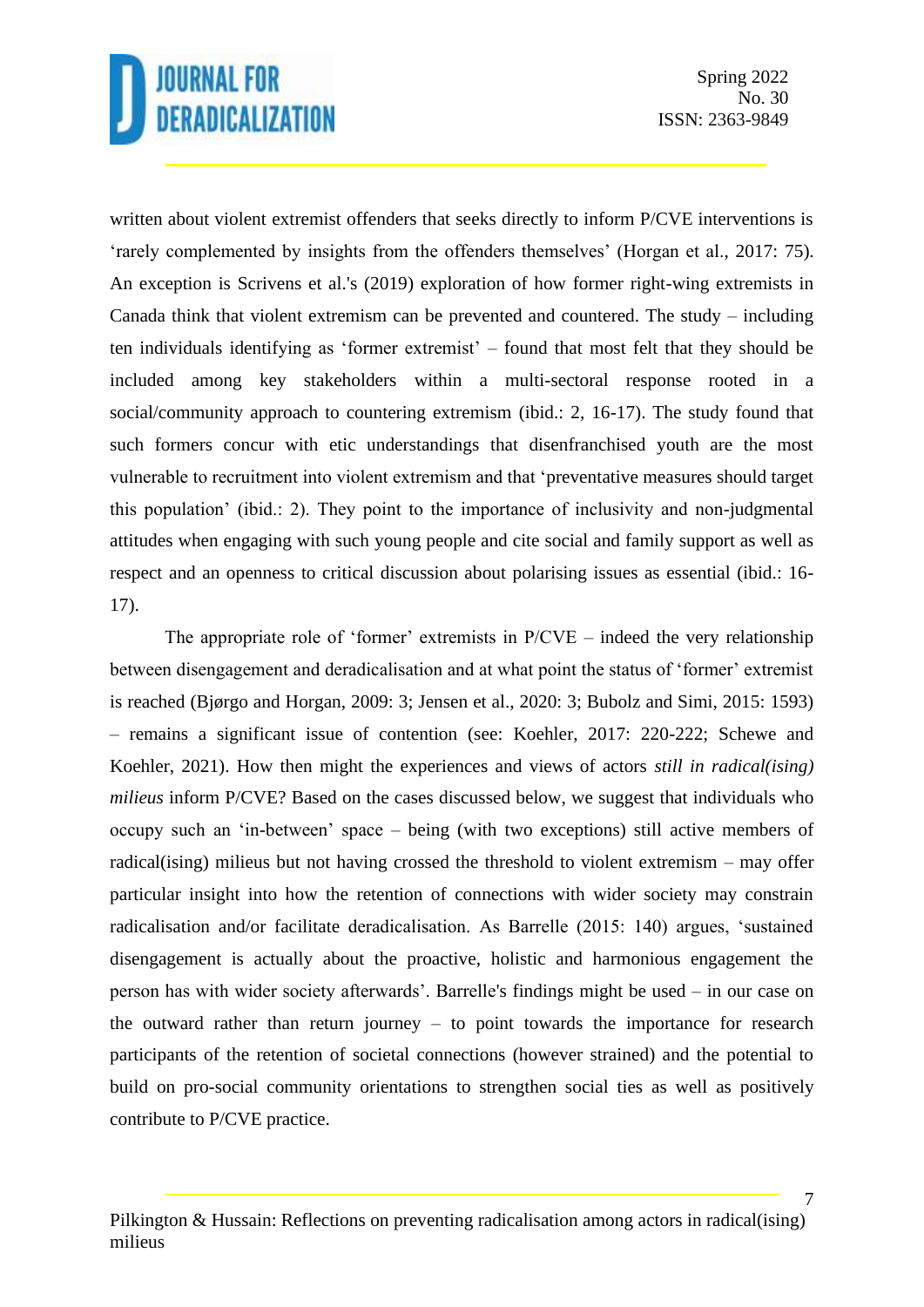

#### **Introducing the milieus and field research**

This article draws on two ethnographic case studies in the UK with young people from an 'Islamist'<sup>10</sup> milieu and from an 'extreme right' milieu. The nature of the two milieus is outlined below but their selection was informed by the general understanding of radical(ising) milieus as environments in which violence might not only be incited or escalated but also where radical messages might be criticised or challenged (Malthaner and Waldmann, 2014: 994). The boundaries of the milieu were drawn to include individuals at the margins, who 'sympathize or share some elements of opinions or style; who mingle socially with activists; and who drift in or out of the scene' (Bjørgo, 2009: 30) and the trajectories of young people through them were anticipated to include those of 'non-radicalisation' (Cragin, 2014) as well as radicalisation. Although all but two of the research participants in the studies drawn on here remained active participants in the milieu, none had been convicted for terrorism related offences nor been members of groups proscribed under anti-terrorism legislation. However, some had contact with such groups and a number had served prison sentences for offences related to violence or threat of violence.

The studies were undertaken as part of the Horizon 2020 DARE project and conducted using an ethnographic approach. By this we mean an inductive and evolving approach to research involving 'direct and sustained contact with human agents, within the context of their daily lives (and cultures)' (O'Reilly, 2005: 2). A skeleton interview schedule was used as a baseline for interviews for both case studies and included 12 blocks of questions/prompts. Analysis was conducted separately for each of the two cases although employed a skeleton coding tree designed for use across the whole project and the co-authors shared insights throughout the process of analysis. The two field cases came together in the form of the mediated dialogue events discussed below. Written informed consent was obtained prior to commencing fieldwork and revisited informally throughout the research. Research participants are referred to using pseudonyms, often chosen by respondents themselves (in some cases denoting seminal figures mentioned in the Qur'an or from Islamic history).

<sup>&</sup>lt;sup>10</sup> We use the terms 'Islamist' and 'extreme-right' in inverted commas when referring to the milieus studied to indicate that these are external ascriptions and not how milieu actors think of themselves.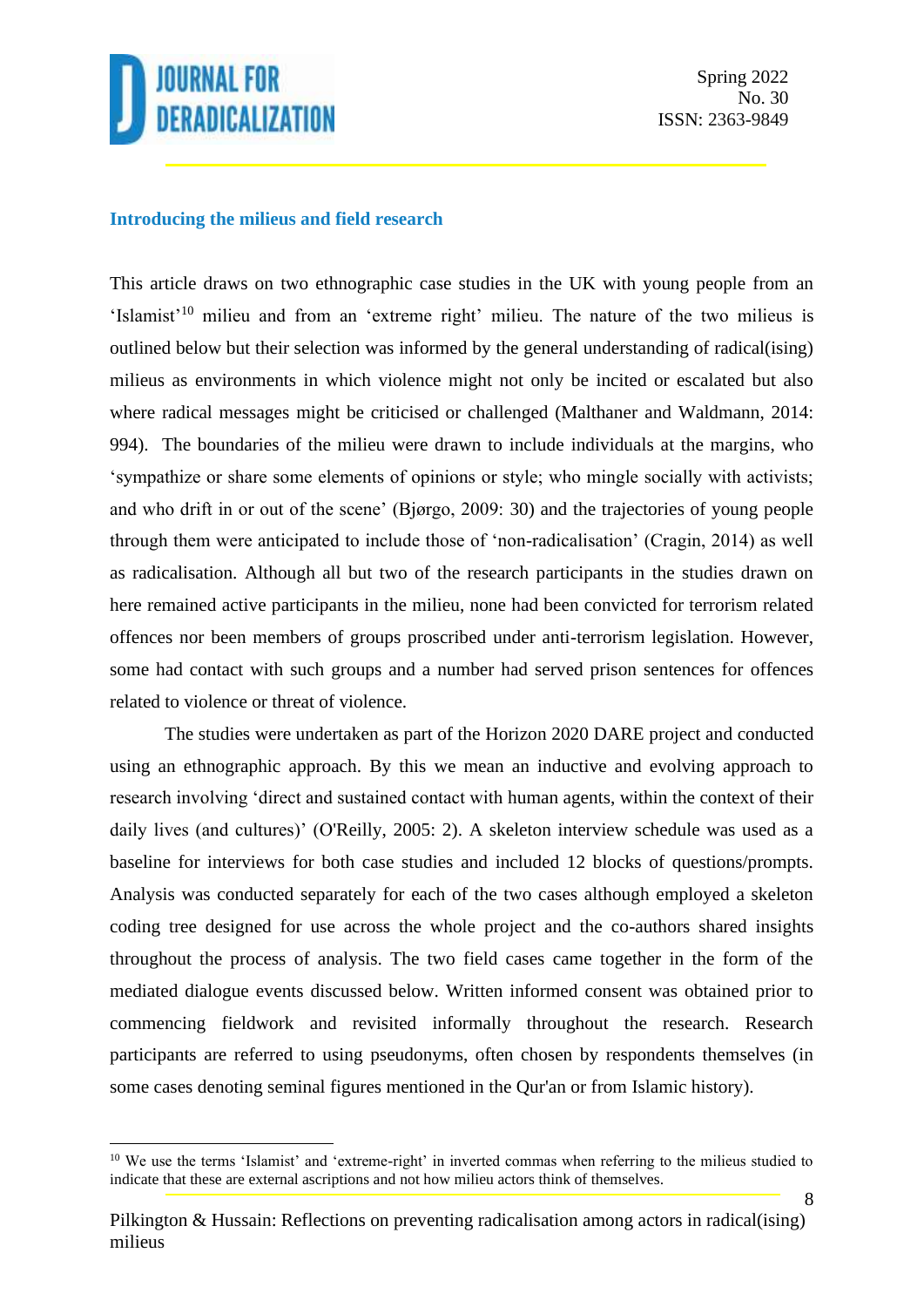9

Fieldwork was conducted between November 2017 and November 2020 and included semi-structured interviews with 39 research participants and almost 100 field diary entries (recording observations at attended events, informal communications, social media interactions etc.). The article also draws on video interviews and observations from a series of three mediated dialogue events organised with a total of six participants from these two milieus. Three participants from each milieu were invited to the initial dialogue event facilitated by professional conflict resolution practitioners and – on the initiative of the participants at the end of the first dialogue event – two further meetings, in less formal settings, were organised. From the 'Islamist' milieu the three participants were already well known to each other, being part of the informal social gathering organised by one of them. From the 'extreme-right' milieu, two had been friends for many years and the third was acquainted with one of these two through demonstrations they had both attended. All participants were male and aged 19-33. The method and initial outcomes of the mediated dialogue are outlined in Hussain et al. (2019).

A brief outline of each milieu studied is provided below with a summary of data sets by milieu in Table 1 and socio-demographic profiles of research participants in Table 2.

#### *The 'extreme-right' milieu*

Research with the 'extreme right' milieu was conducted by Hilary Pilkington and consists of individuals active in movements, organisations or campaigns in the UK associated in public discourse with the 'far right' or 'extreme right'. Research participants reported contact with 32 movements but all had been active in, affiliated with, or attended events of, at least one of: the English Defence League  $(EDL)^{11}$ , the Democratic Football Lads Alliance (DFLA), the British National Party (BNP), Britain First, Generation Identity (GI) or Tommy Robinson support groups. While this milieu does not consist of a single organisation or network, all research participants had some connection to at least one other participant (see: Pilkington, 2020: 15-18). As noted above, two individuals were disengaged at the time of interview: Jermaine, who considered himself to be a 'former' and had begun to deliver PVE

<sup>&</sup>lt;sup>11</sup> For a brief outline of each of these movements, see Pilkington, 2020: 177-179.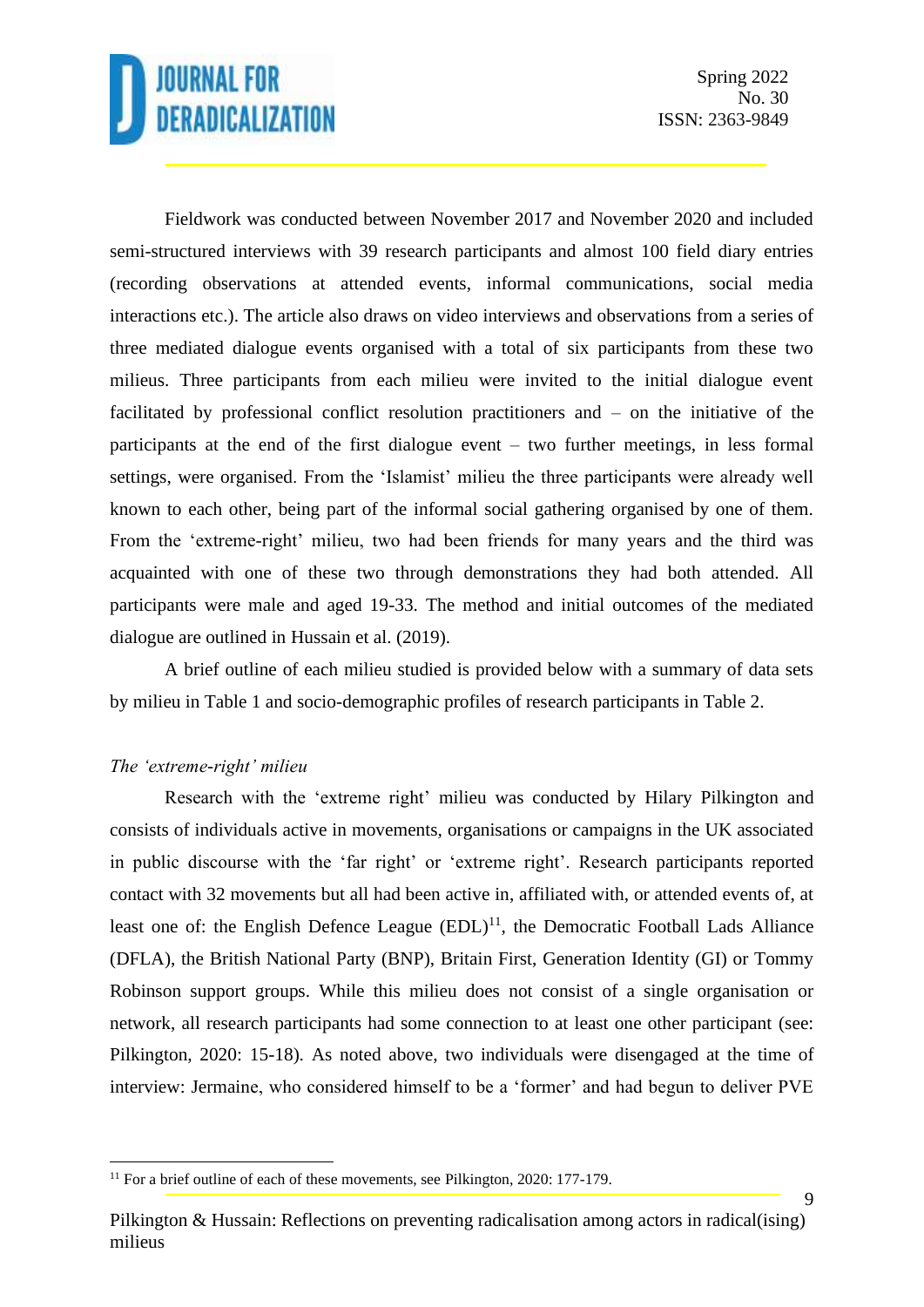actions in educational settings; and Lee, who had resolved to disengage from a group he had previously led after his recent release from prison.

Field research commenced after an informal meeting with a young man, first encountered as an EDL activist, who allowed the researcher to follow him into his milieu – attending events, meeting some of his friends, following him on social media and making new contacts. Two further 'snowballs' were started subsequently by direct messaging (via Twitter) a core member of a movement of interest, in one case, and via a 'gatekeeper' known from earlier research in the other.

While privileged access to the group ensued from the researcher's shared whiteness with research participants, this was not an 'insider' ethnography; in terms of age, gender, occupational status and political viewpoint, the researcher was an outsider. This was handled with what Ezekiel (2002: 52) describes as 'candour'; being open with participants about who you are and using the disagreement that ensues as a starting point for engagement. For some potential respondents, this was an unwelcome intrusion; one leading member of a group of interest refused access to observe group actions saying such observation 'would just feel like reducing our Movement to a petri dish' (Field diary, 24.08.2018). However, others attached value to engaging in dialogue without prior judgement and maintained regular contact and involvement with the research over many months.

#### *The 'Islamist' milieu*

The 'Islamist' case study was conducted by Ajmal Hussain. It focused on a particular street in Birmingham, referred to here as 'Muslim Street'. The city is home to the largest number of Muslims for any UK municipality – constituting around a quarter of its 1.1 million population and with around 70% of Muslims being located in a quarter of the city's 40 wards<sup>12</sup>. Almost half of this population is under 24 years of age and this is reflected in the burgeoning commercial enterprises and formal and informal organisations that cater to the needs of young Muslims. The street around which the study was focused had a rich Islamic infrastructure and resources for living out Islamist lifestyles and was seen by research participants as a hub where young Muslims gathered, connected and passed through.

<sup>12</sup> See:<https://www.birmingham.gov.uk/census2011>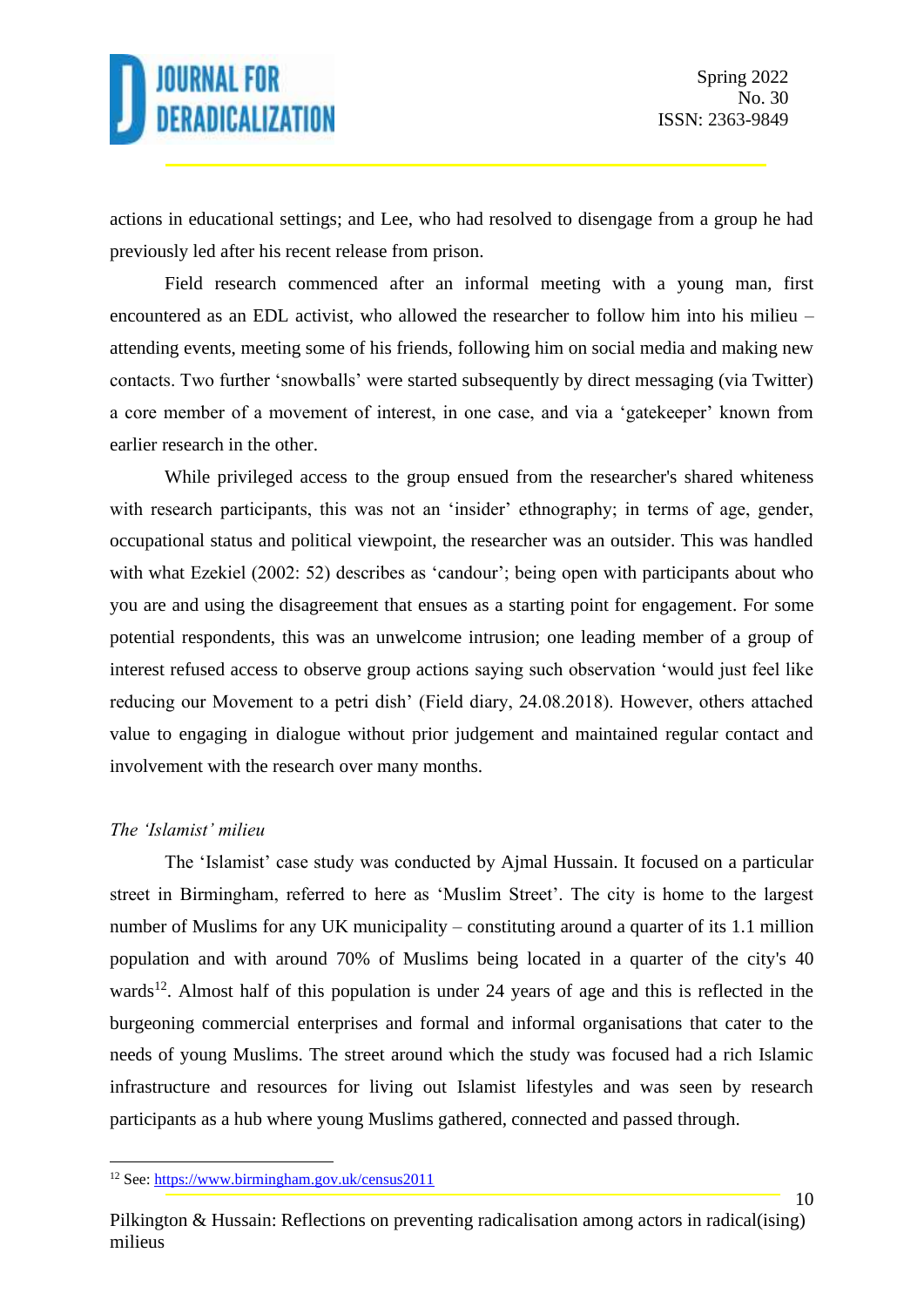11

However, recent media and policy attention to the street and broader neighbourhood as a space where extremism is fostered has intensified assumptions about the propensity towards violent extremism of south Asian Muslims living in such areas, which are also characterised by high rates of multiple deprivation. The street is a focus of attention for Prevent programmes and Channel mentors who operate in partnership with a number of prominent mosques there. Thus, the milieu was of interest to this study not just because of its physicality but the sociality it afforded. Activists were attracted to the area because of its combination of resources, in the form of spaces, and individuals potentially receptive to their message (which was often framed in a negative perception of south Asian Islam and folk practices and its traditional authorities).

The interviews were all conducted some time after the researcher had been introduced to participants. This allowed time to broker rapport and the informal meetings were a valuable way to find out about participants' relations to others and the milieu. Being a 'researcher' often aroused suspicion from potential respondents that the researcher was a 'spy' or worked for the government's Prevent programme. When this led to wider discussion about the socalled War on Terror and the 'West vs Islam', however, being an academic researcher could also help displace concerns as it rendered the researcher someone scientifically informed in this field. Being a fellow Muslim also helped the researcher in this regard.

| <b>Milieu</b> | No.         | No. interviews      | No. fieldwork | Other data      |
|---------------|-------------|---------------------|---------------|-----------------|
|               | respondents |                     | diary entries |                 |
| 'Extreme-     | 20          | $25$ audio, $5$     | 61            | 9 text          |
| right'        |             | video <sup>13</sup> |               | documents from  |
|               |             |                     |               | observed events |
| 'Islamist'    | 19          | $20$ audio, $5$     | 37            |                 |
|               |             | video               |               |                 |

Table 1 Data sets by milieu

<sup>&</sup>lt;sup>13</sup> The video interviews in both milieus were recorded with participants in the mediated dialogue event, pre and post-event.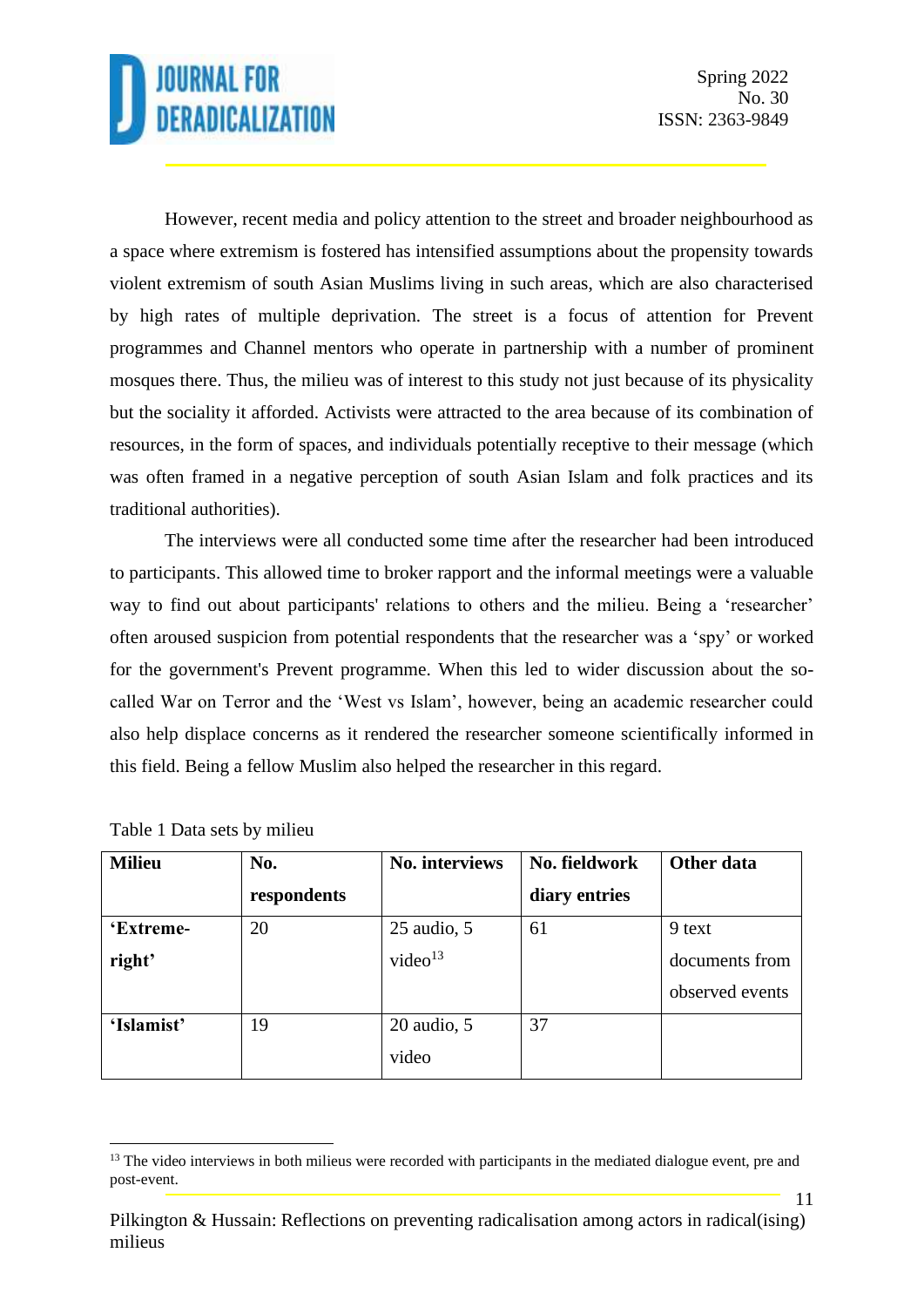

| <b>Milieu</b> | Age             | Gender      | <b>Employment</b>        | Ethnicity <sup>14</sup> | <b>Religion</b> |  |
|---------------|-----------------|-------------|--------------------------|-------------------------|-----------------|--|
| 'Extreme-     | Under $30 - 15$ | $Male - 15$ | Full-time $-9$           | Born in $UK - 20$       | Protestant $-5$ |  |
| right'        | In $30s - 5$    | Female $-5$ | Part-time $-3$           | White $-20$             | Catholic $-5$   |  |
|               |                 |             | Unpaid employment        | (including 2 of         | Other           |  |
|               |                 |             | (volunteering, in        | mixed White             | Christian $-4$  |  |
|               |                 |             | activism, caring) $-3$   | European heritage)      | $Pagan - 1$     |  |
|               |                 |             | Full-time education $-1$ |                         | None $-5$       |  |
|               |                 |             | Unemployed $-4$          |                         |                 |  |
| 'Islamist'    | Under $30 - 18$ | $Male - 15$ | Those employed           | Pakistani (Mir          | $Muslim - 19$   |  |
|               | In $30s - 1$    | Female $-4$ | worked mainly in the     | Puri) heritage $-10$    |                 |  |
|               |                 |             | food retail sector,      | Somali heritage $-4$    |                 |  |
|               |                 |             | security and warehouse   | Bangladeshi             |                 |  |
|               |                 |             | packing often on zero    | heritage $-1$           |                 |  |
|               |                 |             | hours contracts          | Afghani heritage -      |                 |  |
|               |                 |             |                          | 1                       |                 |  |
|               |                 |             |                          | African Caribbean       |                 |  |
|               |                 |             |                          | heritage $-1$           |                 |  |
|               |                 |             |                          | Mixed heritage $-2$     |                 |  |

|  |  |  | Table 2 Socio-demographic profiles of the research participants by milieu |  |  |
|--|--|--|---------------------------------------------------------------------------|--|--|
|  |  |  |                                                                           |  |  |

#### *Limitations and reflections*

There are a number of limitations and ethical considerations of the research that are important to note. First, the research was not designed specifically to study attitudes to, or experiences of, P/CVE; these themes emerged in the course of the ethnographies. This is reflected in an unevenness in data and affects the 'Islamist' milieu in particular, since one impact of 'suspectification' is a reluctance to talk about extremism and radicalisation.

Secondly, the focus of the studies on young people means that their trajectories of radicalisation, or non-radicalisation, are incomplete. Caution should be exercised, in particular, in comparing the findings with other studies, of 'formers' for example, since in our cases, the majority of research participants had not crossed the threshold to violent extremism, and may never do so.

<sup>&</sup>lt;sup>14</sup> Ethnicity and religion are recorded according to how respondents identified themselves.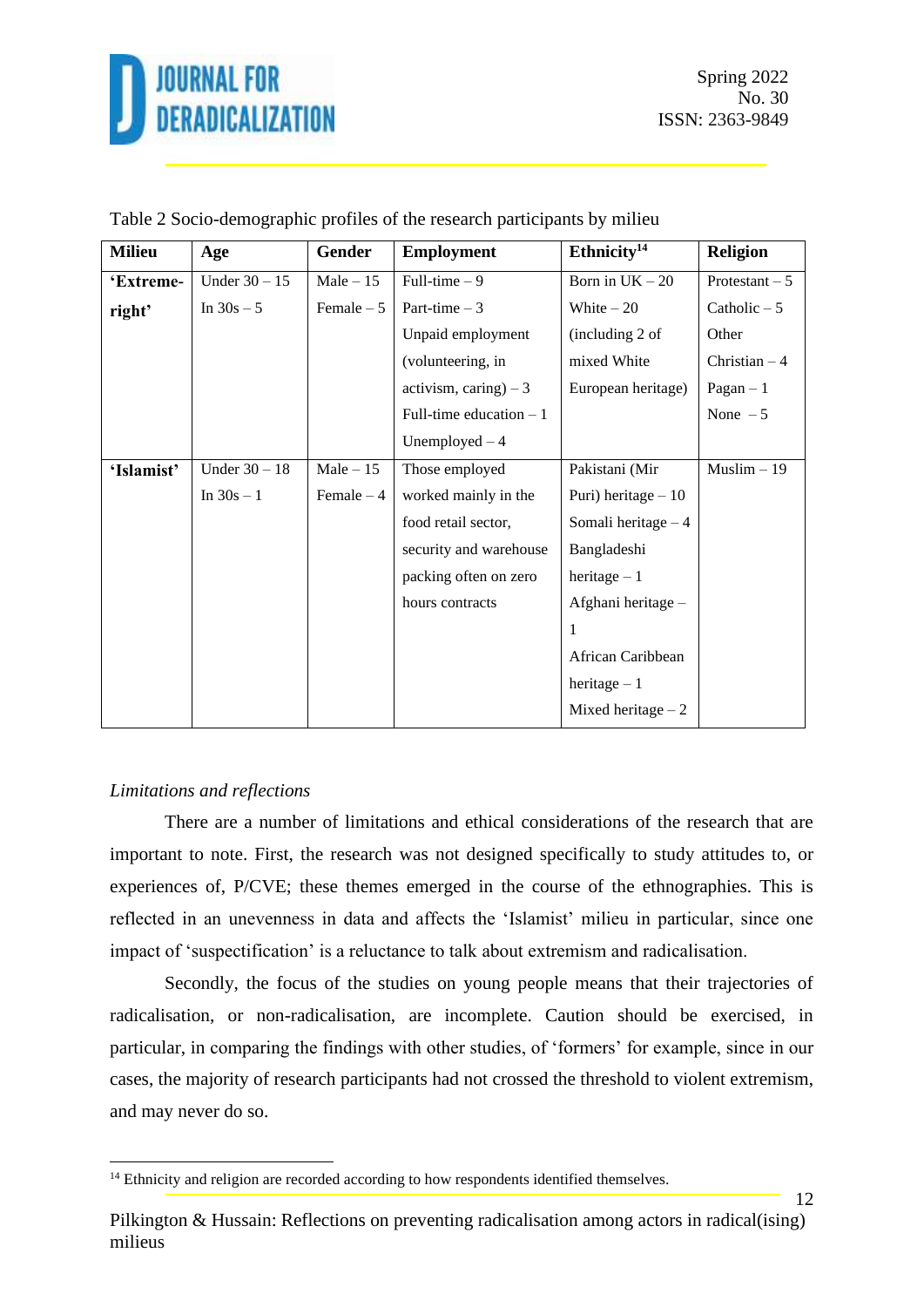13

Thirdly, it is important to recognise the element of self-selection in the study. Individuals who took part in the research were those prepared to engage in the question of what constitutes extremism and how to tackle it. Those who were not open to this dialogue, and challenge to their views, could simply decline to participate. The findings are partial, therefore, in as much as they do not represent views across these milieus, still less beyond them. We thus make no claims to the generalisability of the findings, only that there is insight to be gained from listening to those who do engage about the potential role for milieu actors in P/CVE.

Fourthly, it is important to ensure that in listening to those engaged in radical milieus, we do so critically. For understandable reasons, as Dawson (2019: 74) notes, there are deep suspicions about what terrorists say, which may cast doubt on the value of data drawn from empirical research with those active in extremist movements. The view 'from inside', we argue, is important (and in the case of extremist actors often absent from the picture) but it should not be accorded privileged status or taken at face value (Khalil, 2019). However, as Dawson (2019: 84) also concludes, the explanations and reflections on their attitudes and behaviour offered by active members of extremist movements broadly conform to the classic sociological definition of 'accounts' (what we refer to in this article as 'interview narratives'). They thus carry similar validity as long as they are subject to the same critical interrogation as other such accounts.

Finally, there is always a danger when studying 'distasteful' (Esseveld and Eyerman, 1992: 217) groups that researchers, consciously or unconsciously, become a legitimising 'mouthpiece' for the individuals or groups studied. Even if they do not expect their views to be relayed verbatim, just being the subject of a 'scientific' study may provide visibility and possible legitimation for stigmatised groups (ibid.: 229-30; Horgan, 2012: 196; Pilkington, 2019: 25; Dawson, 2019: 75). The ethnographic method affords the possibility of triangulating interview narratives with observed behaviour as well as of extended engagement with individuals. This is extremely valuable when seeking to retain a critical stance towards respondents' accounts and be honest about one's own position in relation to their views, since it allows time for sufficient mutual trust to develop to enable critical and challenging conversations to take place.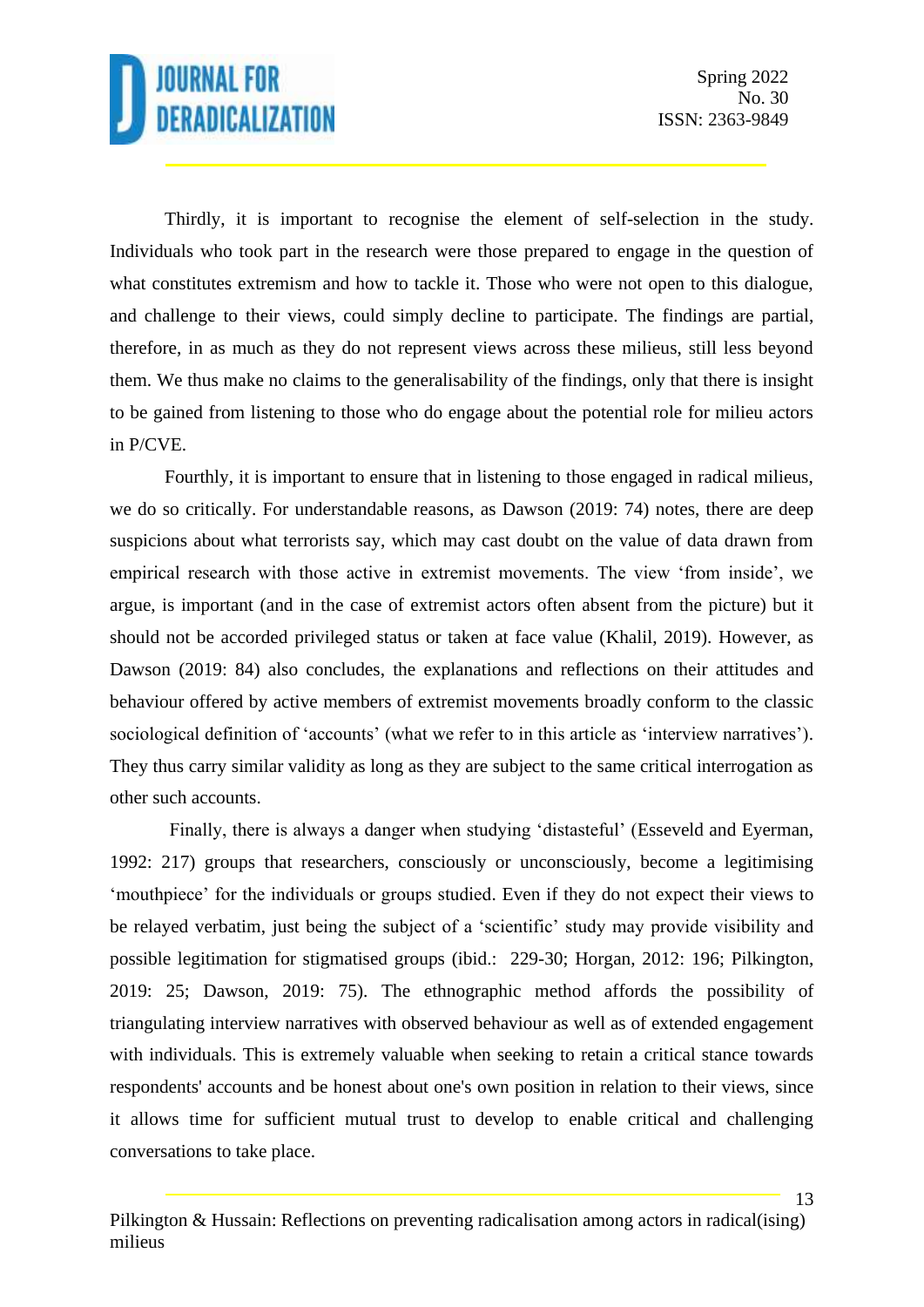

#### **Emic understandings of (countering) radicalisation: the role of the state**

Actors in the milieus studied do not understand their own trajectories as ones of 'radicalisation'. They associate that term either with external discourses that falsely understand, label and target them as 'extremists' or as having relevance only to 'others', outside or within their own milieus, who are 'genuinely' extremist. Here we do not document research participants' self-dissociation from 'radicalisation' but, rather, explore how actors in the two milieus understand radicalisation and its 'causes' and how this frames their views on preventing or countering radicalisation.

### *Stoking frustration and silencing dissent: perceptions of the role of the state in driving radicalisation among 'extreme-right' actors*

In line with etic conceptualisations of radicalisation, for activists in the 'extreme-right' milieu studied 'radicalisation' was associated primarily with the perceived problem of Islamist radicalisation. Robbie states that 'not enough's been done', bemoaning in particular that, 'You can download ISIS things off the internet. […] surely that's step one of preventing radicalisation – put an internet ban on anything to do with that, be it videos, articles, you know, whatever else they use.' This illustrates what McCauley and Moskalenko (2008: 430) refer to as the reactive mechanisms of radicalisation, fuelled by 'a dynamic of opposition in which the significant events are the actions of others'. Whilst these 'others' were often understood to be 'radical Muslims', political elites and the state are also perceived as exacerbating radicalisation by failing to tackle its root causes, not addressing the impact of terrorist attacks and 'letting thousands of ISIS fighters back into this country' (Dan). Thus emic understandings of radicalisation also concur with relational approaches to radicalisation in which the 'actors' are not only 'out-groups' or oppositional non-formal actors (in this case 'Islamists' or 'Antifa') but include state and institutional actors (see, for example: della Porta, 2014; Knott et al., 2018; Busher and Macklin, 2015; Malthaner, 2017b).

Whilst quick to talk about 'Islamist' radicalisation, research participants often had to be prompted to reflect on whether radicalisation also happened in their own milieu. When they did, they mainly attributed radicalisation to two, interconnected, causes: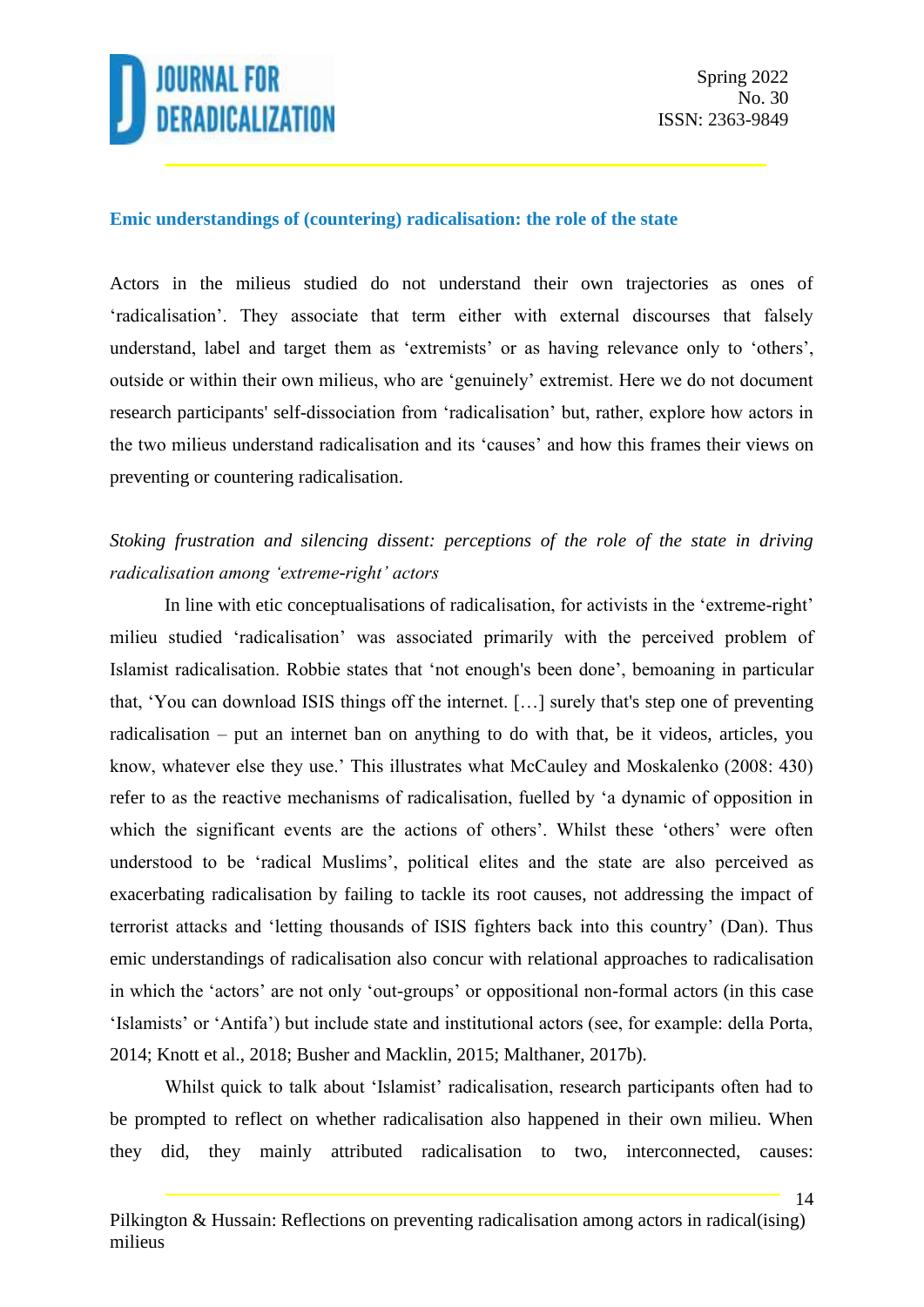15

anger/frustration; and the denial of political voice. The concerns people feel they need to voice vary but include: the 'problem' of Islam; the loss of community due to 'excessive immigration'; and the feeling that the expression of (white) English identity is equated with racism. However, anger and frustration over these issues, and thus potential radicalisation into violence, is consistently associated with the perceived prevention of the voicing of these issues:

People are starting to get really frustrated. And that is when violence will happen. But people are going to get angry, and violence is going to happen, so long as we are constantly up against this brick wall when it comes to speaking about Islam. That's when you get people radicalising. (Cara)

Dan thinks anger is more palpable than ever at protest events he attends, but that they nonetheless dissipate rather than precipitate that anger. Attempts to prevent people voicing concerns legitimately, he says, exacerbates the anger by 'turning people into caged animals' (Field diary, 06.09.2018).

Respondents see radicalisation as an outcome of the failure of the state and its social and political institutions<sup>15</sup>. People become radicalised 'when they're not listened to, when they're ignored' (Jason) or 'see that democracy is a lie' (Billy, Field diary, 11.03.2019). Loss of trust in the state is deeply embedded in milieu actors' perceptions of themselves as accorded 'second-class citizenship' (Bartlett and Miller, 2012: 7-8; Pilkington, 2016: 154-76) and central to their movement towards political mobilisation outside the dominant political order (Schmid, 2013: 18). Milieu actors identify a two-stage process by which the state drives radicalisation; the government, through its policies, pushes people to the edge and then exacerbates frustration by curbing freedom to speak out. This is articulated by Paul discussing state policy on immigration:

<sup>&</sup>lt;sup>15</sup> Research participants discuss the media, the police and the state but references to the latter outnumber the other two combined and while both the media and the police are heavily criticised, they are less frequently viewed as drivers of radicalisation.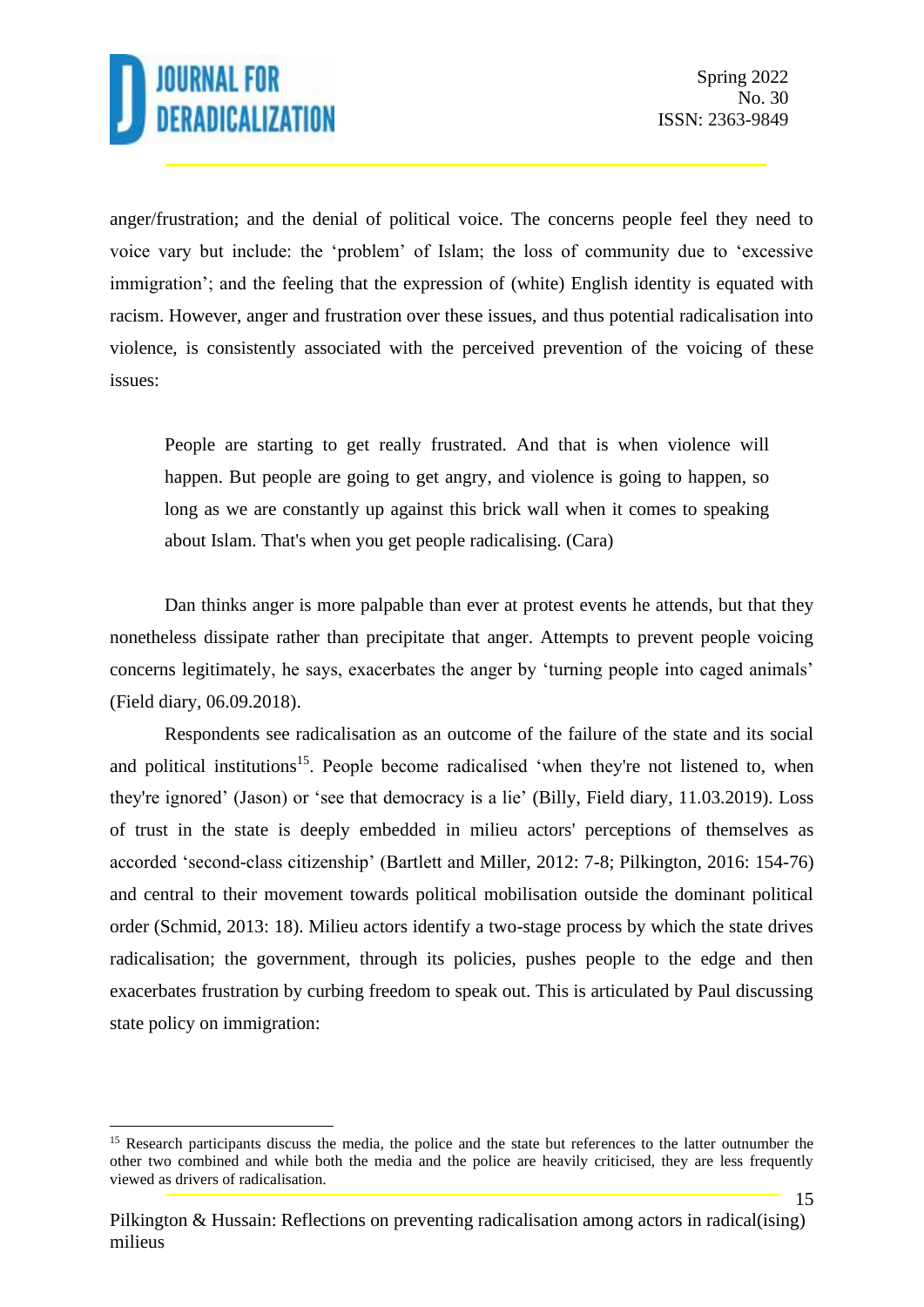[...] I would say extremism is actually being stoked by the establishment [...] in two different ways. Firstly, they are importing people who not only are very different to us Europeans, they have different value systems. But often people who hate our value systems and hate what we are, despise Christianity. They despise certain facets of western culture. And they come here, and that creates extremism, because it's a natural tendency. […] But the establishment also stokes extremism by saying to anyone that says the things that I'm saying, 'You have no right to say that. You have no right to organise. You have no right to freedom of association, freedom of speech, freedom of expression. And when we take those things away from you, if we think you still hold those beliefs, we'll hound you. We'll make it so you can't get a job, we'll make it so you're a social pariah. We'll bring in laws that make sure you keep your mouth shut. So you can be dragged off in the middle of the night for just saying something to someone on Twitter.' (Paul)

Cara, in the context of discussing the Yellow Vests movement, also says the situation is being exacerbated by state agencies, including the police: 'that's exactly what our government is doing – pushing too far. Until people will just ignite.' At the same time, anger is fuelled by what milieu actors see as the state's policy of 'silencing' those, such as Tommy Robinson, who speak out (DT). Dan fears Tommy Robinson will be killed by state agencies who view him as having too much power and influence. It follows that actors in this milieu view giving political voice as crucial to preventing radicalisation.

### *Radicalisation as 'suspectification': misrecognition of the 'real issue'*

A similar critique of the state as failing to effectively tackle extremism is found in the 'Islamist' milieu – Mo John calls for the government to 'clamp down on all these far right people' – but, for the most part, actors in this milieu experience too much rather than too little action from the government. In tune with academic critiques of the concept of radicalisation outlined above, milieu actors see government intervention as targeting the Muslim community in general. This, Abu Yahya argues, leads to the misrecognition of ordinary, everyday practice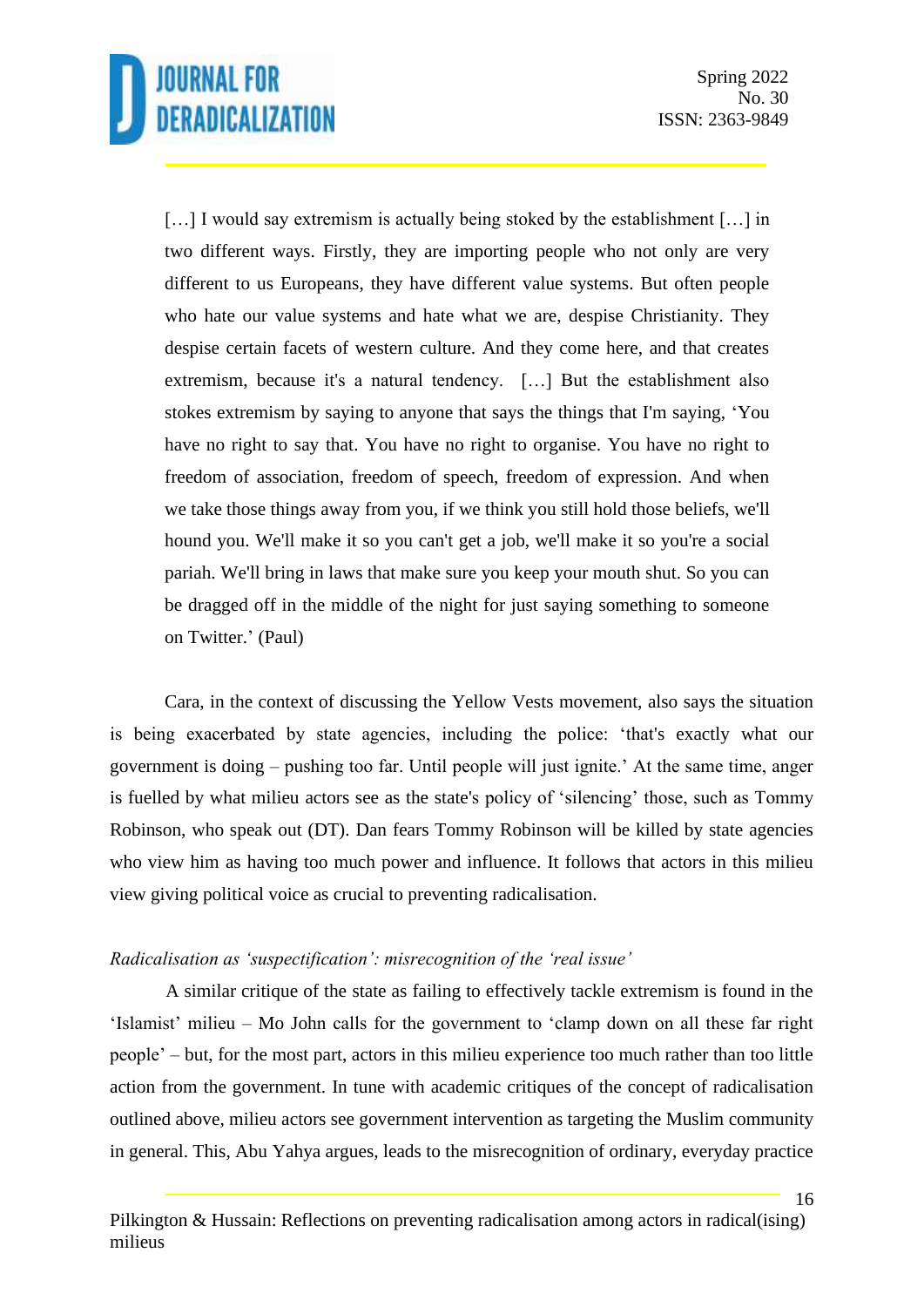

Spring 2022 No. 30 ISSN: 2363-9849

17

of faith:

Prevent, these kind of things, they focus more on the radical elements, or what they consider to be radical. For me as a Muslim, praying five times a day is just part and parcel of being a Muslim. […] For other people […] that's extreme and that's radical. A person who grows his beard. Someone who prays five times. That's an issue. Because if that's what you consider to be radical, then first of all, it distracts from the real issue, which is real radicalisation in the community; and also, it demonises large proportions of the society. Because if the, if the goal and the objective is changing Islam, that's never gonna happen, so you might as well lock all of us up. (Abu Yahya)

The state was frequently implicated by milieu actors in the disaffection felt by Muslims. As within the 'extreme-right' milieu, some of this sentiment was linked to a wider disaffection with the state of democracy and its institutions, described by one research participant as a 'tyranny of the majority', that meant Muslims would always be treated unequally (Sayyid Qutb). However, foreign policy interventions were felt to play a particular role in radicalisation:

[...] when it comes to the reason why radicalisation takes place, my personal opinion, like one of the things that builds the foundation for it is like... I don't know if you remember the war on terror on Iraq and Afghanistan, right. So under this war on terror, innocent people got killed by Americans. So a Muslim is going to feel pain for his fellow Muslim. A Muslim's not going to think about what the religion says sometimes, *he will use his emotions*. (Abu Hamza)

Indeed, such emotions caused by injustice are 'one of the main tools the radicals utilise to propagate their ideology' (Hilal).

In the case of the 'Islamist' milieu actors, anger at injustice towards Muslims worldwide is exacerbated by the state, specifically, the suspicion and surveillance directed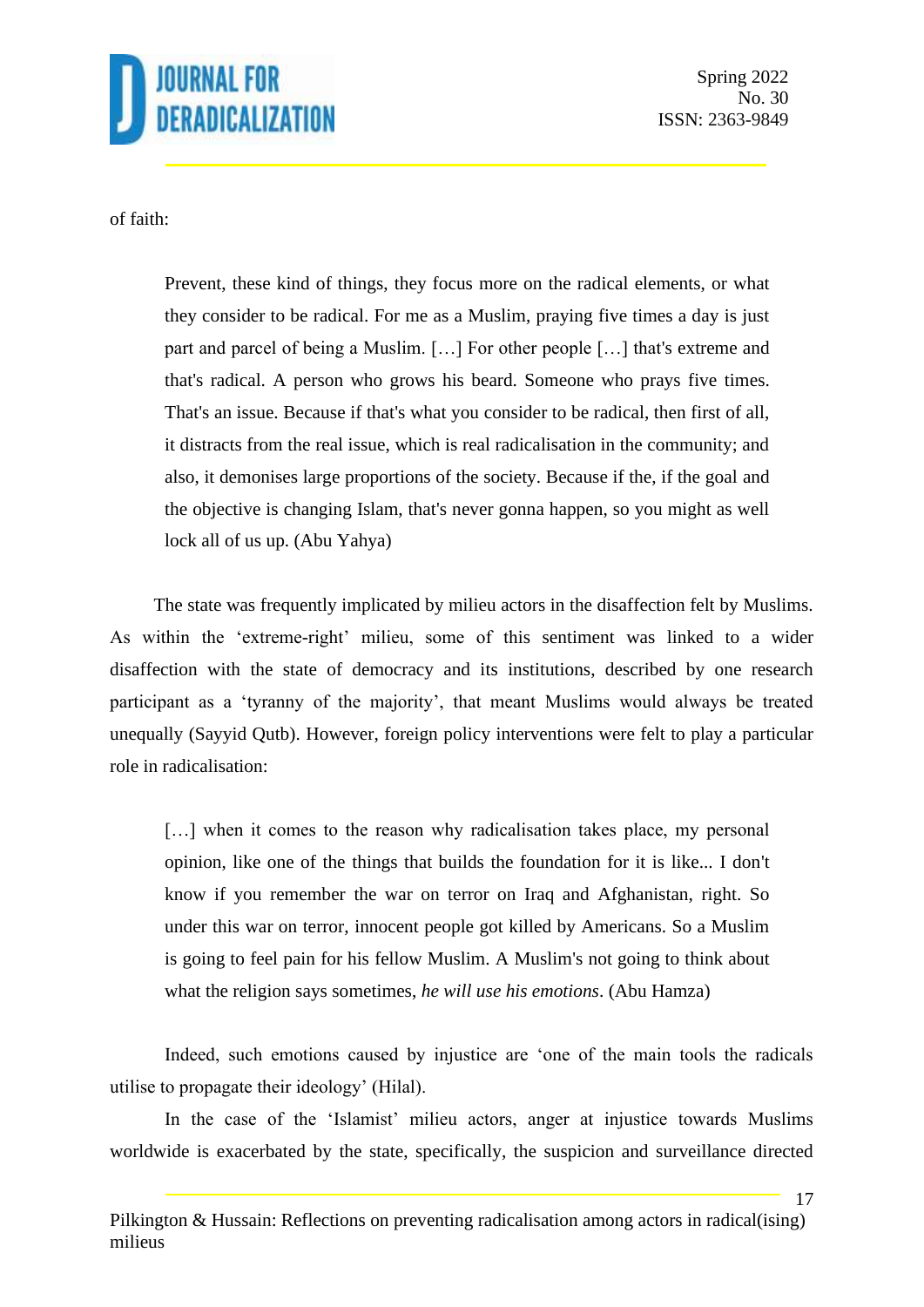Spring 2022 No. 30 ISSN: 2363-9849

towards Muslim communities alongside the responsibilisation of Muslim communities to 'do more' to tackle extremism. This left participants in this study feeling fearful of responding; there was even an initial hesitancy to engage in discussing radicalisation, extremism or Prevent at all, for fear of implicating themselves in 'un-Britishness'. Other empirical studies in the UK and US have demonstrated how suspicion and surveillance work to limit political subjectivities (Ali, 2016), undermine a sense of political inclusion and raise barriers to political participation (Manning and Akhtar, 2021: 973) and thus fuel 'a process of silencing young Muslims, diminishing their citizenship claims and marginalising involvement in the structures of representation' (Finlay and Hopkins, 2020: 564). At the same time, misrecognition as 'suspect' can also mobilise social action in general and resistance to Prevent and institutional Islamophobia in particular (ibid.; Pilkington and Acik, 2020: 191). In this study, respondents navigated the conflict between wanting to have their voice heard but fearing speaking out about 'suspectification' directly, through engagement in *dawah* (inviting people to know about Islam), which they undertook in visible public spaces, such as the city centre (Hussain 2022). This practice ran alongside the work of the 'head men' with those Muslims who were seen as interpreting the religion incorrectly and thus leaving themselves susceptible to extremism. In order to protect against this, what is needed Abu Yahya says, is 'not less Islam, but more Islam. These people, they're ignorant about the very texts that they're quoting.' (Abu Yahya). Similarly, AbdAllah believes those who 'get radicalised' are those who do not follow genuine scholars but 'people like on YouTube, who can't even speak Arabic. Who can't even read the Qur'an. They're taking knowledge off random people […].'

Respondents acknowledge, however, that doing *dawah* is not always enough. Mo John reflects on a period when he had needed to feel he was 'doing something' to directly help innocent Muslims around the world who are 'unnecessarily dying'. Having considered travelling to Syria, he decided against it because while his intention was to help, in practice 'you won't only be helping them, you'll be fighting for them eventually'. This illustrates an important concern raised by another respondent, Afia, who perceives a danger that allowing Islamophobia to focus young Muslims on Islam as their 'sole identity' could itself make them vulnerable to radicalisation: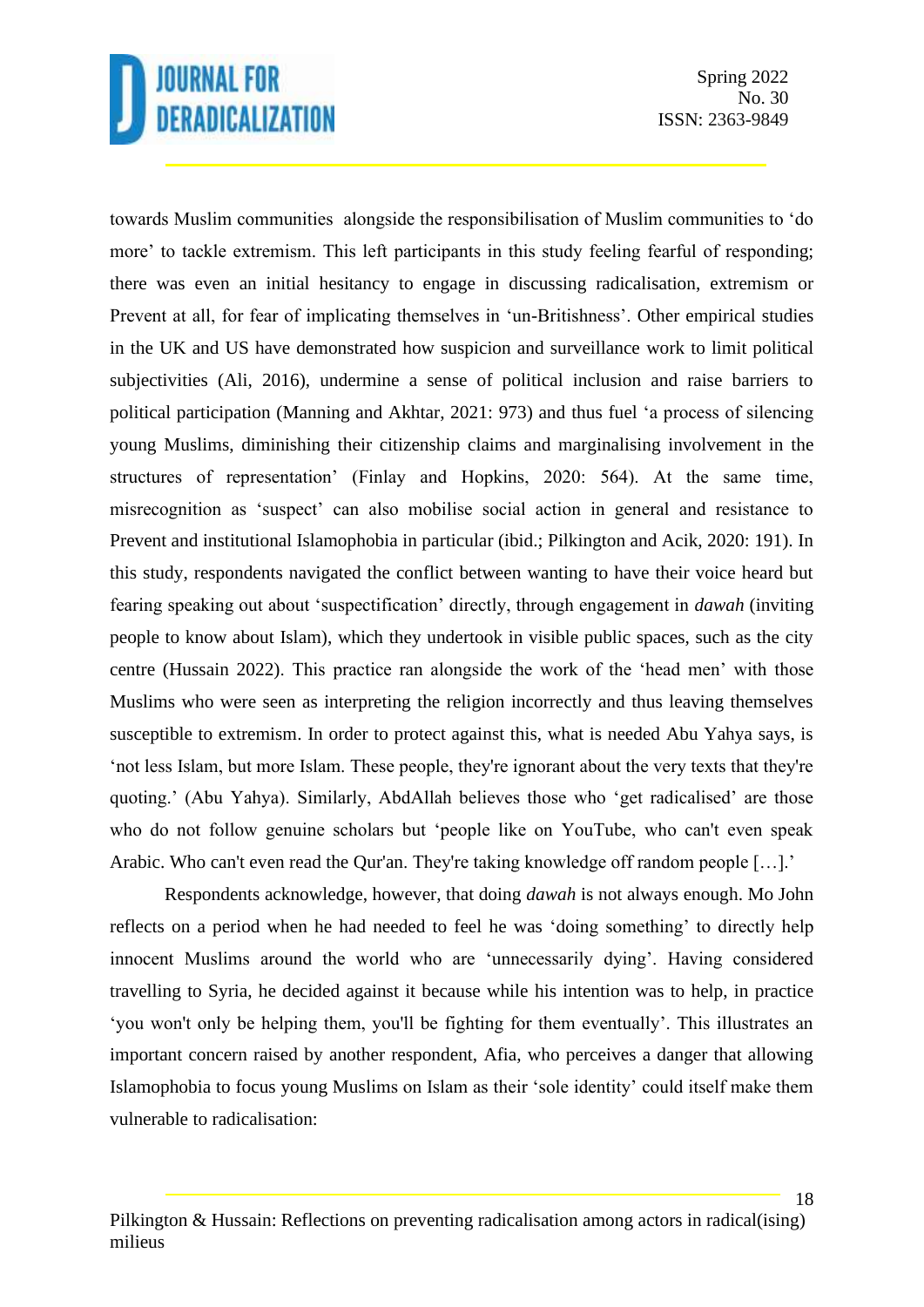[...] these youngsters that are going out to fight and joining these radical causes, for me I feel like if they have an understanding, a reflective, reflexive understanding of who they are, have an understanding of their identity, being able to situate yourself in the wider sort of context, being able to understand issues to do with race and inequalities and how we should... how we navigate them, you have a better understanding of who you are as a person. So you have a stronger identity. These people are vulnerable. They're latching onto Islam, and that becomes their sole identity. 'I'm not even Pakistani anymore. I'm not British. I am a Muslim first and foremost.' So if you have a better understanding of who you are, then I feel like you're more confident in that and you're not going to be swayed so easily. (Afia)

In this way, the institutionalisation of misrecognition through counter-terrorism measures can act to impose or channel identities in a way that shapes respondents' agency and circumscribes their challenge to inequality and injustice not least through the suppression of the intersectionality of identities (Pilkington and Acik, 2020: 194).

### **Experiences of P/CVE: the view of the 'targets'**

P/CVE programmes and interventions are highly diverse, have different strengths and weaknesses and are rarely subject to scientific evaluation to measure their effectiveness (Koehler, 2017: 291) or incorporate what 'users' think about how radicalisation can be prevented or countered (Scrivens et al., 2019). As noted above, since this study was not designed to systematically gather user experiences or evaluations of P/CVE, we cannot provide a focused engagement with existing literature on its effectiveness, impact and evaluation but rather offer some insight into milieu actors' views on, and personal experiences of, counter extremism policy and practice.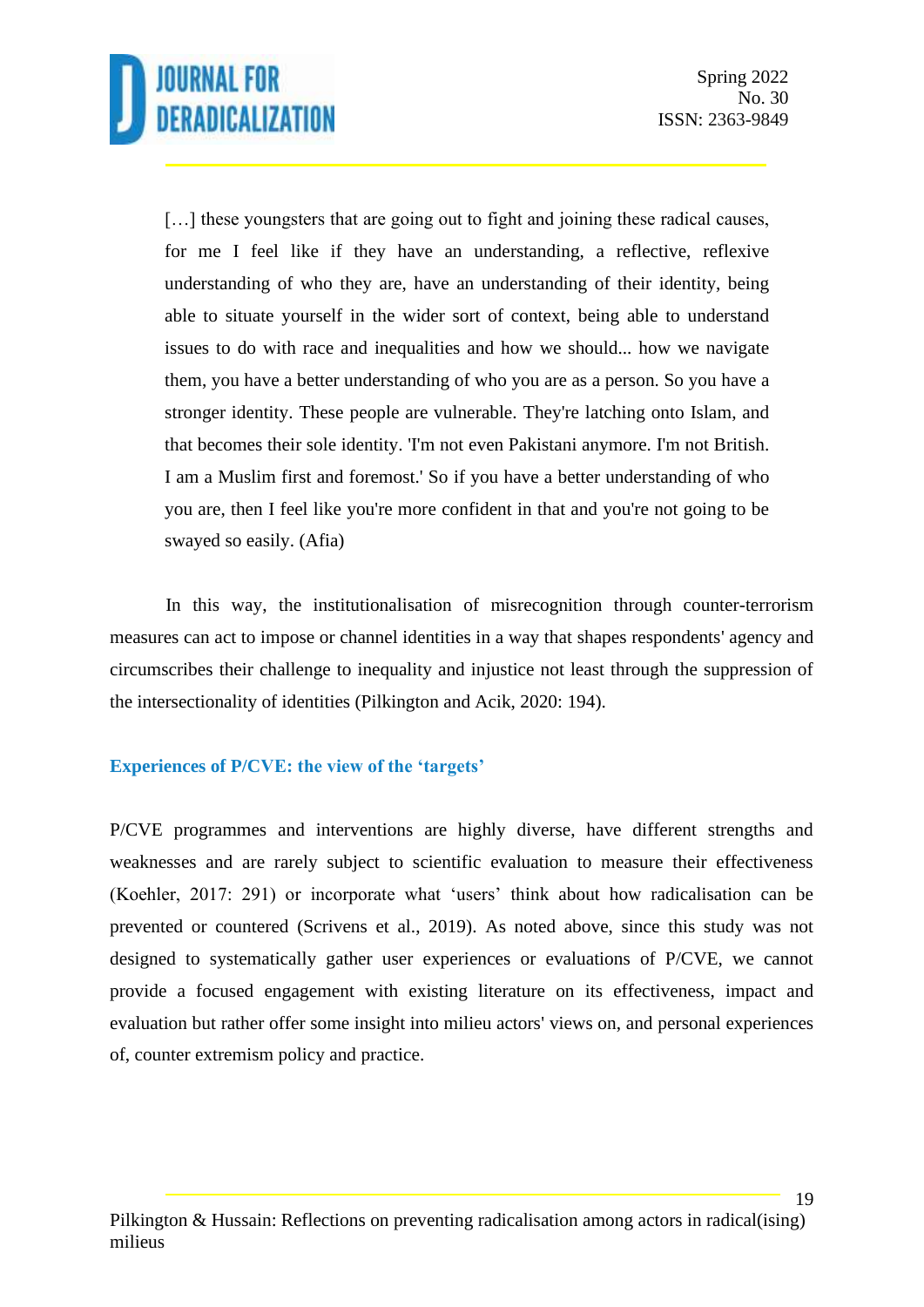

#### *Mass targeting of PVE as counterproductive*

Actors in both the 'extreme-right' and the 'Islamist' milieu saw themselves as the targets of preventative counter-terrorism measures that were either ineffective and/or counterproductive.

Salma describes Prevent as 'inherently racist' and recounts that teachers being trained how to prevent radicalisation are told 'if you see a group of Muslim kids around a computer, looks suspicious'. She does not refute that radicalisation is a phenomenon that needs addressing but views Prevent as 'Islamophobic', 'targeting our community' and resulting in 'so many false claims'. Freda also criticises the government for:

[...] spending millions of pounds on counter-terrorism initiatives that are just blanket initiatives thrown at young people who are deemed to be vulnerable to be radicalised because they live in a certain area and they've come from a certain background and they practise a certain faith, it's not helpful. It can just have the opposite effect […] (Freda)

In a damning critique of counter-terrorism initiatives, Freda complains that the government's idea of counter-terrorism is to 'co-opt' English language classes for older Asian women, so that they can say, '"we taught this many people in this community about counterterrorism" and now they're prepared to like, you know, deradicalise their sons and check their laptops'. She is also highly critical of the way mosques are implicated in radicalisation when, in fact, 'most mosques do everything they can to root out extremism, to publicly denounce any kind of terrorism'. The condemnation of mosques, she says, is counterproductive because it means that, when young people have genuine questions, as they find their own path to religion, mosques are 'too scared to talk to you because they're too scared to be known as anything like that.' The result, she says, is that you are left to 'talk to some random person on the internet or some dodgy person that you meet in a study circle in someone's flat' (Freda). This appears to be borne out by Abu Levi's experience who, frustrated by attempts to have serious discussion in his university classes engaged in discussions primarily on social media. The danger of issues around radicalisation becoming 'a taboo subject' (Sayyid Qutb) is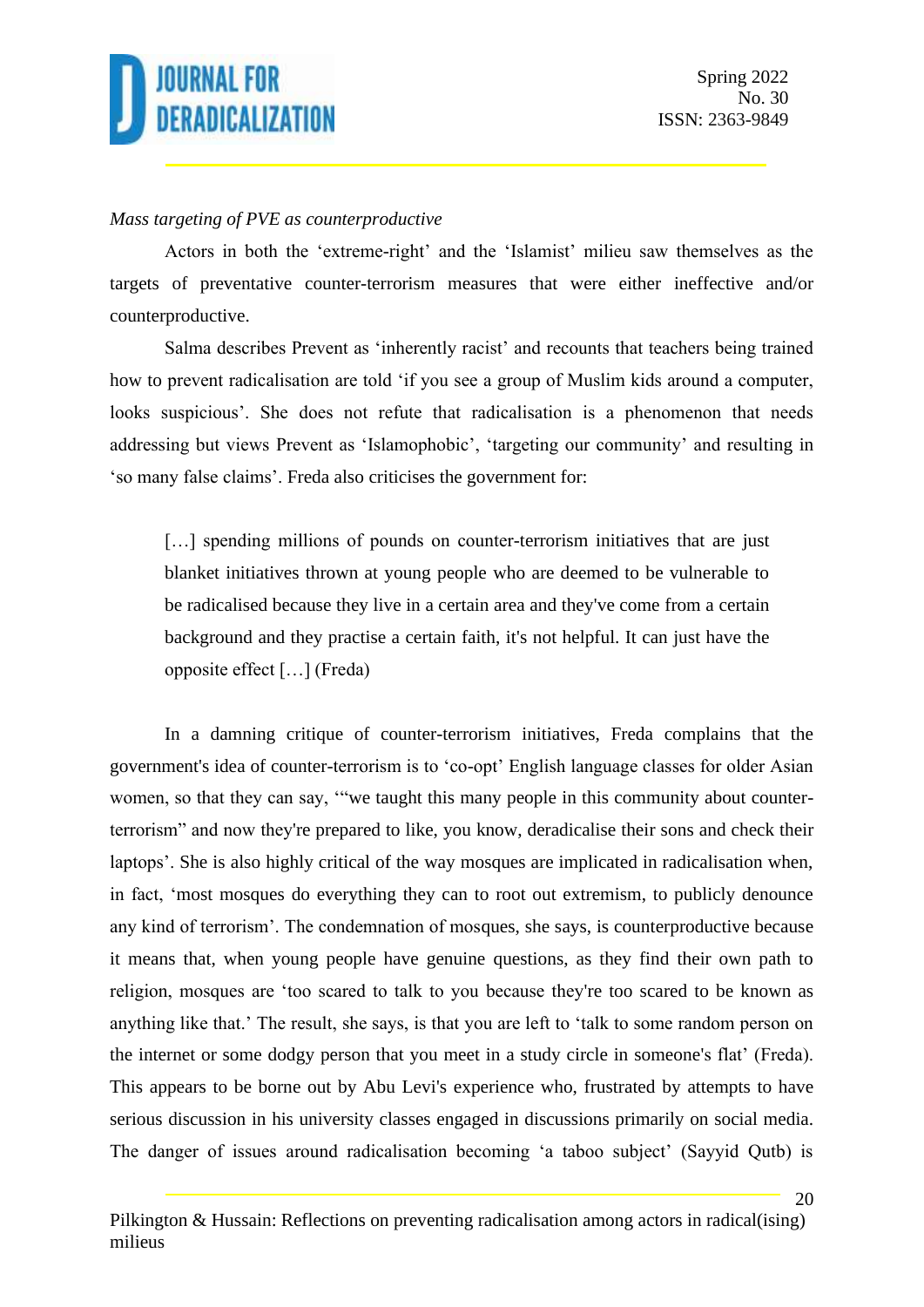21

brought home in the discussion of a young man known to four people interviewed in the milieu, who was killed in Syria allegedly fighting for ISIS. After 9/11, Islamist-inspired people were afraid to talk about those they knew to have been caught up in *jihadi* violence in case they were assumed to be part of their inner circle:

I think with [name of friend], it was kind of the same. Once obviously word had spread within the circle of friends that he had gone out, it pretty much was like a taboo subject, like I said. It's just, everyone knows that it's there, but no one wants to discuss it or talk about it […] (Sayyid Qutb)

At the same time, the silencing effect of this taboo may also be one reason why what was happening for this young man was not picked up by his friends, discussed and worked through.

Among the 'extreme-right' milieu, it is strategies targeted at the voicing of ideas (online and offline) that are discussed as potentially counterproductive. Talking about social media bans and potential prohibition of marches, Dan fears that this would push people into more radical actions:

That's why even with social media, taking them off social media, you're just fuelling the fire, to be fair. That's what I think. What would you rather do, someone go on and have a little rant on Facebook, or someone go out and blow a mosque up? You know what I mean. […] I think social media and marches do help people get their anger out […] they're pushing people into a corner, you know what I mean. (Dan)

Many members of the milieu had had temporary or lifetime, bans from social media platforms; a grievance exacerbated by the sense that the police have got their priorities wrong. As Mikey puts it, 'what makes people angry' is that the police are spending time following up 'aggressive or hurtful comments' on social media whilst they also complain that there are not enough resources to follow up people who pose real security threats. Will, who had lost his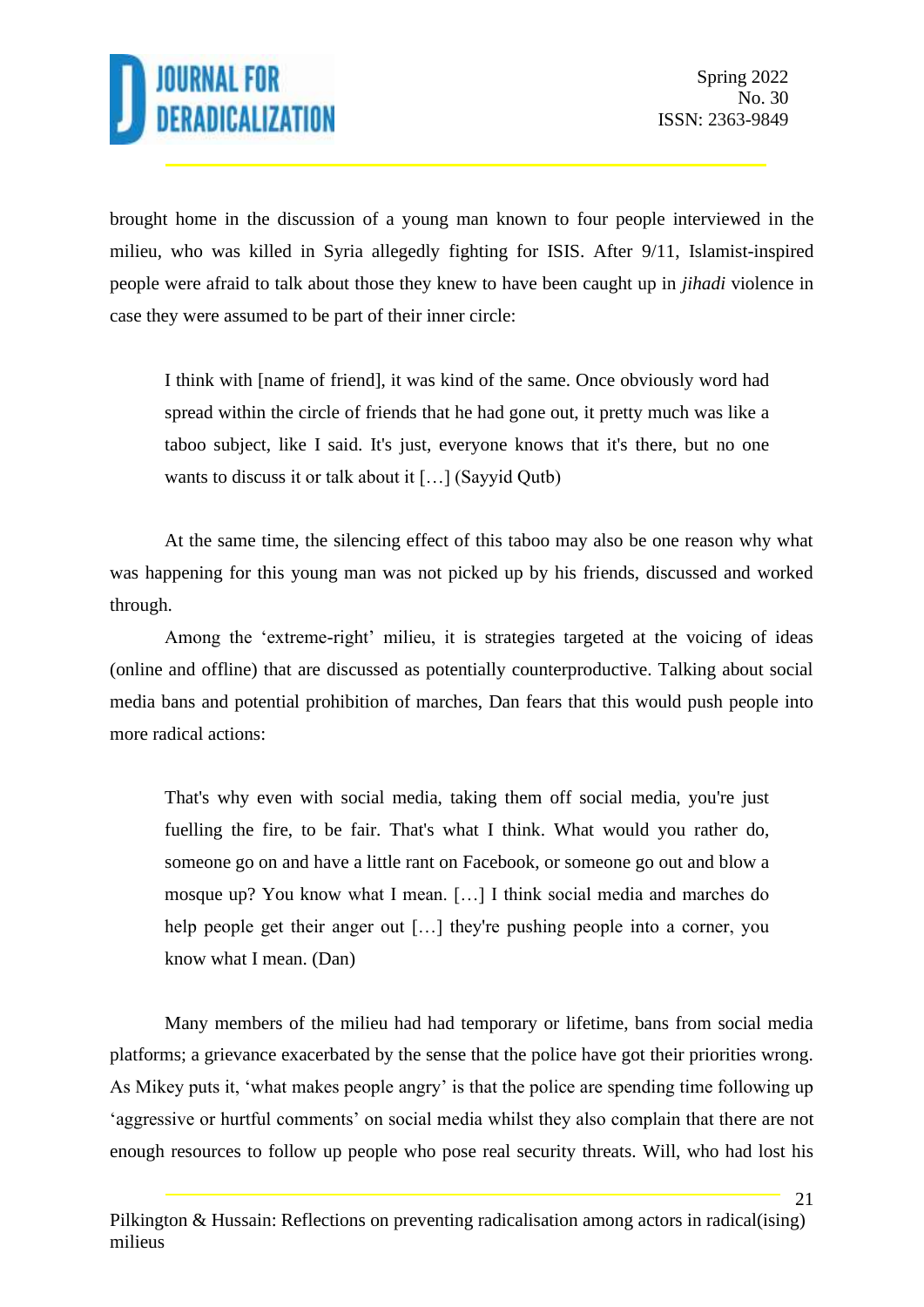22

job after being exposed by an anti-racist and anti-fascist campaign group, was also critical of such organisations whose actions, he argued, risked radicalising people by leaving them with nothing to lose:

[...] the aim of that [exposure campaigns] is like to apply pressure, so that you run out of money, and then you basically have to quit. […] I don't think it works as a kind of anti-extremism tactic, to throw people out of normal life. […] I think the problem with these things comes because they are fringe […] I think it's fringe groups that become extreme. […] If it exists way outside the mainstream, it can never get in. Over time, it almost makes sense for them to become violent. […] So I think it backfires that, I don't think the kind of ostracisation thing works. (Will)

A similar point is made by Craig, who asks, 'if a political voice and a political analysis is not allowed, because it's deemed to be too extreme or whatever, where do those people go and what do they do if they're not allowed a political voice?' His answer is to tackle radicalisation by reducing frustration through 'giving political voice'. Paul, a former BNP activist, also argues that activism provides political voice to frustrated people in areas where 'there is anger, justifiable anger'. Parties like the BNP, he says do not 'create extremism' but give them 'a positive, legal outlet' (Paul).

### *Personal experiences of CVE*

Among 'extreme-right' milieu actors, the police are routinely described as being disproportionately aggressive towards right-wing activists (as opposed to left-wing counter demonstrators) at protest actions. However, personal experience of surveillance and intrusion from counter-terrorism police and agencies is reported relatively rarely. Dan is one of the exceptions and complains:

I'm not going about it the wrong way I aint out there attacking innocent Muslims or vandalizing mosques etc no im trying to go about it the right way have my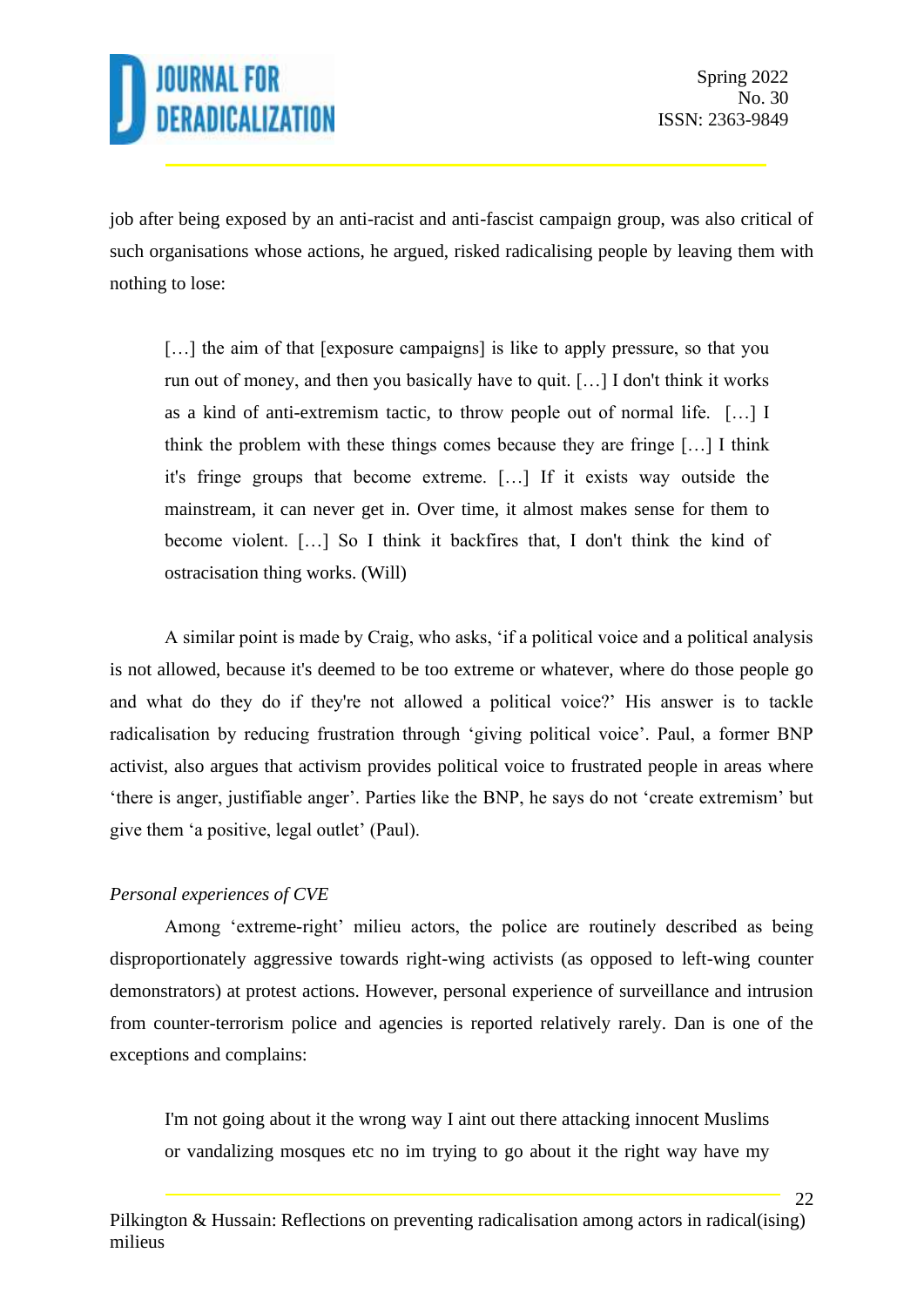23

voice heard and make a change for the better but ive constantly got police on my back and it is making me more angry. (Dan, recorded in Field diary, 06.09.2018)

He says the police turn up at his house as a 'weekly routine', his social media posts are monitored and he had been arrested as he left the house early on a Saturday morning to travel to an English Defence League demonstration. Although he was released after being interviewed at the police station and having his speech confiscated, by that time he had missed his train and his participation in the demonstration had been prevented (Field diary, 06.09.2018). At the same time, when he organises his own events, he is able to liaise with the police and there had been no attempt to refer him to CVE programmes (via Prevent).

Mo John from the 'Islamist' milieu also recounts having been stopped by counterterrorism police as he was travelling to the airport on his way to an international sporting competition. He had been asked about involvement in terrorist acts and whether he knew about groups such as Al Muhajiroun and Al Qaeda. Mo John suspects someone from his discussion group might have informed on him:

I think personally, whoever did sort of grass on me was wrong to do so, because I don't believe in terrorists. I don't believe in suicide bombings. […] I don't believe in ISIS. And I don't believe in any of that. I think personally, as I say, *jihad* is personally between yourself, you know, is your *nafs*<sup>16</sup>. If you can control your *nafs*, that's the biggest challenge. (Mo John)

Mo John's conclusion from this traumatic experience is that 'this is why Muslims hate Muslims. Because there has to be one idiot that goes out there and assumes something, and gets a lot of people in trouble'. Both the suspicion that he had been reported by people he knew and his response confirm Abbas' (2019) understanding of how Muslim communities are co-opted into the process of 'suspectification'. The 'internal suspect body', she argues (ibid.: 261) is constructed and materialised through preventative counter-terrorism, which generates

<sup>&</sup>lt;sup>16</sup> '*Nafs*' is Arabic parlance for the ego.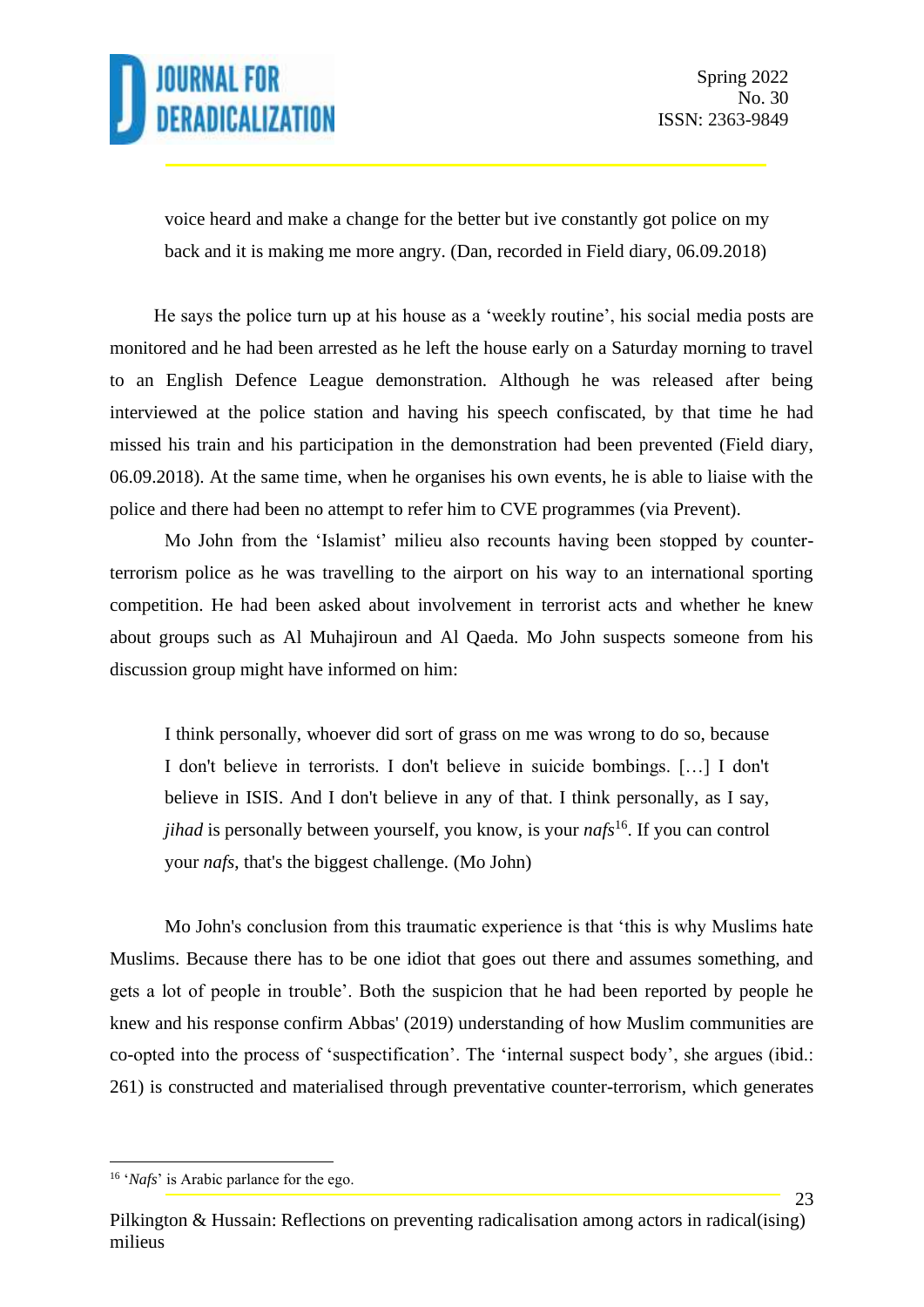'the suspected extremist for Muslims to look out for' and the 'suspected informer who might report fellow Muslims'.

Being 'grassed up' by those within the movement, who saw you as too extreme, was experienced by a research participant from the 'extreme-right' milieu also. Lee recounts being arrested prior to a demonstration after leaders of the movement with whom he had been in dispute over photos that had surfaced of him 'doing Nazi salutes', had passed information to the police.

But on the morning of the [name of town] demo, I was walking in with a few of my lot from [name of town] and the police arrested me there and then and said, 'Right, you're, you're not going in this demo because we've been, we've had information that you're here to kick off.' (Lee)

Lee was never convicted of terrorism or hate crime related offences but had an extensive history of extreme-right activism and had served three prison sentences for violent disorder related to it. After being released from prison the last time, he was assigned a Prevent mentor. At this point, Lee had made a decision to disengage and was disappointed in the minimal contact or support he received from his mentor (Field diary, 01.10.2019). He had the impression his mentor was more interested in gaining information from him about the movement than supporting his exit from it:

[...] he'd come in and he'd, he'd ask you what you'd been up to and that for about two minutes. And then it were, 'Have you heard about this? Have you heard about that? […]'At one point, he came and said, 'Oh is [name of movement] setting back up? We've been told that they are.' Said, 'Well how would I know if I'm not involved with it anymore?' […] When Tommy [Robinson] were coming to [name of region] and that, they were all over me then. […] Seeing if I knew what were going on and who were there and did I know where they were going. (Lee)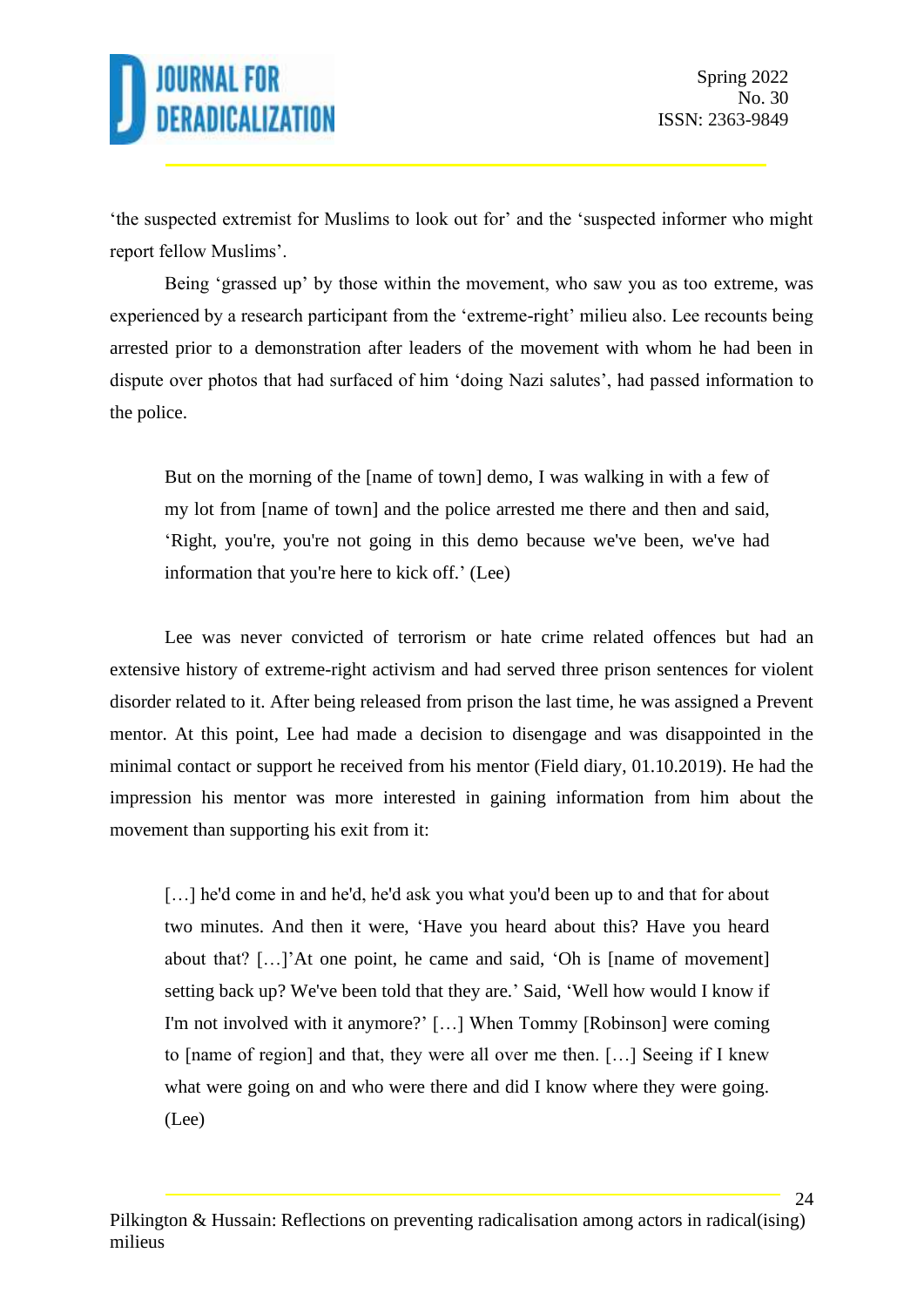25

Lee received no targeted counter-extremism intervention, although he had completed a general programme designed to prevent re-offending by raising awareness of the costs of offending for family, victims and self. The decisive moment in making a decision to sever ties with the movement, came when he received a visit from social workers who told him that continuing on his current path risked social services intervening to protect his children or his girlfriend's children: 'If they hadn't threatened me with taking me kids away, I'd probably still be doing it.' (Lee). Lee thus sums up his trajectory in and out of the milieu as: 'I radicalised myself, and now I've gone through it, and now I've deradicalised myself, if you know what I mean.' (Lee). Significantly, he had done this through active re-integration (Barrelle, 2015), that is, through becoming involved in community activism around the estate he had grown up on, which had given him 'something else to focus on' (Lee).

There were also positive, or at least empathetic, views on Prevent within the milieus. As one research participant from the 'Islamist' milieu put it, 'I think some people have themselves to blame sometimes, by actions they're doing' (Abu Levi). Hilal also compares Prevent in the UK positively to similar programmes 'in Muslim countries', where people suspected of extremism – even for having a beard – are 'taken to prison and disappeared'. Jermaine, from the 'extreme-right' milieu, had the only positive personal experience. He had been referred to Prevent through college and had struck up an instant rapport with his mentor, in whom he 'had a lot of trust'. The mentor had given Jermaine confidence that he could redeploy his skills successfully and, subsequently, he not only withdrew from activism but started to engage in CVE himself by talking to young people about his own experience, first guided by his Prevent mentor and then later through an NGO focusing on the deployment of 'formers' to counter right-wing extremism.

### **Engaging from within: the role of differentiation, listening and dialogue in countering extremism**

Actors in both milieus studied recognise the presence, and harms, of extremism within and beyond their milieu but view external agencies as indiscriminately targeting those sharing certain ideas or faith, which can drive people towards rather than away from extremism.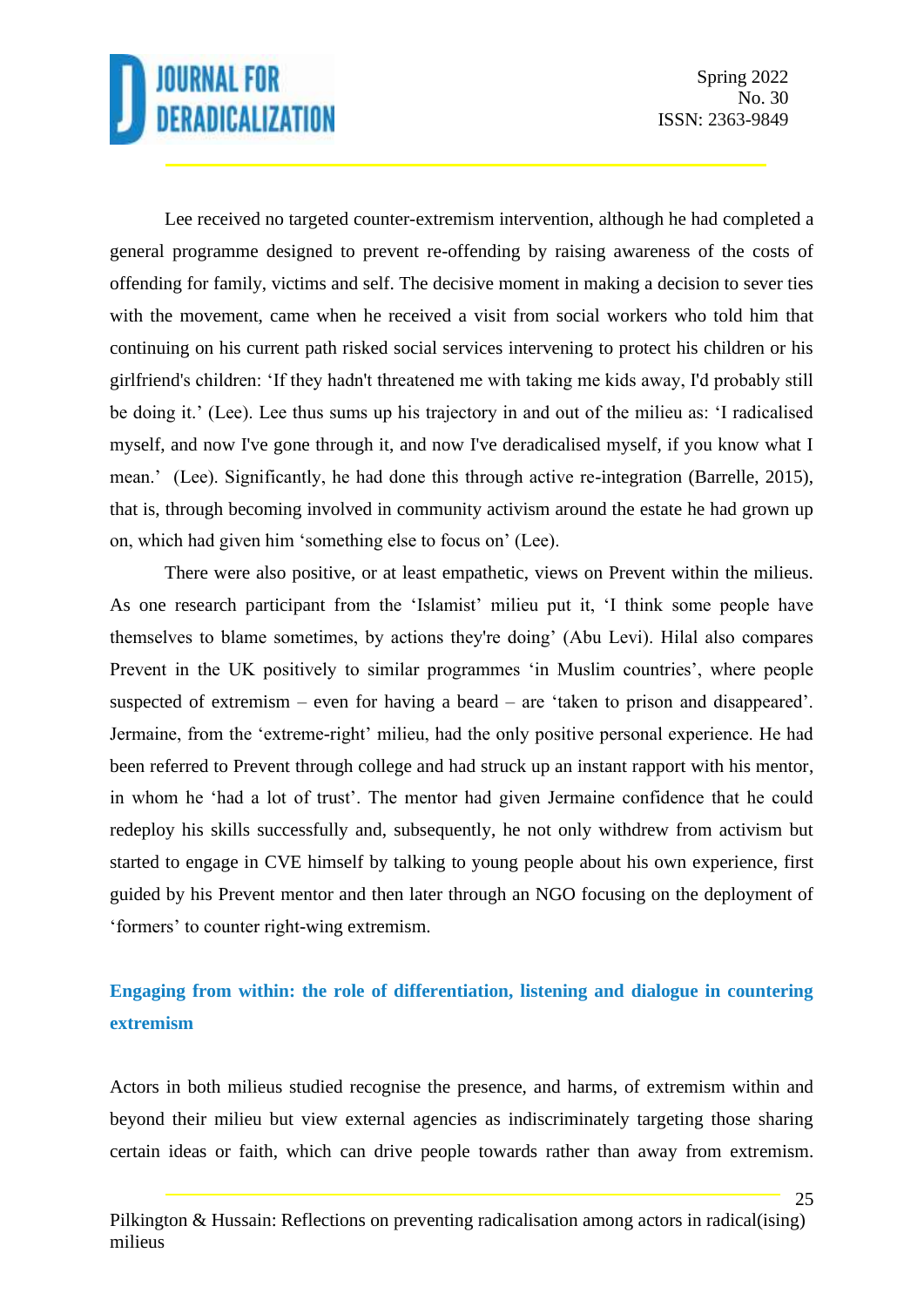When milieu actors identify extremism within their own or adjacent milieus, they turn primarily to informal mechanisms to prevent or constrain radicalisation of individuals and articulate the conviction that it is through listening and engaging that people can best be deterred from radicalisation pathways.

#### *The role of formal and informal mechanisms in countering extremism*

Among the 'extreme-right' milieu, differentiation between groups and self-distancing from those organisations seen as 'too extreme' were central to strategies for preventing extremism. Research participants often explained their understanding of 'extremism' by contrasting their activism to movements or parties they considered to be 'extreme', 'radical' or 'far right' (Pilkington, 2020: 45-47). National Action, Combat 18 and the National Front are described universally in this way due to their association with neo-Nazism while some in the milieu also refer to the BNP or Generation Identity as 'racist' or 'too extreme'. Emic understandings of extremism are primarily related to behaviours (rather than ideas); the use, threat or provocation of violence is almost always seen as unacceptable. In this milieu, it thus becomes part of organisational identity and authenticity to mark (and self-police) the boundaries between one's own 'non-extremism' and 'other' organisations that are 'violent' or 'far right'. As it forged itself out of a split with the Football Lads Alliance in March-April 2018, for example, the Democratic Football Lads Alliance adopted the slogan 'Against all extremism' in an attempt to signal a distinctive stance:

[...] for whatever reason, mainstream media has accused us of being some kind of anti-Islam group. We've been compared to the EDL, Britain First. We're often sort of compared to sort of like fascism groups, like National Action. And us, as an organisation, we wanted to dispel that myth. Because we don't stand for that. One of our logos is: 'Against all extremism', and that includes obviously the usual suspects, things like IRA, Islamists, but also far-right groups like National Action. We just basically condemn extremism in all its forms. (Mikey)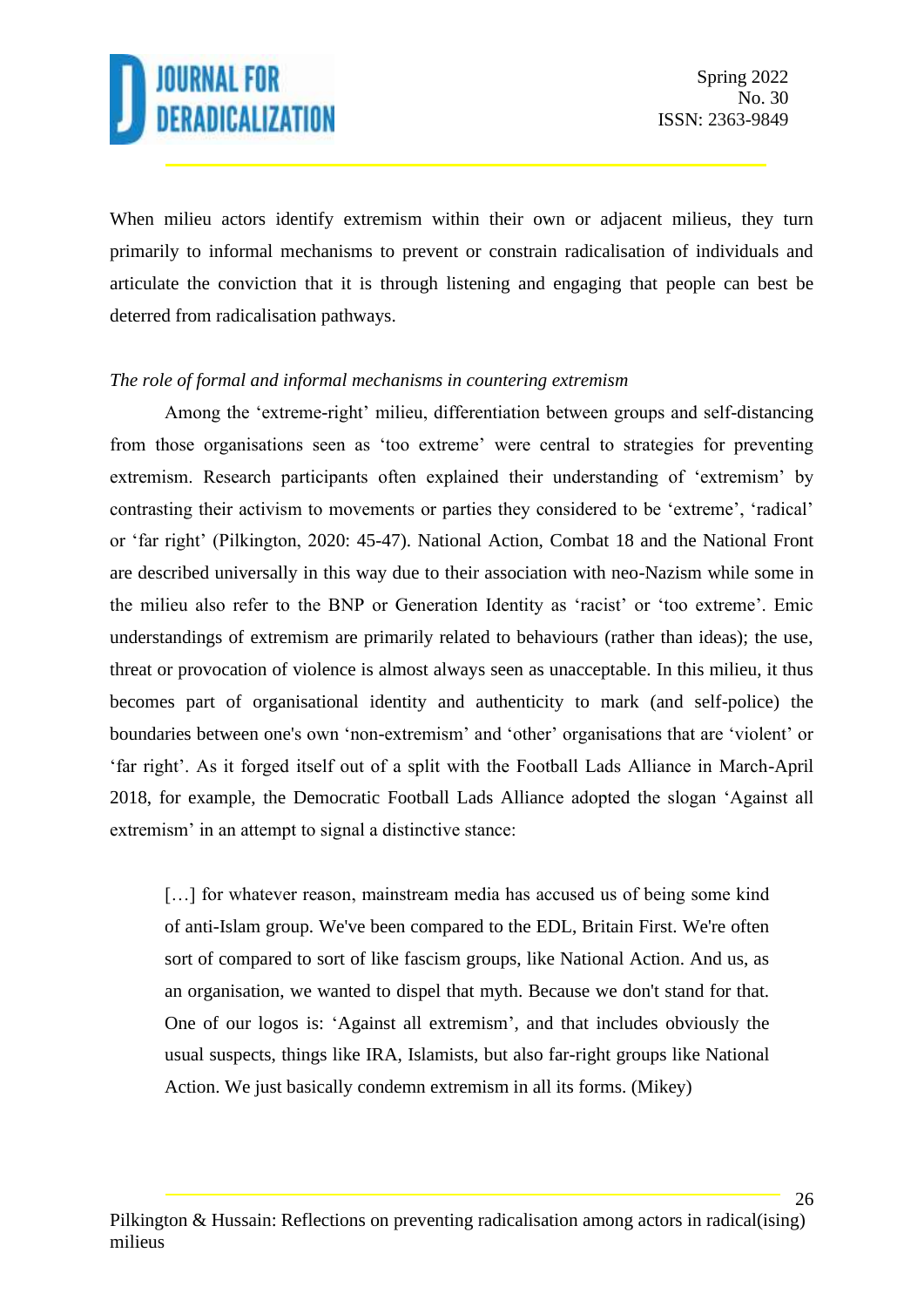Spring 2022 No. 30 ISSN: 2363-9849

27

Craig stressed the role of those leading movements like the DFLA in 'trying to keep a lid on things' and criticised state agencies and civil society anti-extremism platforms, which sought to 'break up these organisations'. The loss of these moderating influences and structures, he argued, could effectively 'push these people underground' when, in practice, 'the problems are actually probably coming from some of the sort of little micro elements that aren't really affiliated with anyone, that are far more dangerous' (Craig). Paul, who describes himself as an 'anti-extremist' also claims that the video materials he makes and uploads to his YouTube channel (and had recently been taken down for infringement of community standards) aim to discourage radicalisation amongst what he sees as a vulnerable demographic of 'younger nationalists'. Paul frames his activism – which also includes 'mentoring' of young men with low self-esteem who might otherwise take more radical routes – as redirecting vulnerable young people away from extreme movements. He contrasts his success (at the time of interview he was hosting a weekly talk show with around 90,000 subscribers) with the inefficacy of what he calls 'crazy deradicalisation courses'. However, the fine line between mentoring young people out of violent extremism and nurturing them into (nonviolent) extremism is self-evident even to those within the milieu. Alice characterises Paul's mode of activism as a 'bit culty' and 'hopes' he is not 'going to like radicalise anyone' while another respondent publicly denounced him as one of those 'neo-Nazi fan boys' who seeks to draw people from the 'patriotic movement' towards a (more extreme) ethnonationalist position (Field diary, 13.04.2020). In this way, some within the milieu may exploit and instrumentalise the gaps in formal CVE intervention.

In the 'Islamist' milieu, research participants also recognise the 'extremist within' as a familiar presence; not just over decades but centuries. Responding to the researcher's question about what he means when he talks about extremism, Abu Yahya replies that the Prophet himself had warned of the extremist threat (in the form of the Khawarij) and that each generation must struggle with them anew. Thus, while for 'the West' the struggle against extremism, might feel new, 'It's not a new thing for us'. He goes on to reason that this is why their situated knowledge is important:

If you look at it from that perspective, Muslims have been battling this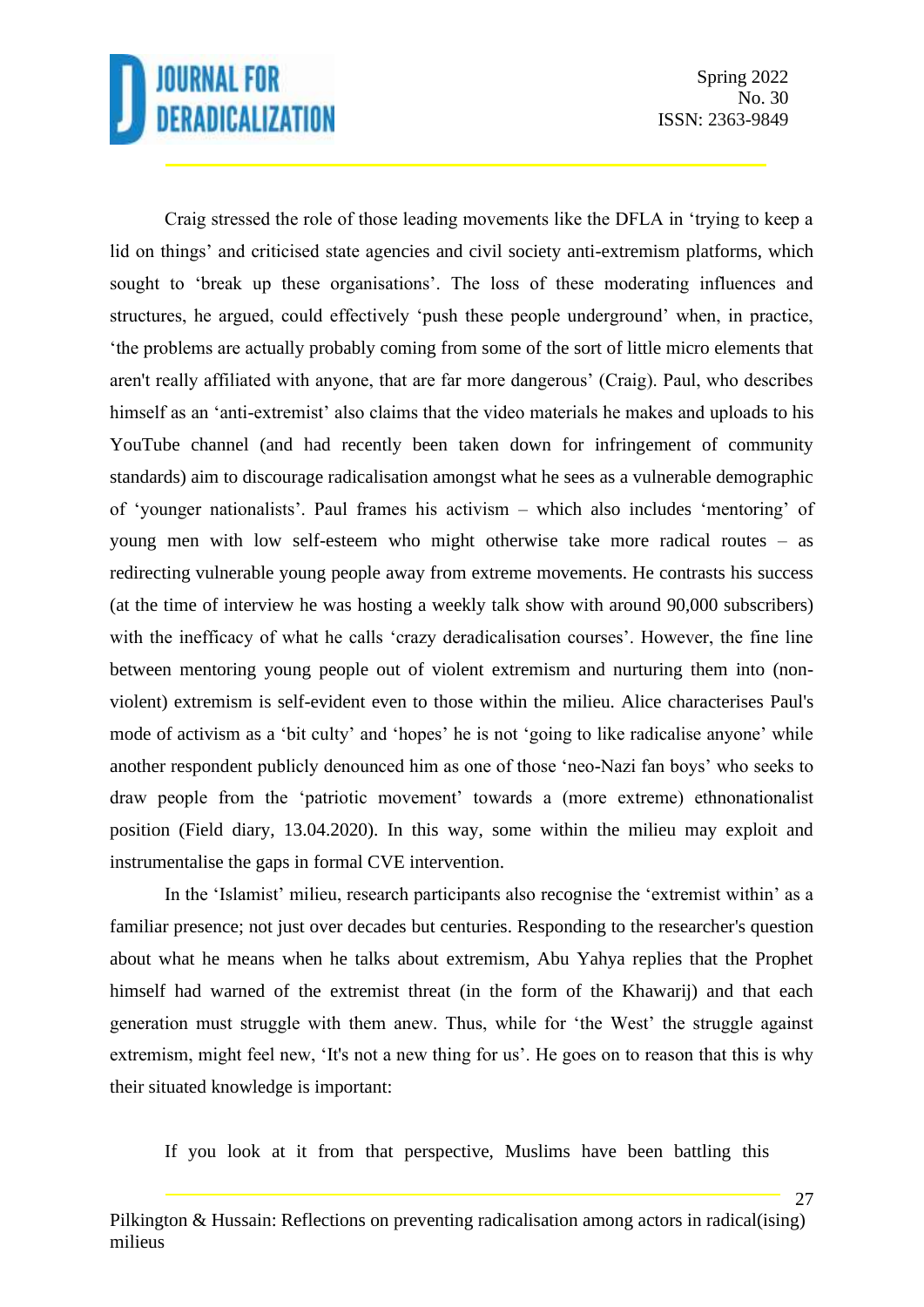28

[extremism]. We have the experience. So it doesn't really make sense that you don't consult Muslims on these kinds of things. (Abu Yahya)

The ongoing struggle with extremism was alluded to also by Mo John in his reference (above) to the '*jihad un nafs*' (battle with the ego) and, in the current era, it is understood as resulting from insufficient understanding of Islam among some young Muslims (Abu Abdullah). Misunderstanding of, or misguidance on, Islam is frequently attributed to individuals' use of 'random' rather than authentic sources of Islamic scholarship often because they were accessible to them when more formal spaces (regular Islamic education classes) were not, either because they were working unsociable hours or because they had lost faith in formal institutions. This, together with the danger that 'aggressive, judgemental responses' might push young people further into violent extremism rather than encouraging them away from it (see also, Scrivens et al., 2019: 9) made self-organisation to contain extremism important in this milieu.

Minnie, acted as a kind of street pastor within the milieu and had established an informal gathering for young people, which took place each Friday night in a designated restaurant or coffee/tea shop. Although Minnie sought to play down the counter-radicalisation role of this group, the evening gatherings provided an alternative space where young Muslims from 'deprived backgrounds', potentially vulnerable to radicalisation, could access mentoring, counselling or practical help and feel safe. This space was carved out not only away from programmes such as Prevent but also from consumer spaces, whose owners were nervous of being seen to be giving 'cover' to disaffected Muslim youth. While Minnie understood such hesitancy, he expressed similar fears to those of Craig (above) about young people being driven underground:

[...] where are they [young people] supposed to go, if you drive them out from everywhere? Drive them out from mosques, drive them out from restaurants, keep driving them out, obviously where they gonna go? They're gonna end up somewhere bad aren't they? (Minnie).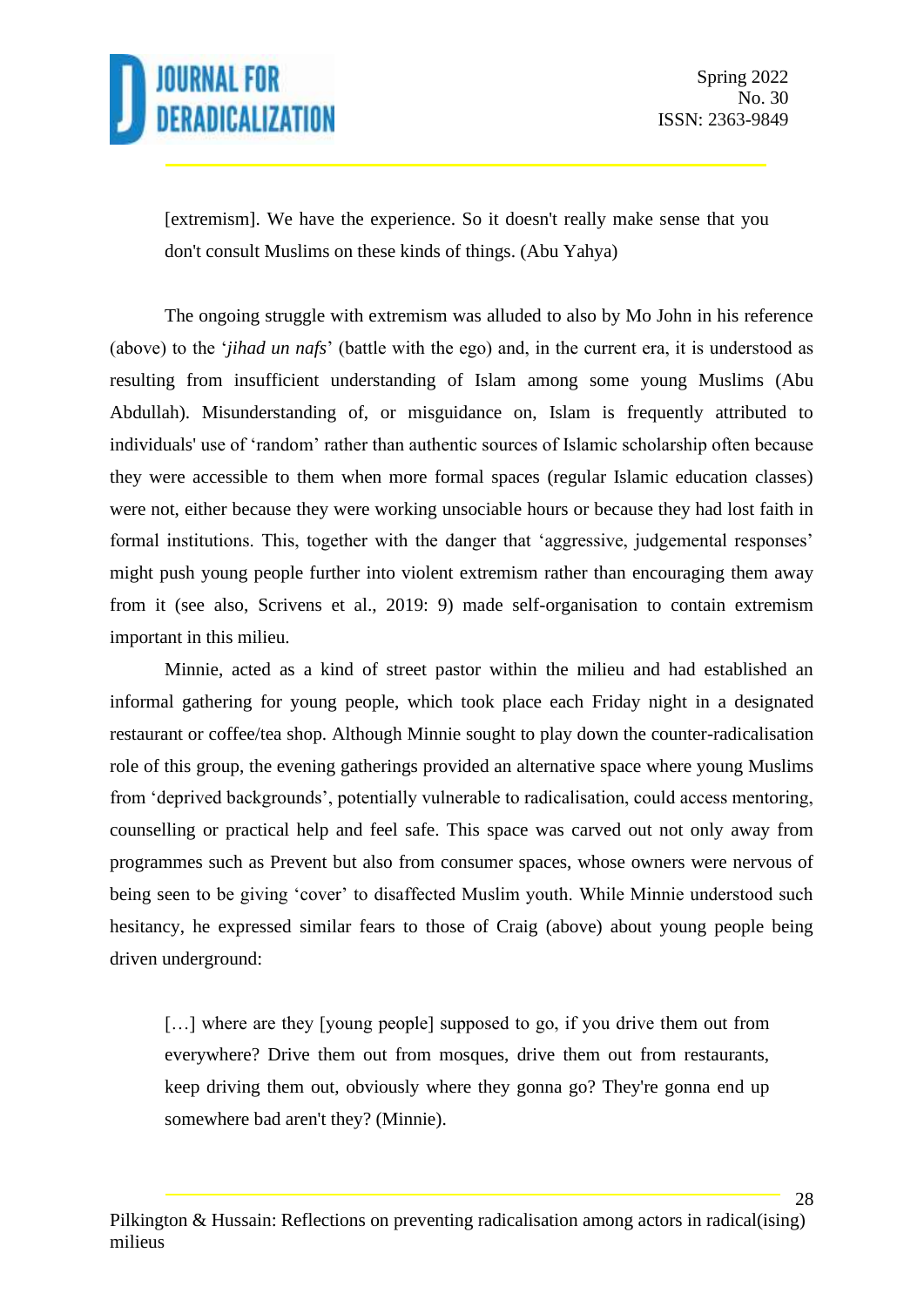29

The importance of such spaces is illustrated by the experience of AbdAllah, who had dropped out of college after clashing with a tutor over his behaviour and attitude. The experience left him sceptical of authority, which developed into a wider negative attitude to formal institutions and figures of traditional authority in the community. He turned to selflearning via the internet, using YouTube as a key source of information on current affairs and religion. This left him vulnerable to 'inauthentic' interpretations of religious texts and their meanings, which Minnie would correct him on during the Friday night sessions (Field diary, 15.06.2019).

### *From objects to subjects of P/CVE: Listening and dialogue*

When considering what might be an effective way of preventing violent extremism, 'formers' in the Scrivens et al. (2019: 7) study highlight the importance of just 'listening'. This was echoed by two research participants in the 'extreme-right' milieu studied here, who suggested that radicalisation can be prevented by 'listening to' so-called extremists based on the logic, according to Tonya (citing her friend, and another research participant, Alice). 'If you've tried to humanise them and actually speak to them, they're more likely to listen.'

Abu Yahya, from the 'Islamist' milieu, also noted that talking often resolved things without recourse to official agencies:

[...] there's always brothers with different ideas, different views of things, including people like that. They've come and gone over the years, yeah. But we make it a point to, once we find out about those kind of things, sit them down, get their view of it, because it's important to listen, that they have someone to listen to, and to deal with the issues head on, instead of brushing it under the carpet. And I think they like that, 'cause they're just looking for someone, just like all young people, to listen to them. (Abu Yahya)

Other members of the 'Islamist' milieu referred to the exposure of their peers in the milieu to what they called 'brainwashing' and how they had dealt with it by talking informally. Jalil and Mamsy both recounted having warned others in the milieu not to believe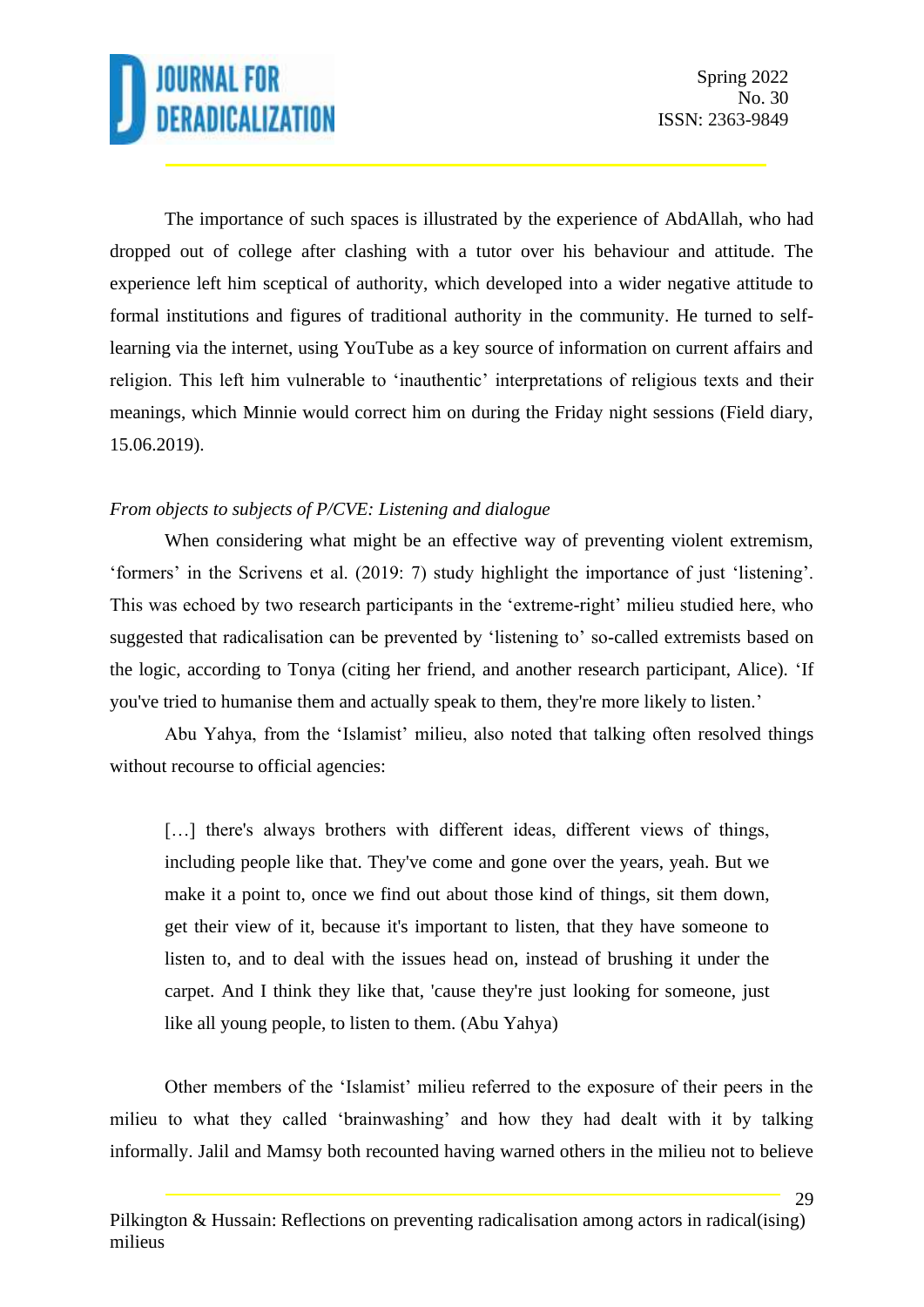those who were encouraging them to join *jihad* in Syria while Afia tried to make sense of why her best friend's brother had left to join ISIS (and was killed in Syria) by imagining that 'the way they make sense of it is that, you know what, he went to fight, fight for good.' This empathetic, but critical position, is found in the 'extreme-right milieu' too. Alice, for example, talks about tolerating ('chuckling along with') anti-Semitic and 'Nazi' sentiments of a friend in the milieu because in other ways he had 'come through' for her. Gareth also says he thinks his close friend from childhood, Dan, is 'far right' and that they 'very rarely agree' but he welcomes this disagreement because 'it's through disagreement and dialogue is where like you can have your beliefs changed' (Gareth).

In both milieus, it was striking that actors expressed openness to dialogue – often simply referred to as 'having a conversation' – with those with whom they disagreed, not only within the milieu but also with 'others'. In the 'extreme-right' milieu, research participants felt that the most appropriate response to radicalism or extremism was to seek 'dialogue' or engage with the 'other'. Reflecting milieu actors' perceptions that they are 'silenced', the emphasis is on the need to open up discourse, not close it down. As Cara puts it, 'If I'm wrong on these things, let's have a conversation. Don't just shoot me down. Do not call me a Nazi, do not call me a racist – have a conversation with me.' Tonya emphasises that this reflects not only a demand to be heard, but an openness to listening. As she puts it, '[…] people think I'm trying to convert or change their mind or whatever. It's like, "No, I just want to have a conversation. This is what I find interesting."' (Tonya). This openness to dialogue presents an alternative way forward to counter radicalisation in the minds of milieu actors. For some having this dialogue is critical – without it, people 'will get angry', 'radicalise' and violence, sectarian violence or even civil war is likely (Mikey). Among actors in the 'Islamist' milieu too, there was a sense that the best way to prevent others' extremism was to engage with them. Rejecting the suggestion that the best strategy might just be to 'keep quiet', Abu Yahya argues, on the contrary that 'that just makes things worse'. Instead, he suggests, 'you have to have a level of empathy' towards people who might appear 'as racists or xenophobes'; while some of them are, others among them 'are just ignorant'. For Abu Yahya, although the Muslim community should not take responsibility for the actions of *jihadis*, they do have a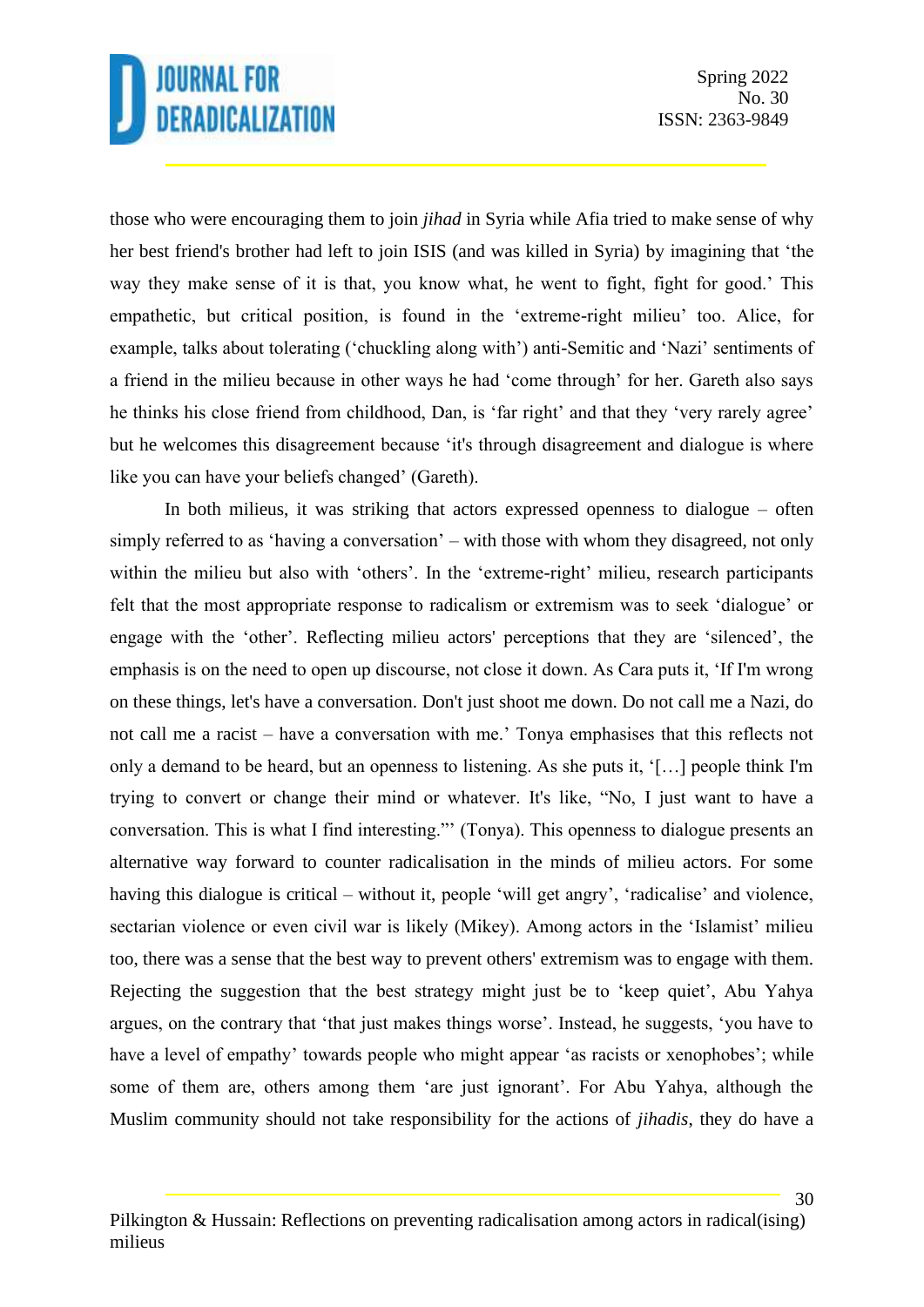

responsibility to engage in a conversation in order to re-present Islam as it should be presented rather than allowing this distortion of it to go unchallenged:

[…] we're not really responsible for what extremists do or *jihadis* do. I, I didn't blow anybody up. I didn't murder anybody. Personally speaking, I have nothing to do with that, and Islam itself is free from that. But there is, on some level, a level of responsibility, just as Muslims, towards those people who claim to be Muslims, 'cause this is Islam that's being portrayed every time a person is killed in the name of Islam. […] we're not responsible for the action itself. But […] it's upon us to step up in presenting Islam […] as it's meant to be (Abu Yahya)

A stated desire to be 'listened to' or engage in dialogue by those active in radical milieus, of course, does not provide evidence that such dialogue would result in a movement away from these milieus or even prevent further radicalisation. However, the commitment to dialogue in both milieus was observed in practice when three actors from each of the milieus took part in a series of mediated dialogues in which they came together. The dialogues were inspired initially by one research participant's reflections on an initiative he had undertaken himself to seek dialogue with an Imam at his local mosque and how it had left him wanting more:

And I had the Imam of me local mosque out, speaking to him one-on-one, and he was an all right fella – shook me hand. Speaking to him outside the mosque, and he agreed with me like. He said, 'Do you know, I think you're right what you're saying.' And that's what, all it takes is a little discussion, you know what I mean. Even, even now, where tensions are high. That's why I've always said to you Hilary, I'd like to actually sit opposite a radical Muslim or someone with thoughts of being radical and have a talk with them, and just find out why, why it is he feels that way, you know what I mean. (Dan)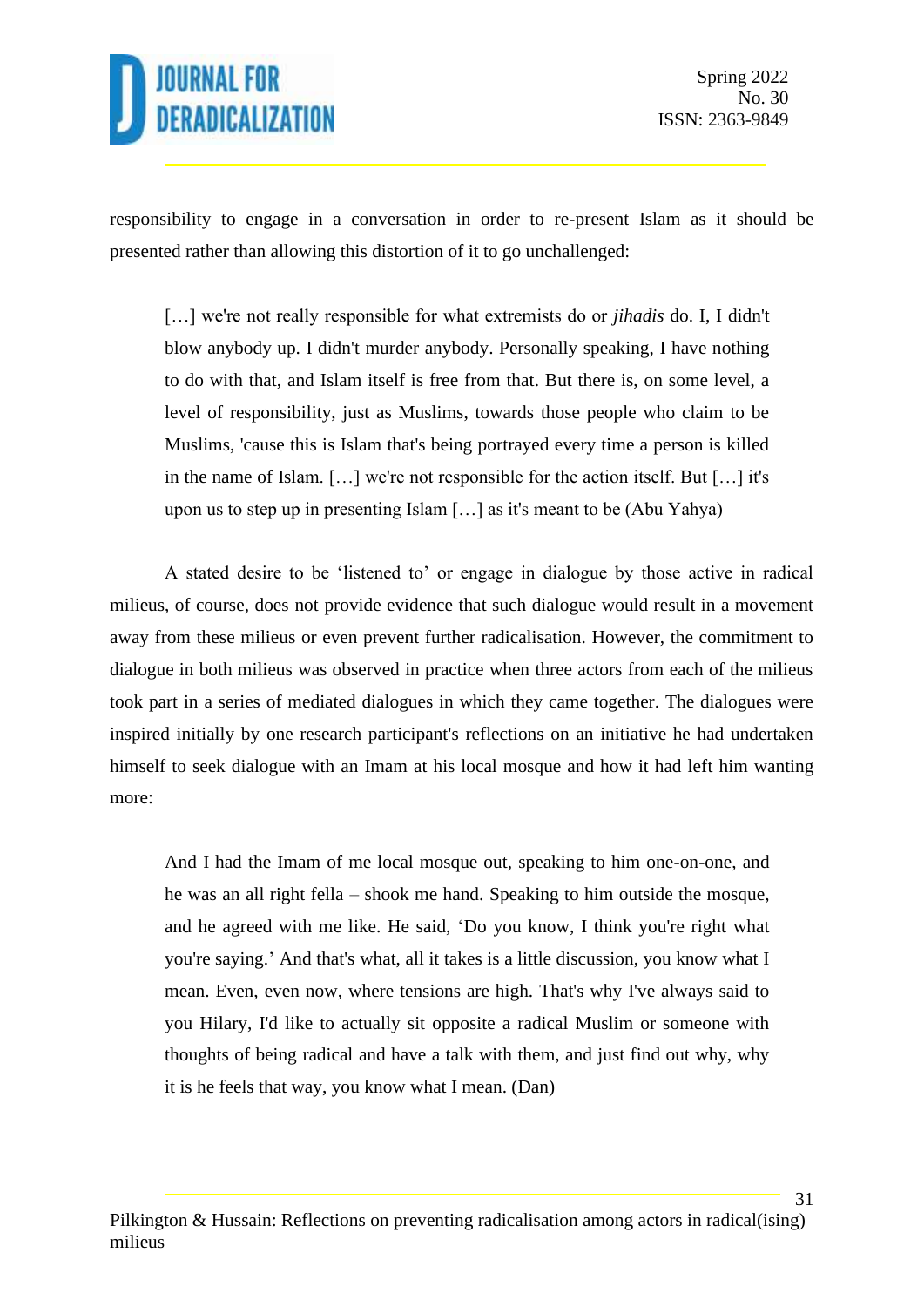32

This openness to dialogue was a disposition that a number of participants in the Islamist milieu also harboured. It was partly satisfied through their regular *dawah* activities, which brought them into contact with members of the public, but they also sought more meaningful opportunities to 'learn about them, where they're coming from, what they have in common with us and what misconceptions they have about Muslims' (Minnie). This reciprocation of a desire to engage led to a series of 'mediated dialogues', facilitated by trained conflict resolution practitioners (see: Hussain et al., 2019), from which we might draw a number of lessons regarding the potential for involvement of individuals still active in radical(ising) milieus in P/CVE work.

The first is the importance of the participants entering the process as the subjects not the objects of the intervention. The participants had been known to the researchers for more than six months prior to the dialogue and, notwithstanding the high level of hostility to the 'other' in their milieu, had spontaneously expressed a desire to engage in contact with one another. Secondly, crucial to the success of the dialogue was the genuine sense among participants that they had equal status and platform (see also: Pettigrew and Tropp, 2006: 766; Scrivens et al., 2019: 11); that the questions challenged both sides, rather than one side always being required to defend their principles against attack from the other, as Gareth put it. In this sense, the dialogues involved a process of 'doing with', not 'doing to' the participants. Thirdly, the value of the intervention is as much in the process as the product. It was vital to both sets of participants that a shift in attitude or behaviour was not set as the objective of the engagement (Hussain et al., 2019). Going into the first dialogue, Abu Yahya had not expected any significant shift in attitude from his interlocutors but that the process of 'talking' would do 'some good in the world'. Thus, when he reflected after the dialogue that 'they were genuinely open to hearing us out' (Abu Yahya), his expectations were met. Gareth also felt that dialogue had been 'excellent', precisely because views were challenged but without denying one another the right to hold different views: 'Everyone's been open, everyone's been honest. We've challenged each other and we've come to some sort of reconciliation and we can reconcile our differences; we can hold onto our beliefs. And we keep that level of respect' (Gareth).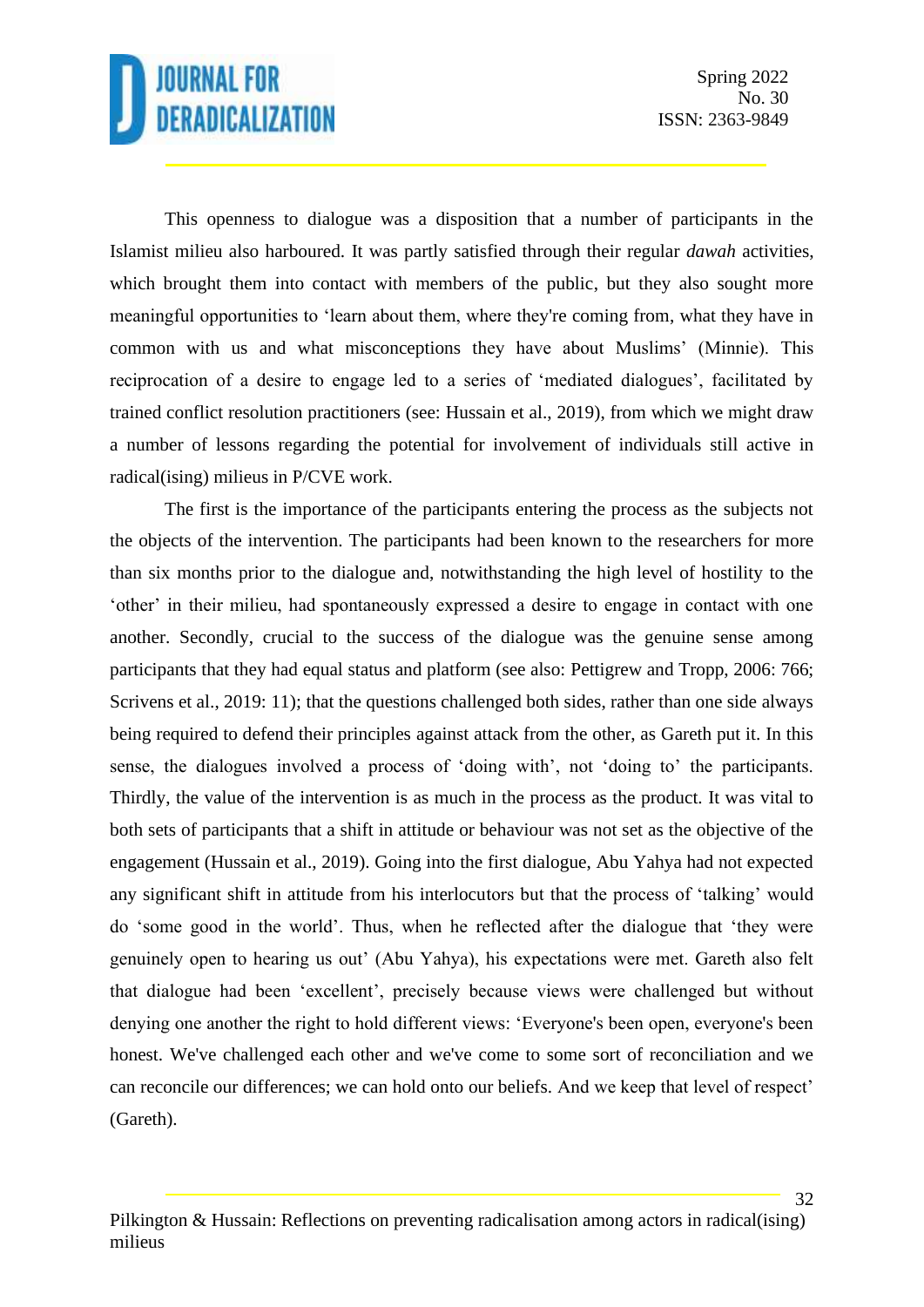Spring 2022 No. 30 ISSN: 2363-9849

The value of the intervention – the progress achieved – from the practitioners' side also may be measured by individuals turning up and committing, not how eloquently they can recant their previously held views (ibid.: 10). Where a shift may be identified, however, is in the development among participants of new reference points (which might go on to exist alongside, or replace, existing ones) that can forge change through broadening perspectives and relationship building (ibid.: 7). The most literal example of this from the mediated dialogues, was the shift in signification of the Qur'an for Dan. Prior to the intervention, Dan strongly believed that the roots of Islamist terrorism lay in the Qur'an, which, he thought, 'makes the majority of Muslims violent'. However, when Mo John recited from Qur'an during the dialogue (in a space given to each participant to say something they wanted to about themselves), Dan was viscerally affected by the hearing the recitation, which, simultaneously, made his heart beat quicker and felt like 'a peaceful sound'. Others reflected more generally on how the dialogue had enabled participants to evaluate their own opinions, trajectories and environment/milieu anew and imagine broader horizons. Minnie, who was active in the Islamist milieu, remarked that 'I'd like to move somewhere else to be honest, because here people can be closed-minded, I'd like to move somewhere where I can encounter new ideas and people, like London'. Mikey also felt that the sense of 'togetherness' experienced might change future behaviour. As he put it, 'to have a group of people in the room that perhaps under normal circumstances wouldn't speak to each other or wouldn't even walk on the same side of the street... and just to have that conversation was great' (Mikey). It meant, he said, in the future, they might walk down the same side of the road as opposed to crossing it to avoid one another.

Thus, while participants were not moved by the dialogue to make a fundamental break with their milieus or the beliefs circulating in them, it created openings that could be further worked. Whilst the implications of this for P/CVE need to be explored more explicitly, we propose that taking the emic perspective into consideration suggests that those active in radical(ising) milieus may not be characterised by the closed-mindedness generally attributed to them (see also: Pilkington, 2021: 15-18).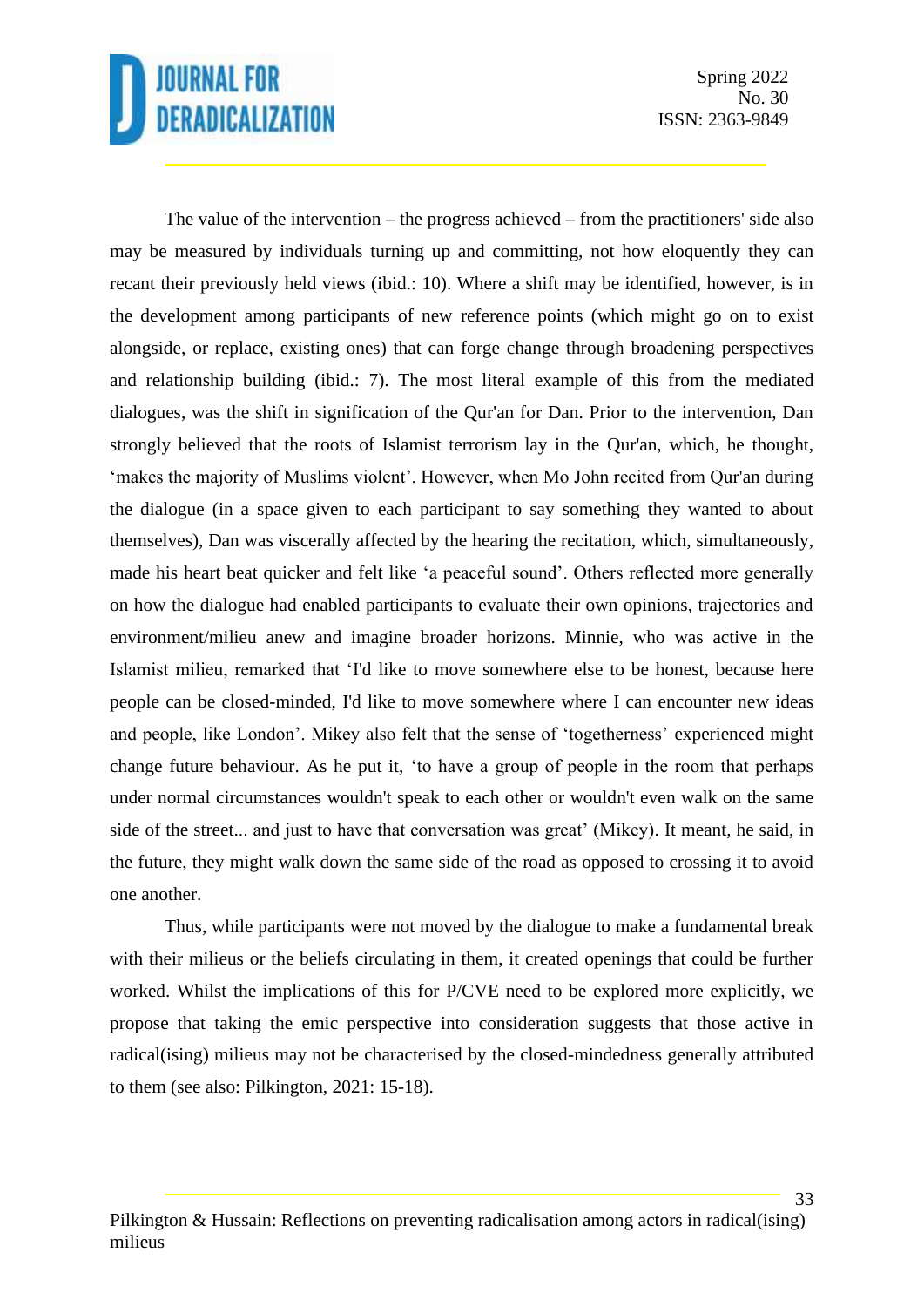

#### **Conclusion**

This article has argued that there has been a relative lack of attention in radicalisation studies to how the study of emic representations of radicalisation and deradicalisation processes might inform our understanding, and critique, of etic conceptualisations of 'radicalisation' and the development of effective P/CVE policy and practice. While it has become increasingly common for researchers, practitioners and policymakers to turn to former extremists to inform their understanding of radicalisation and deradicalisation, the question of how formers think violent extremism should be prevented and countered has been overlooked (Scrivens et al., 2019: 16). Significant insight has been generated by Kühle and Lindekilde's (2012) study of the implications for the prevention of radicalisation of the failure of etic discourse to reflect the complex opinions on terrorism of actors in a radical Muslim milieu and Scrivens et al.'s (2019) consideration of the views of 'former' right-wing extremists on how violent extremism and can be prevented and countered. However, this article treads new ground in bringing together the experiences and views of actors still active in such milieus and the understandings of actors in both 'extreme-right' and 'Islamist' milieus.

First, by considering how actors in these two milieus themselves understand what 'drives' and what might 'prevent' radicalisation, we identify significant dissonance between milieu actors' own (emic) understandings and etic (academic, policy, practice) conceptualisations of extremism. This is important, it is argued, because if individuals do not recognise themselves in the picture of those targeted by P/CVE interventions, their capacity to reach their 'target' group is significantly reduced. The study finds, moreover, that in both the 'extreme-right' and the 'Islamist' milieus studied, the state is perceived as deeply implicated in driving (rather than preventing) radicalisation. However, 'extreme-right' actors see the state as failing to address Islamist radicalisation whilst simultaneously using counter-extremism policy to 'silence' those on the Right who call for harsher measures against Islamist extremism. The views of 'Islamist' milieu actors, for whom state foreign policy is a key driver of grievance, are more in line with critiques of the etic conceptualisation of radicalisation in which the state is profoundly implicated in the 'suspectification' of Muslim communities through too much, not too little, Islamist-targeted P/CVE. In thinking about how to prevent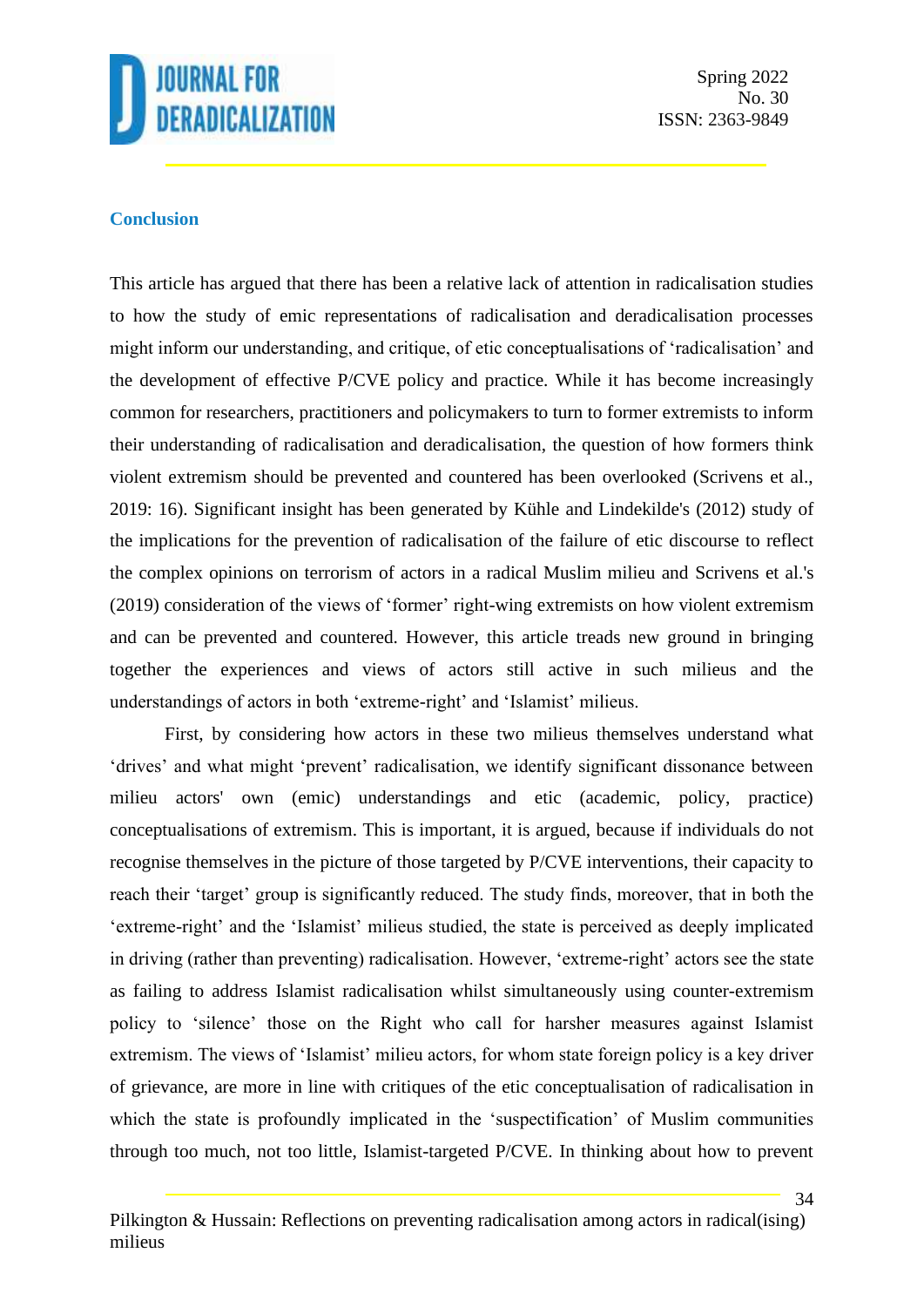35

radicalisation within their own milieus, these perceptions lead to calls, in the case of the 'extreme-right' milieu actors, for more political voice. In the case of the 'Islamist' milieu, it inclines actors towards public 'silence' on matters of radicalisation – to avoid making themselves further visible to the state – whilst seeking to address the misrepresentation and misunderstanding of Islam through *dawah* (Hussain 2022).

Secondly, the article suggests that as the 'targets' of P/CVE policies and interventions, radical milieu actors have valuable knowledge based on first-hand experiences, in person or in their milieu, of counter-terrorism, policing and P/CVE programmes and interventions. It finds that, in both the 'extreme-right' and 'Islamist' cases, actors in the milieus point to counterproductive impacts of current P/CVE approaches. In the former case, actors warn that indiscriminate targeting of all 'extreme-right' actors, regardless of whether they promote violence or not, may drive them into more extremist groups whilst angering many more. In the latter case, the toxic climate of 'suspectification' means the subject of radicalisation has become 'taboo' and potentially prevents important conversations within the milieus, even between friends, that could allow young people to discuss their concerns and find nonradicalising pathways to work through and address them.

Finally, we outline a series of ways in which milieu actors understand their roles, and the roles of organisations or authorities in their milieus, as engaging in constraining extremism 'within'. Through the example of the participation of a number of research participants from both milieus in a series of 'mediated dialogues', we also illustrate the openness of some milieu actors themselves to engaging with agencies involved in P/CVE employing dialogic approaches. While the basis of this article is essentially an academic research study, we suggest that it has policy and practice implications. Counter-extremism policy and practice 'targets' communities or groups considered 'vulnerable' to 'radicalisers' or 'radicalising messages', often shutting down or demonising (as extremism) messages and agents that appeal to those communities. This, we suggest, may prove counterproductive as it fuels existing grievances about silencing and underestimates the agency and situated knowledge that those in radical milieus have. It also rests on assumptions about the incapacity or unwillingness (due to ideologisation or 'brainwashing') of young people to challenge their own views and empathise with 'others' in a way that can make direct contact and dialogic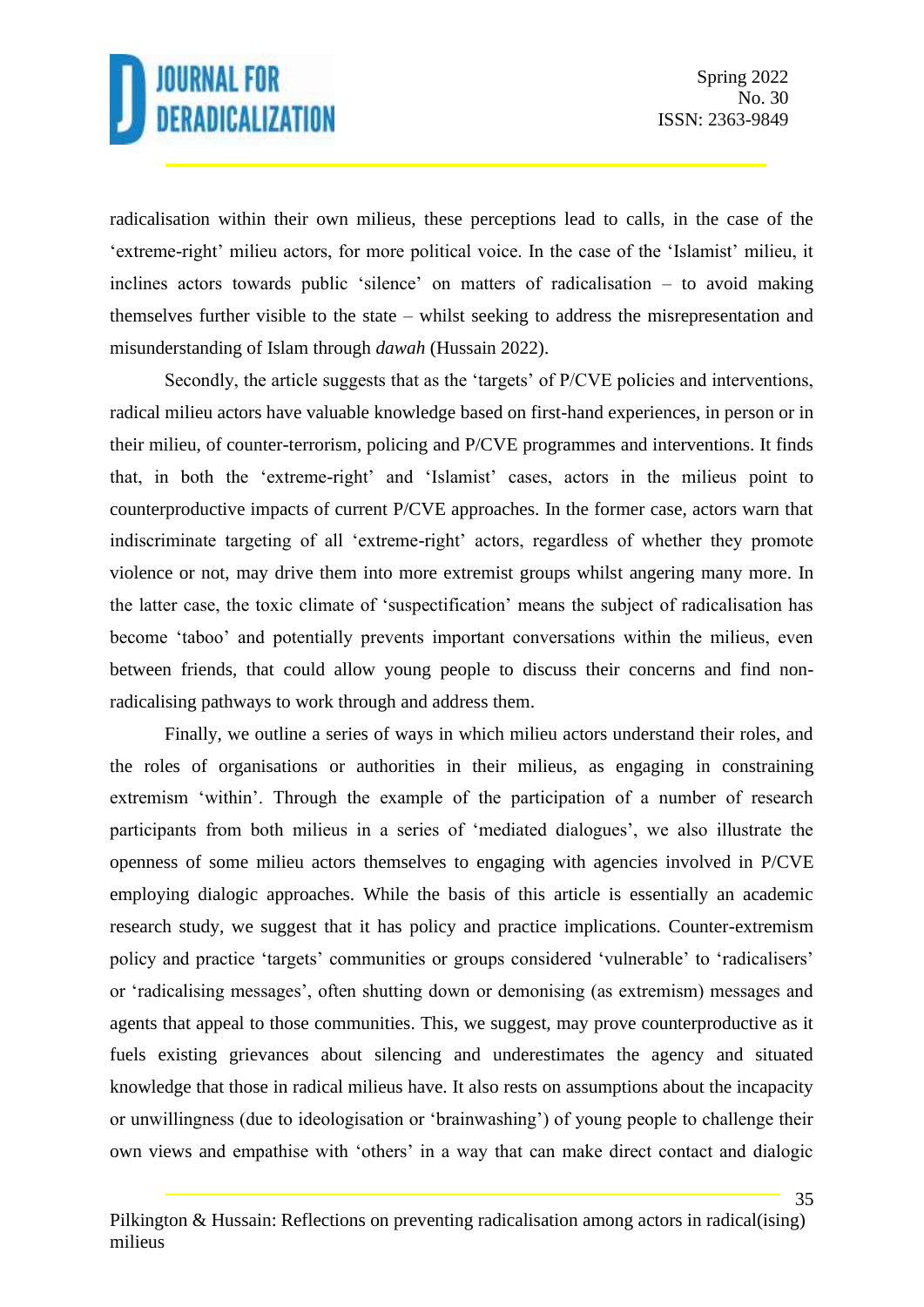

interventions work. This article presents an alternative vision of a counter-extremism policy and practice that includes the situated knowledge of actors in radical milieus, young people's trajectories through them and how to prevent their crossing of the threshold into violent extremism.

#### **Funding acknowledgements**

The research drawn on in this article is part of the H2020 Dialogue about Radicalisation and Equality (DARE) project (see [http://www.dare-h2020.org/\)](http://www.dare-h2020.org/). The project has received funding from the European Union's Horizon 2020 research and innovation programme under grant agreement No 725349. This article reflects only the views of the authors; the European Commission and Research Executive Agency are not responsible for any information it contains.

The mediated dialogue events referred to in the article were funded by an ESRC Impact Accelerator Account award (through the University of Manchester, 01.10.2018- 31.03.2019) and Commission for Countering Extremism funding (22.03-03.05.2019).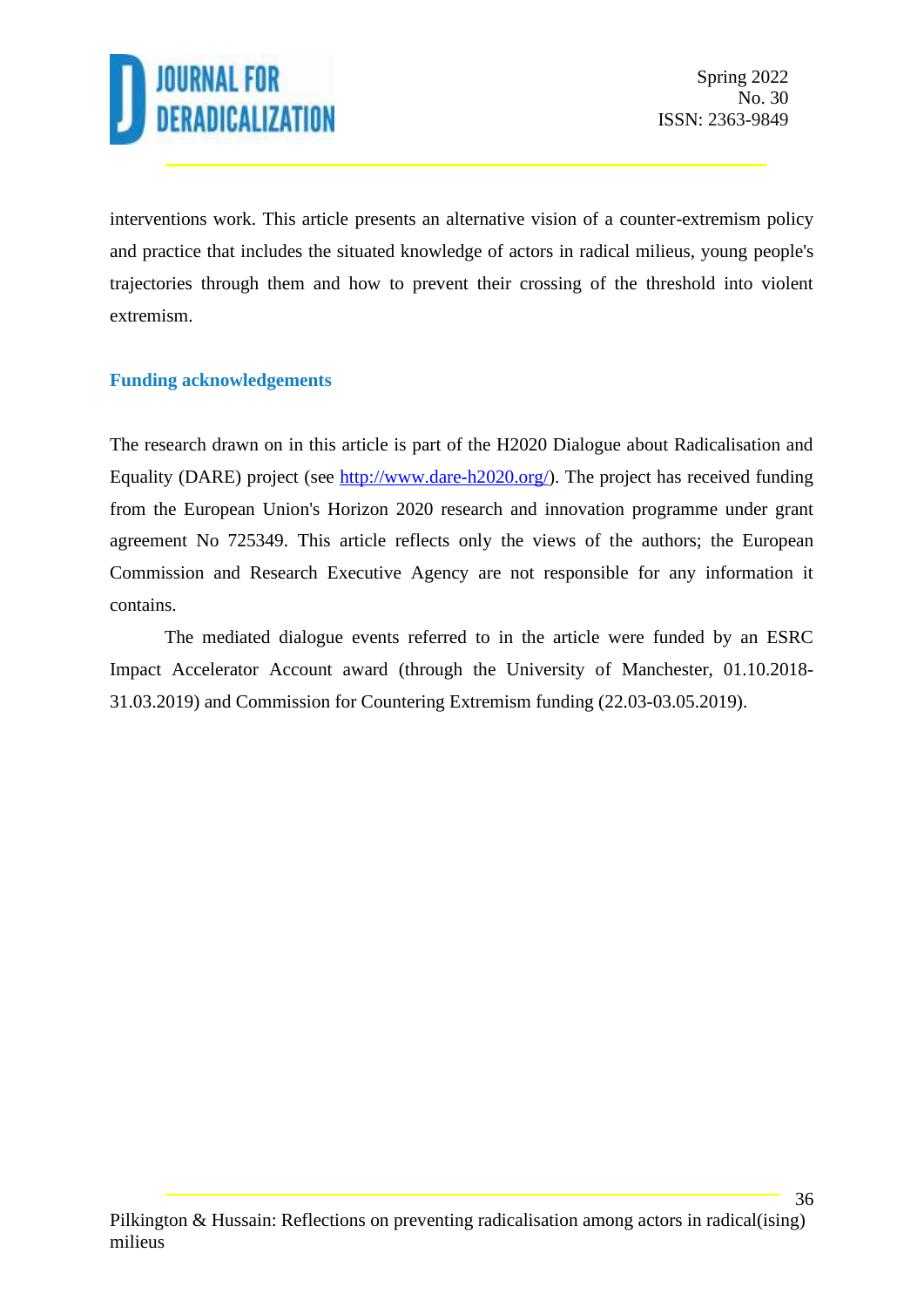

Spring 2022 No. 30 ISSN: 2363-9849

#### **References**

Abbas, M-S. (2019) 'Producing 'internal suspect bodies': divisive effects of UK counterterrorism measures on Muslim communities in Leeds and Bradford', *British Journal of Sociology*, 70(1): 261–82.

Ali, A. I. (2016) 'Citizens under Suspicion: Responsive Research with Community under Surveillance', *Anthropology & Education Quarterly*, 47 (1): 78–95.

Barrelle, K. (2015) 'Pro-integration: disengagement from and life after extremism', *Behavioral Sciences of Terrorism and Political Aggression*, 7 (2): 129–142.

Bartlett, J. and Miller, C. (2012) 'The Edge of Violence: Towards Telling the Difference Between Violent and Non-Violent Radicalization', *Terrorism and Political Violence*, 24 (1): 1–21.

Bjørgo, T. (2009) 'Processes of disengagement from violent groups of the extreme right' in T. Bjørgo and J. Horgan (eds) *Leaving Terrorism Behind: Individual and collective disengagement*, London and New York: Routledge, pp.30–48.

Bjørgo, T. and Horgan, J. (2009) 'Introduction' in T. Bjørgo and J. Horgan (eds) *Leaving Terrorism Behind: Individual and collective disengagement*, London and New York: Routledge, pp.1–14

Bianchi, S. (2018) 'Radicalisation: No prevention without juridicalisation', *Security Papers 2: Radicalisation Studies*.

Borum, R. (2011) 'Radicalization into Violent Extremism I: A Review of Social Science Theories', *Journal of Strategic Security*, 4 (4): 7–36.

Brown, K. and Saeed, T. (2015) 'Radicalization and counterradicalization at British universities: Muslim encounters and alternatives', *Ethnic and Racial Studies*, 38 (1): 1952– 1968.

Bubolz, B.F. and Simi, P. (2015) 'Leaving the world of hate: Life-course transitions and selfchange', *American Behaioral Scientist*, 59 (12): 1588–1608.

Busher, J. and Macklin, G. (2015) 'Interpreting "Cumulative Extremism": Six Proposals for Enhancing Conceptual Clarity', *Terrorism and Political Violence*, 27 (5): 884–905.

Busher, J., Choudhury, T., Thomas, P. and Harris, G. (2017) *What the Prevent duty means for schools and colleges in England: An analysis of educationalists' experiences*. Aziz Foundation. Available at: [http://azizfoundation.org.uk/wp-content/uploads/2017/07/What-the-](http://azizfoundation.org.uk/wp-content/uploads/2017/07/What-the-Prevent-Duty-means-for-schools-and-colleges-in-England.pdf)[Prevent-Duty-means-for-schools-and-colleges-in-England.pdf](http://azizfoundation.org.uk/wp-content/uploads/2017/07/What-the-Prevent-Duty-means-for-schools-and-colleges-in-England.pdf)

37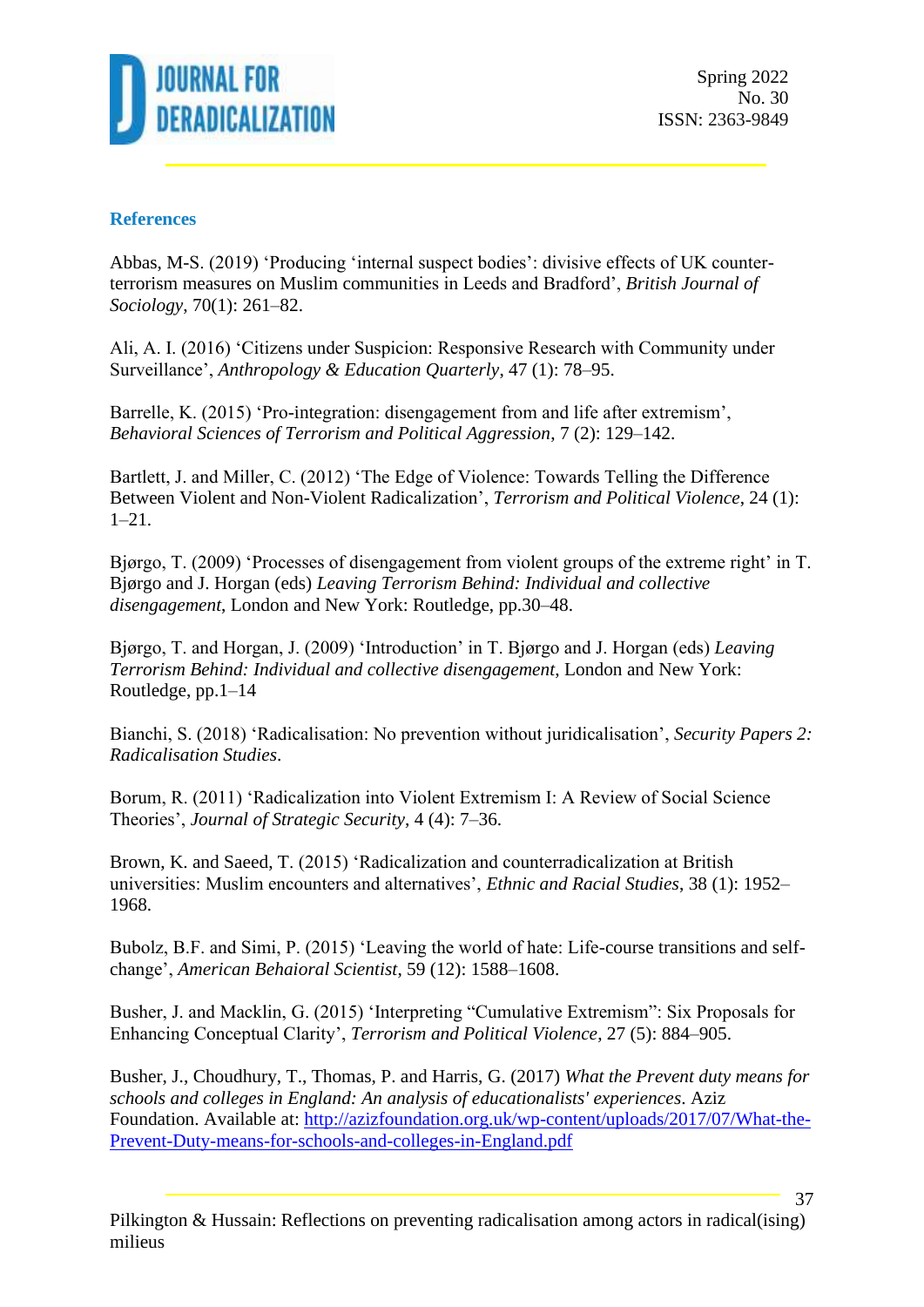

CCE (2019) *Challenging Hateful Extremism*, Commission for Countering Extremism. Available at:<https://www.gov.uk/government/publications/challenging-hateful-extremism>

Choudhury, T. and Fenwick, H. (2011) The impact of counter-terrorism measures on Muslim Communities, Equality and Human Rights Commission Research Report 72. Available at: [https://www.equalityhumanrights.com/en/publication-download/research-report-72-impact](https://www.equalityhumanrights.com/en/publication-download/research-report-72-impact-counter-terrorism-measures-muslim-community)[counter-terrorism-measures-muslim-community](https://www.equalityhumanrights.com/en/publication-download/research-report-72-impact-counter-terrorism-measures-muslim-community)

Cragin, K. (2014) 'Resisting Violent Extremism: A Conceptual Model for Non-Radicalisation', *Terrorism and Political Violence*, 26: 337–353.

Dalgaard-Nielsen, A. (2010) 'Violent Radicalization in Europe: What We Know and What We Do Not Know', *Studies in Conflict & Terrorism*, 33 (9): 797–814.

Dawson, L. L. (2019) 'Taking Terrorist Accounts of their Motivations Seriously: An Exploration of the Hermeneutics of Suspicion', *Perspectives on Terrorism*, *13*(5): 74–89.

Della Porta, D. (2014) 'Competitive Escalation During Protest Cycles: Comparing Left-Wing and Religious Conflicts' in L. Bosi, C. Demetriou and S. Malthaner, S. (eds) *Dynamics of Political Violence. A Process-Oriented Perspective on Radicalization and the Escalation of Political Conflict.* Farnham: Ashgate, pp. 93–114.

Della Porta, D. (2018) 'Radicalization: A Relational Perspective', *Annual Review of Political Science*, 21: 461–74.

Desmarais, S. L., Simons-Rudolph, J., Brugh, C. S., Schilling, E., and Hoggan, C. (2017) 'The state of scientific knowledge regarding factors associated with terrorism', *Journal of Threat Assessment and Management*, 4 (4): 180–209.

Esseveld, J. and Eyerman, R. (1992) 'Which side are you on? Reflections on methodological issues in the study of "distasteful" social movements' in M. Diani and R. Eyerman (eds) *Studying Collective Action*, London: Sage, pp. 217–37.

Ezekiel, R. (2002) 'An ethnographer looks at neo-Nazi and Klan groups: The racist mind revisited', *American Behavioral Scientist*, 46: 51–71.

Finlay, R. and Hopkins, P. (2020) 'Resistance and marginalisation: Islamophobia and the political participation of young Muslims in Scotland', *Social & Cultural Geography*, 21 (4): 546–568.

Gøtzsche-Astrup, O. (2018) 'The time for causal designs: Review and evaluation of empirical support for mechanisms of political radicalisation', *Aggression and Violent Behavior*, 39: 90– 9.

38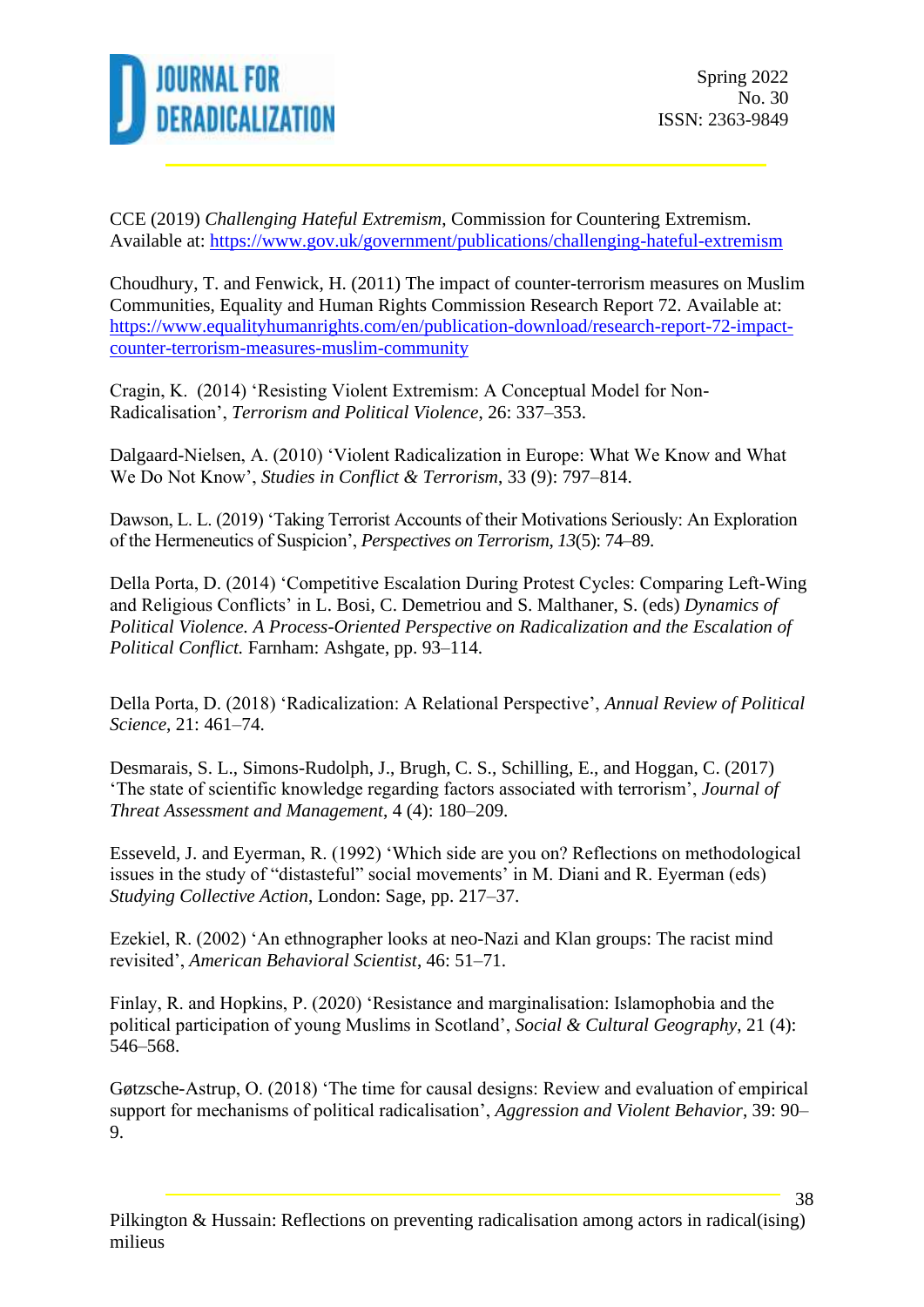

Hickman, M. J., Thomas, L., Nickels, H. C. and Silvestri, S. (2012) 'Social cohesion and the notion of "suspect communities": a study of the experiences and impacts of being "suspect" for Irish communities and Muslim communities in Britain', *Critical Studies on Terrorism*, 5  $(1): 89-106.$ 

HM Government (2015) *Revised Prevent Duty Guidance: for England and Wales*. Available at:<https://www.gov.uk/government/publications/prevent-duty-guidance>

Home Office (2019) *Individuals referred to and supported through the Prevent programme, England and Wales, April 2018 to March 2019*. Available at: [https://assets.publishing.service.gov.uk/government/uploads/system/uploads/attachment\\_data/](https://assets.publishing.service.gov.uk/government/uploads/system/uploads/attachment_data/file/853646/individuals-referred-supported-prevent-programme-apr2018-mar2019-hosb3219.pdf) [file/853646/individuals-referred-supported-prevent-programme-apr2018-mar2019](https://assets.publishing.service.gov.uk/government/uploads/system/uploads/attachment_data/file/853646/individuals-referred-supported-prevent-programme-apr2018-mar2019-hosb3219.pdf) [hosb3219.pdf](https://assets.publishing.service.gov.uk/government/uploads/system/uploads/attachment_data/file/853646/individuals-referred-supported-prevent-programme-apr2018-mar2019-hosb3219.pdf)

Home Office (2020) *Individuals referred to and supported through the Prevent programme, England and Wales, April 2019 to March 2020*. Available at [https://assets.publishing.service.gov.uk/government/uploads/system/uploads/attachment\\_data/](https://assets.publishing.service.gov.uk/government/uploads/system/uploads/attachment_data/file/938755/individuals-referred-supported-prevent-programme-apr2019-mar2020-hosb3620.pdf) [file/938755/individuals-referred-supported-prevent-programme-apr2019-mar2020](https://assets.publishing.service.gov.uk/government/uploads/system/uploads/attachment_data/file/938755/individuals-referred-supported-prevent-programme-apr2019-mar2020-hosb3620.pdf) [hosb3620.pdf](https://assets.publishing.service.gov.uk/government/uploads/system/uploads/attachment_data/file/938755/individuals-referred-supported-prevent-programme-apr2019-mar2020-hosb3620.pdf)

Horgan, J. (2008) 'From Profiles to Pathways and Roots to Routes: Perspectives from Psychology and Radicalization into Terrorism,' *The Annals of the Academy of the Political & Social Sciences,* 618: 80–94.

Horgan, J. (2012) 'Interviewing the terrorists: reflections on fieldwork and implications for psychological research', *Behavioral Sciences of Terrorism and Political Aggression*, 4 (3): 195–211.

Horgan, J., Altier, M.B., Shortland, N. and Taylor, M. (2017) 'Walking away: the disengagement and deradicalization of a violent right-wing extremist', *Behavioral Sciences of Terrorism and Political Aggression*, 9 (2): 63–77.

Hussain, A (2014) 'Transgressing community: the case of Muslims in a twenty-first-century British city', *Ethnic and Racial Studies,* 37 (4): 621–635. Hussain, A (2022) 'Street Salafism: contingency and urbanity as religious creed', *Environment and Planning D: Society and Space*, Published online first 04.02.2022. Available at: https://doi.org/10.1177%2F02637758211069989

Hussain, A., Pilkington, H. Simcock, K., Nicholas, J., Vickers, H. and Rogerson, L. (2019) *Talking Our Way Out of Conflict: Critical reflections on 'mediated dialogue' as a tool for secondary level CVE*, Commission for Countering Extremism. Available at: <https://www.gov.uk/government/publications/talking-our-way-out-of-conflict>

Jensen, M., James, P. and Yates, E. (2020) 'Contextualizing Disengagement: How Exit Barriers Shape the Pathways Out of Far-Right Extremism in the United States', *Studies in*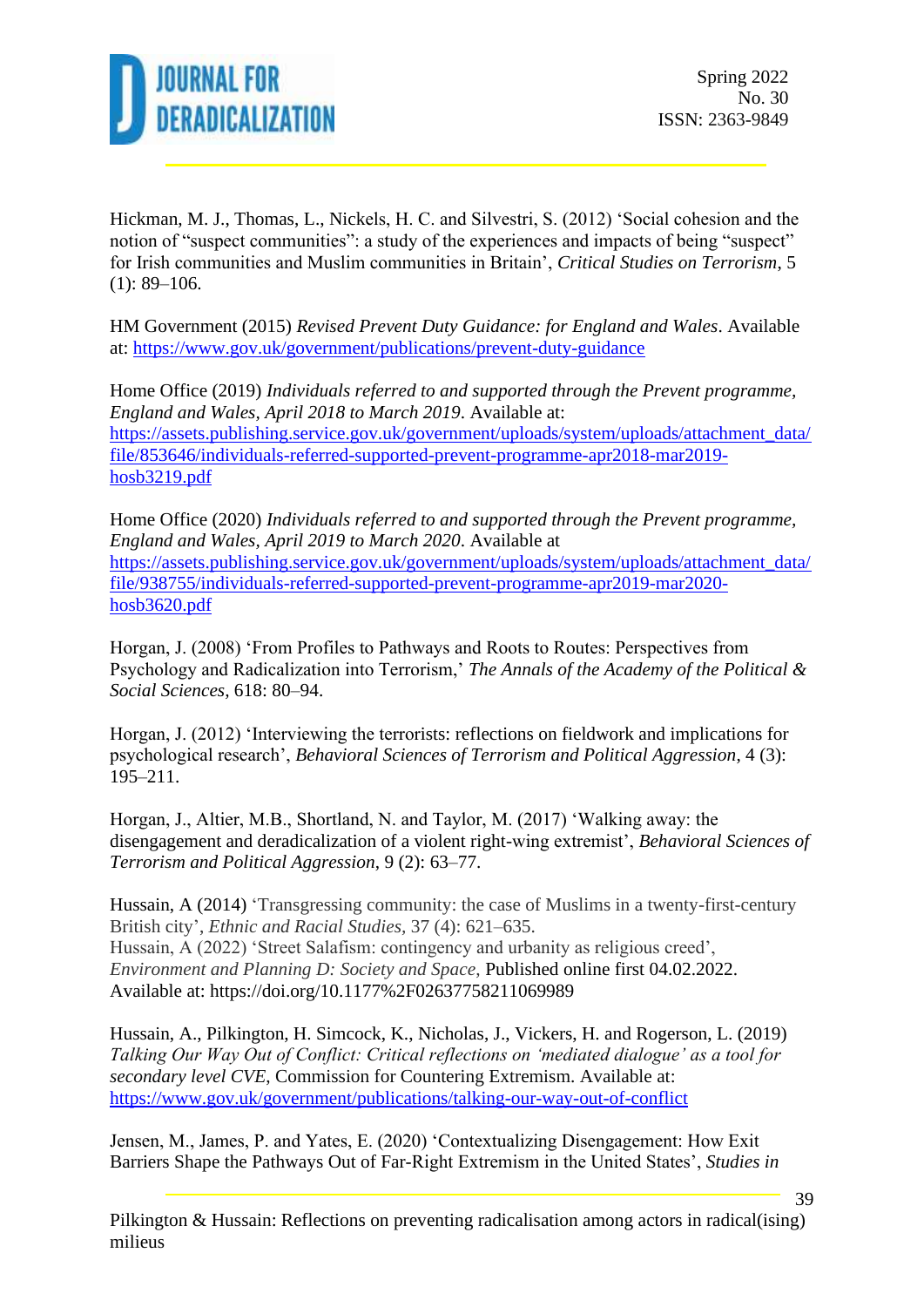

*Conflict and Terrorism*, Published online 4 May 2020. Available at: <https://doi.org/10.1080/1057610X.2020.1759182>

Kapoor, N. (2018) *Deport, Deprive, Extradite: 21st Century State Extremism*. London: Verso.

Khalil, J. (2019) 'A Guide to Interviewing Terrorists and Violent Extremists', *Studies in Conflict & Terrorism*, 42 (4): 429–443.

Knott, K., Lee, B. and Copeland, S. (2018) *CREST Briefings: Reciprocal Radicalisation*. Lancaster University: CREST. Available at: [https://crestresearch.ac.uk/resources/reciprocal](https://crestresearch.ac.uk/resources/reciprocal-radicalisation/)[radicalisation/](https://crestresearch.ac.uk/resources/reciprocal-radicalisation/)

Knott, K. and Lee, B. (2020) 'Ideological Transmission in Extremist Contexts: Towards a Framework of How Ideas Are shared', *Politics, Religion & Ideology*, 21(1): 1-23.

Koehler, D. (2017) *Understanding Deradicalization: Methods, tools and programs for countering violent extremism*, London and New York: Routledge.

Kühle, L. and Lindekilde, L. (2012) 'Radicalisation and the Limits of Tolerance: A Danish Case-Study', *Journal of Ethnic and Migration Studies,* 38 (10): 1607–1623.

Kundnani, A. (2012) 'Radicalisation: the journey of a concept', *Race and Class*, 54 (2): 3–25.

Kundnani*,* A. (2014) *The Muslims Are Coming! Islamophobia, Extremism, and the Domestic War on Terror*, London and New York: Verso.

Lindekilde, L. (2012) 'Neo-liberal governing of "radicals": Danish radicalization prevention policies and potential iatrogenic effects', *International Journal of Conflict and Violence*, 6 (1): 109–125.

Lindekilde, L., Malthaner, S. and O'Connor, F. (2019) 'Embedded and Peripheral: Patterns of Lone Actor Radicalization', *Dynamics of Asymmetrical Conflict*. *Pathways towards Terrorism and Genocide*, 12 (1): 20–41.

Malthaner, S. (2017a) 'Radicalization: The Evolution of an Analytical Paradigm', *European Journal of Sociology*, 58 (3): 369–401.

Malthaner, S. (2017b) 'Processes of Political Violence and the Dynamics of Situational Interaction', *International Journal of Conflict and Violence*, 11: 1–10.

Malthaner, S. and Waldmann, P. (2014) 'The Radical Milieu Conceptualising the Supportive Social Environment of Terrorist Groups,' *Studies in Conflict and Terrorism*, 37 (12): 979–98.

McCauley, C. and Moskalenko, S. (2008) 'Mechanisms of Political Radicalization: Pathways Toward Terrorism', *Terrorism and Political Violence*, 20 (3): 415-33.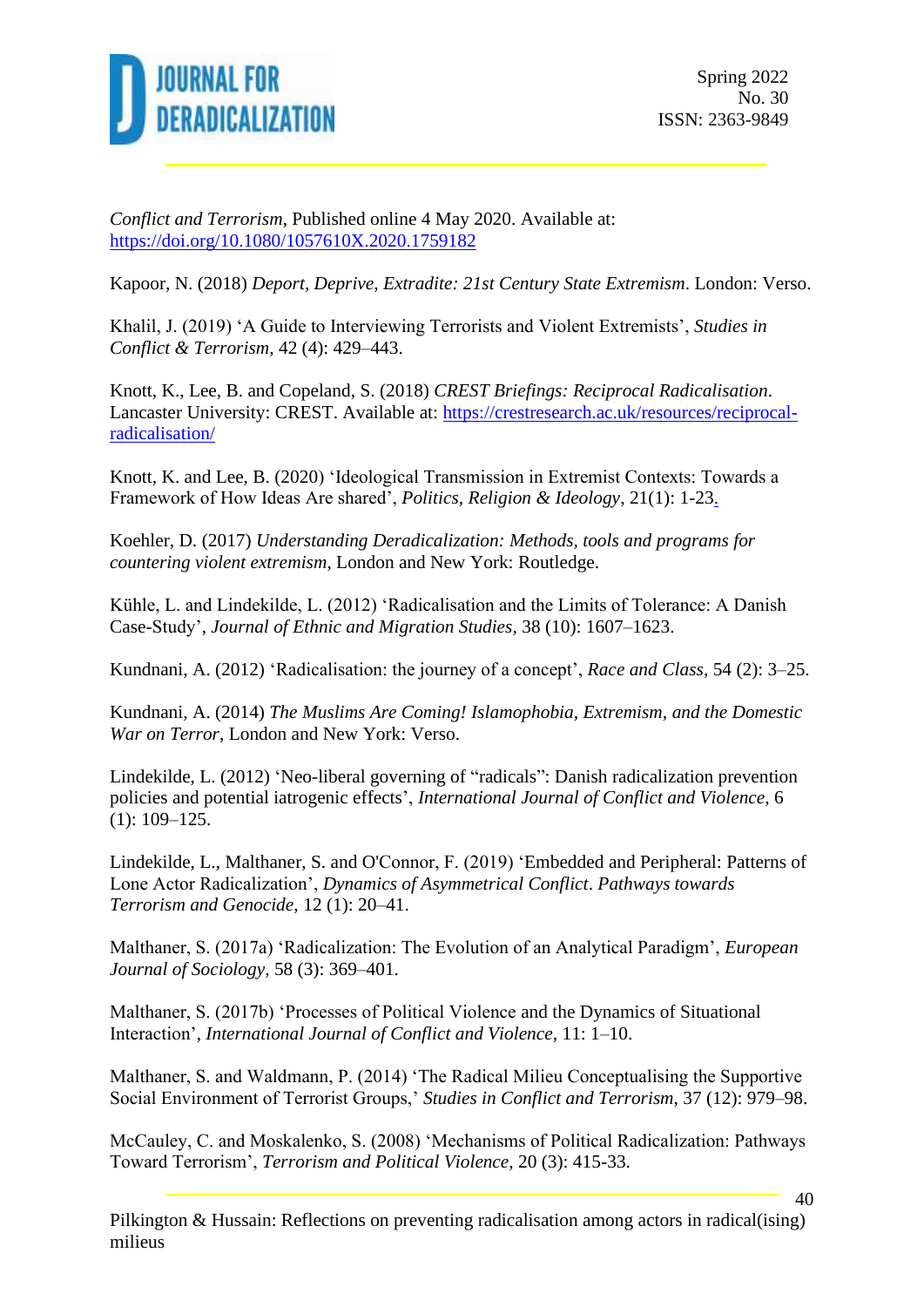

McCauley, C. and Moskalenko, S. (2017) 'Understanding Political Radicalization: The Two-Pyramids Model', *American Psychologist*, 72 (3): 205–16.

McGhee, D. (2008) *The End of Multiculturalism? Terrorism, Integration and Human Rights*, Maidenhead: Open University Press.

Massoumi, N., Mills, T. and Miller, D. (2017) 'Islamophobia, social movements and the state: For a movement-centred approach' in N. Massoumi, T. Mills and D. Miller D (eds) *What Is Islamophobia? Racism, Social Movements and the State*, London: Pluto Press, pp. 3–32.

Manning, N. and Akhtar, P. (2021) "No, we vote for whoever we want to": young British Muslims making new claims on citizenship amidst ongoing forms of marginalisation', *Journal of Youth Studies*, 24 (7): 961–976.

Moskalenko, S. and McCauley, C. (2009) 'Measuring Political Mobilization: The Distinction between Activism and Radicalism', *Terrorism and Political Violence*, 21 (2): 239–260.

O'Reilly, K. (2005) *Ethnographic Methods*, London and New York: Routledge.

Pettigrew, T. and Tropp, L. (2006) 'A Meta-Analytic Test of Intergroup Contact Theory', *Journal of Personality and Social Psychology*, 90 (5): 751–83.

Pilkington, H. (2016) *Loud and Proud: Passion and Politics in the English Defence* League, Manchester: Manchester University Press.

Pilkington, H. (2019) '"Field observer: simples": Finding a place from which to do close up research on the "far right"' in E. Toscano (ed.) *Researching Far-Right Movements: Ethics, Methodologies, and Qualitative Inquiries*, London and New York: Routledge, pp. 23–40.

Pilkington, H. (2020) *Understanding 'right-wing extremism': in theory and practice*, DARE Research Report on Young people's trajectories through anti-Islam(ist) and extreme right milieus: UK. Available at: [https://www.dare](https://www.dare-h2020.org/uploads/1/2/1/7/12176018/d7.1_uk_final.pdf)[h2020.org/uploads/1/2/1/7/12176018/d7.1\\_uk\\_final.pdf](https://www.dare-h2020.org/uploads/1/2/1/7/12176018/d7.1_uk_final.pdf)

Pilkington, H. (2021) 'Why should we care what extremists think? The contribution of emic perspectives to understanding the 'right-wing extremist' mind-set', *Journal of Contemporary Ethnography*, Published online first 13.09.2021. Available at: <https://doi.org/10.1177%2F08912416211041160>

Pilkington, H. and Acik, N. (2020) 'Not entitled to talk: (Mis)recognition, inequality and social activism of young Muslims', *Sociology*, 54 (1): 181–198. Pisoiu, D. and Ahmed, R. (2016) 'Radicalisation Research – Gap Analysis', *RAN Research Paper*. Available at: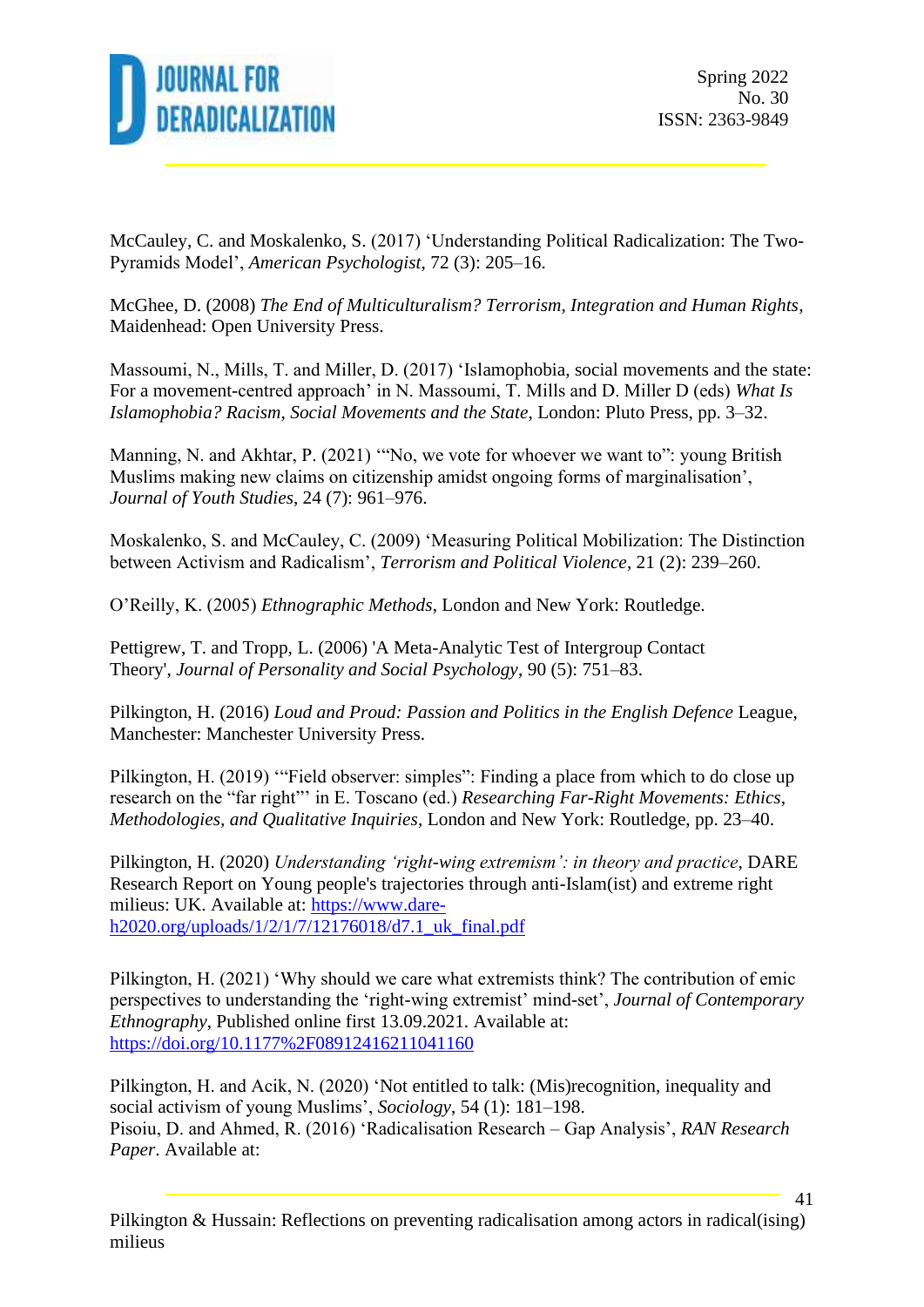

https://radical.hypotheses.org/files/2018/06/201612 radicalisation research gap analysis en [1.pdf](https://radical.hypotheses.org/files/2018/06/201612_radicalisation_research_gap_analysis_en1.pdf)

Post, J., Sprinzak, E. and Denny, L. (2003) 'The terrorists in their own words: Interviews with 35 incarcerated Middle Eastern terrorists', *Terrorism and Political Violence*, 15 (1): 171–184.

Ragazzi, F. (2016) 'Suspect community or suspect category? The impact of counter-terrorism as "policed multiculturalism"', *Journal of Ethnic and Migration Studies*, 42 (5): 724–741.

Rosand, E. (2018) 'Multi-Disciplinary and Multi-Agency Approaches to Preventing & Countering Violent Extremism: An Emerging P/CVE Success Story?' in *Global Terrorism Index 2018: Measuring the impact of terrorism*, Sydney: Institute for Economics and Peace, pp.72–75.

Schewe, J. and Koehler, D. (2021) ['When Healing Turns to Activism: Formers and Family](https://journals.sfu.ca/jd/index.php/jd/article/view/497)  [Members' Motivation to Engage in P/CVE',](https://journals.sfu.ca/jd/index.php/jd/article/view/497) *Journal for Deradicalization*, 28 (Fall, 2021): 141–182.

Schmid, A. (2013) Radicalisation, De-Radicalisation, Counter-Radicalisation: A Conceptual Discussion and Literature Review, *ICCT Research Paper*, The Hague: International Centre for Counter-Terrorism. Available at: [http://www.icct.nl/download/file/ICCT-Schmid-](http://www.icct.nl/download/file/ICCT-Schmid-Radicalisation-De-Radicalisation-Counter-Radicalisation-March-2013.pdf)[Radicalisation-De-Radicalisation-Counter-Radicalisation-March-2013.pdf](http://www.icct.nl/download/file/ICCT-Schmid-Radicalisation-De-Radicalisation-Counter-Radicalisation-March-2013.pdf)

Scrivens, R., Venkatesh, V., Bérubé, M. and Gaudette, T. (2019) 'Combating Violent Extremism: Voices of Former Right-Wing Extremists', *Studies in Conflict & Terrorism*, Published online 11 November 2019. Available at: <https://doi.org/10.1080/1057610X.2019.1686856>

Sedgwick, M. (2010) 'The Concept of Radicalisation as a Source of Confusion', *Terrorism and Political Violence*, 22 (4): 479–94.

Sieckelinck, S., Sikkens, E., van San, M., Kotnis, S. and De Winter, M. (2019) 'Transitional Journeys Into and Out of Extremism. A Biographical Approach', *Studies in Conflict & Terrorism*, 42 (7): 662–682.

Simi, P., Blee, K., DeMichele, M. and Windisch, S. (2017) 'Addicted to Hate: Identity Residual among Former White Supremacists', *American Sociological Review*, 82 (6): 1167– 1187.

Silva, D. (2018) '"Radicalisation: the journey of a concept", revisited', *Race and Class*, 59 (4): 34–53.

Thomas, P. (2016) 'Youth, terrorism and education: Britain's Prevent programme', *International Journal of Lifelong Education*, 35 (2): 171–187.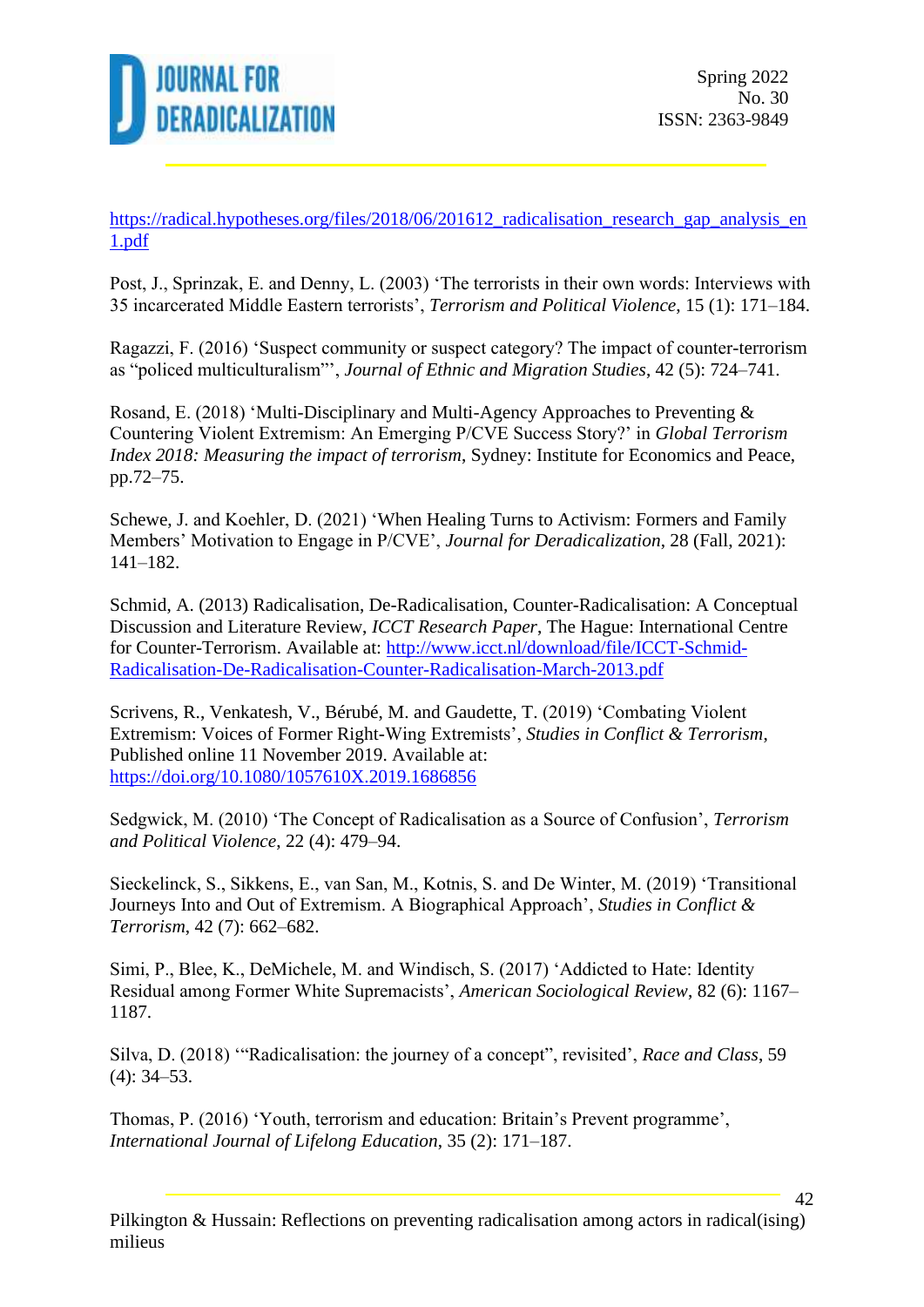

Thomas, P., Grossman, M., Miah, S. and Christmann, K. (2017) *Community reporting thresholds: Sharing information with authorities concerning violent extremist activity and involvement in foreign conflict*, CREST. Available at:<http://eprints.hud.ac.uk/id/eprint/33161/>

Whitaker, E. M. (2017) 'Emic and Etic Analysis' in B.S. Turner (ed.) *The Wiley-Blackwell Encyclopedia of Social Theory*, John Wiley & Sons. Available at: <https://onlinelibrary.wiley.com/doi/10.1002/9781118430873.est0640>

Wolfowicz, M., Litmanovitz, Y., Weisburd, D. and Hasisi, B. (2020) 'A Field-Wide Systematic Review and Meta-analysis of Putative Risk and Protective Factors for Radicalization Outcomes', *Journal of Quantitative Criminology*, 36 (3): 407–447.

Younis, T. and Jadhav, S. (2020) 'Islamophobia in the National Health Service: an ethnography of institutional racism in PREVENT's counter‐radicalisation policy', *Sociology of Health and Illness*, 42: 610–626.